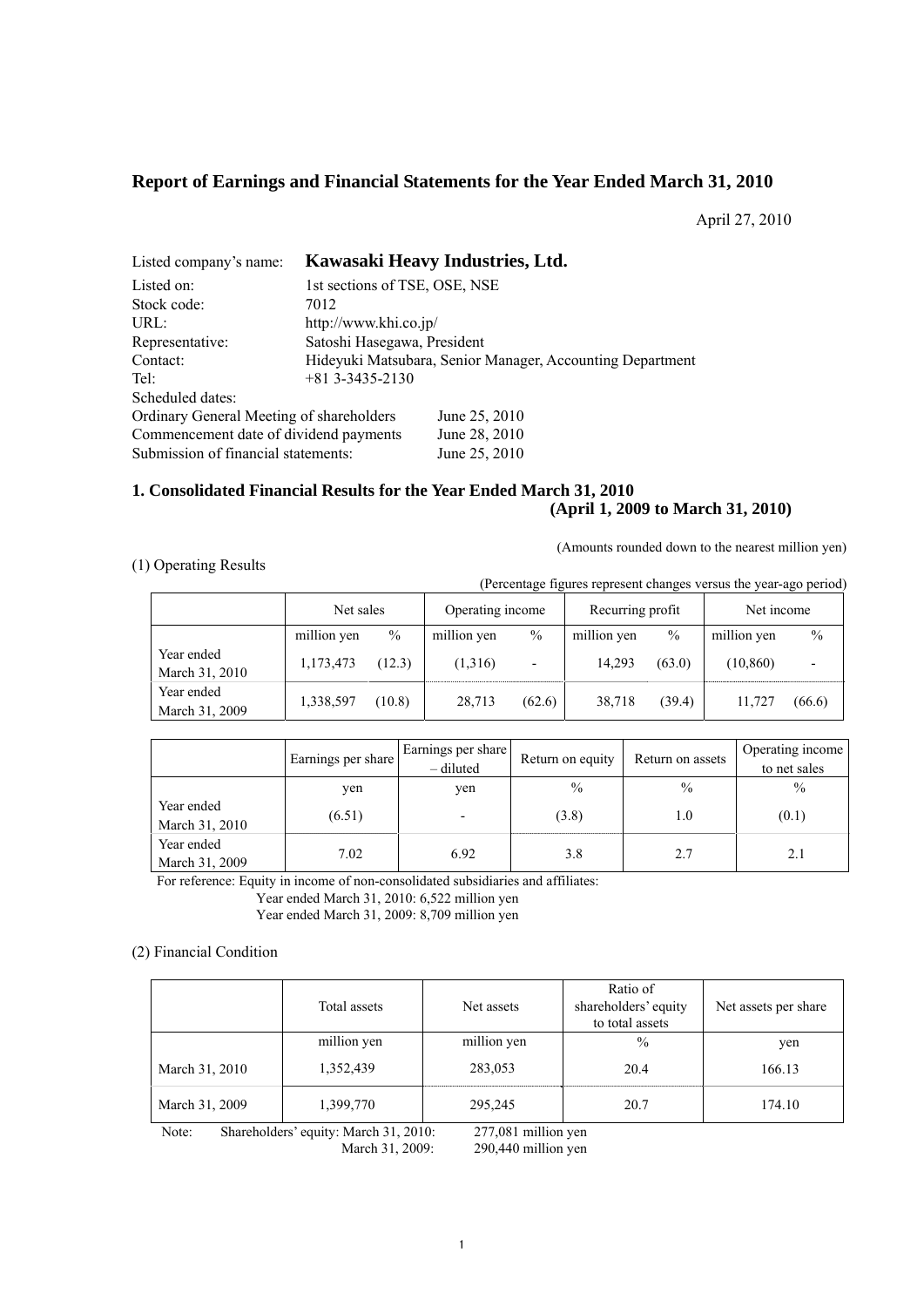### (3) Cash Flow Position

|                              | Cash flows from<br>operating activities | Cash flows from<br>investing activities | Cash flows from<br>financing activities | Cash and cash<br>equivalents at end of<br>year |
|------------------------------|-----------------------------------------|-----------------------------------------|-----------------------------------------|------------------------------------------------|
|                              | million yen                             | million yen                             | million yen                             | million yen                                    |
| Year ended<br>March 31, 2010 | 30,178                                  | (63, 277)                               | 35,911                                  | 34,137                                         |
| Year ended<br>March 31, 2009 | (41,256)                                | (72, 283)                               | 107,692                                 | 31,413                                         |

# **2. Dividends**

|                                          |         |         | Dividend per share |           | Total     |             | Dividends/     |                |
|------------------------------------------|---------|---------|--------------------|-----------|-----------|-------------|----------------|----------------|
| Record date                              | End of  | End of  | End of             | End of    |           | dividends   | Payout ratio   | Net assets     |
|                                          | first   | second  | third              | financial | Full year | paid        | (consolidated) | (consolidated) |
|                                          | quarter | quarter | quarter            | year      |           | (annual)    |                |                |
|                                          | yen     | yen     | yen                | yen       | yen       | million yen | $\frac{0}{0}$  | $\frac{0}{0}$  |
| Year ended<br>March 31, 2009             |         | 0.00    |                    | 3.00      | 3.00      | 5,004       | 42.6           | 1.6            |
| Year ended<br>March 31, 2010             |         | 0.00    |                    | 3.00      | 3.00      | 5,003       |                | 1.7            |
| Year ending March<br>31, 2011 (forecast) |         | 0.00    |                    | 3.00      | 3.00      |             | 25.0           |                |

# **3. Forecast of Consolidated Earnings for the Year Ending March 31, 2011**

**(April 1, 2010 to March 31, 2011)**  (Percentage figures represent changes versus the year-ago period)

|                                                   | (Percentage figures represent changes versus the year-ago period) |      |                  |                          |                  |                          |             |                          |                       |
|---------------------------------------------------|-------------------------------------------------------------------|------|------------------|--------------------------|------------------|--------------------------|-------------|--------------------------|-----------------------|
|                                                   | Net sales                                                         |      | Operating income |                          | Recurring profit |                          | Net income  |                          | Earnings per<br>share |
|                                                   | million yen                                                       | $\%$ | million yen      | $\%$                     | million yen      | $\frac{0}{0}$            | million yen | $\frac{0}{0}$            | yen                   |
| For six months<br>ending<br>September 30,<br>2010 | 580,000                                                           | 12.3 | 7.000            | $\overline{\phantom{0}}$ | 6.000            | $\overline{\phantom{0}}$ | 5,000       | $\overline{\phantom{0}}$ | 2.99                  |
| Full year                                         | 1,280,000                                                         | 9.0  | 32,000           |                          | 32.000           | 123.8                    | 20,000      | $\overline{\phantom{0}}$ | 11.99                 |

# **4. Other Information**

1) Changes affecting the status of material subsidiaries (scope of consolidation): None

2) Changes in accounting principles, procedures, and methods of presentation applicable to the preparation of consolidated financial statements:

(1) Changes in accordance with revisions to accounting standards: Yes

(2) Changes other than (1) above: None

Note: For details, see "Changes in Basis of Preparation of Financial Statements" on page 19 in the "Consolidated Financial Statements" section.

3) Number of shares issued (common stock)

- (1) Number of shares issued at end of period (treasury stock included):
- March 31, 2010: 1,669,629,122 shares March 31, 2009: 1,669,629,122 shares (2) Number of shares held in treasury at end of period:
- March 31, 2010: 1,780,388 shares March 31, 2009: 1,394,288 shares

Note: Concerning the number of shares based on calculation of Earnings per share (Consolidated), see "**Per-share Data** " on page 30.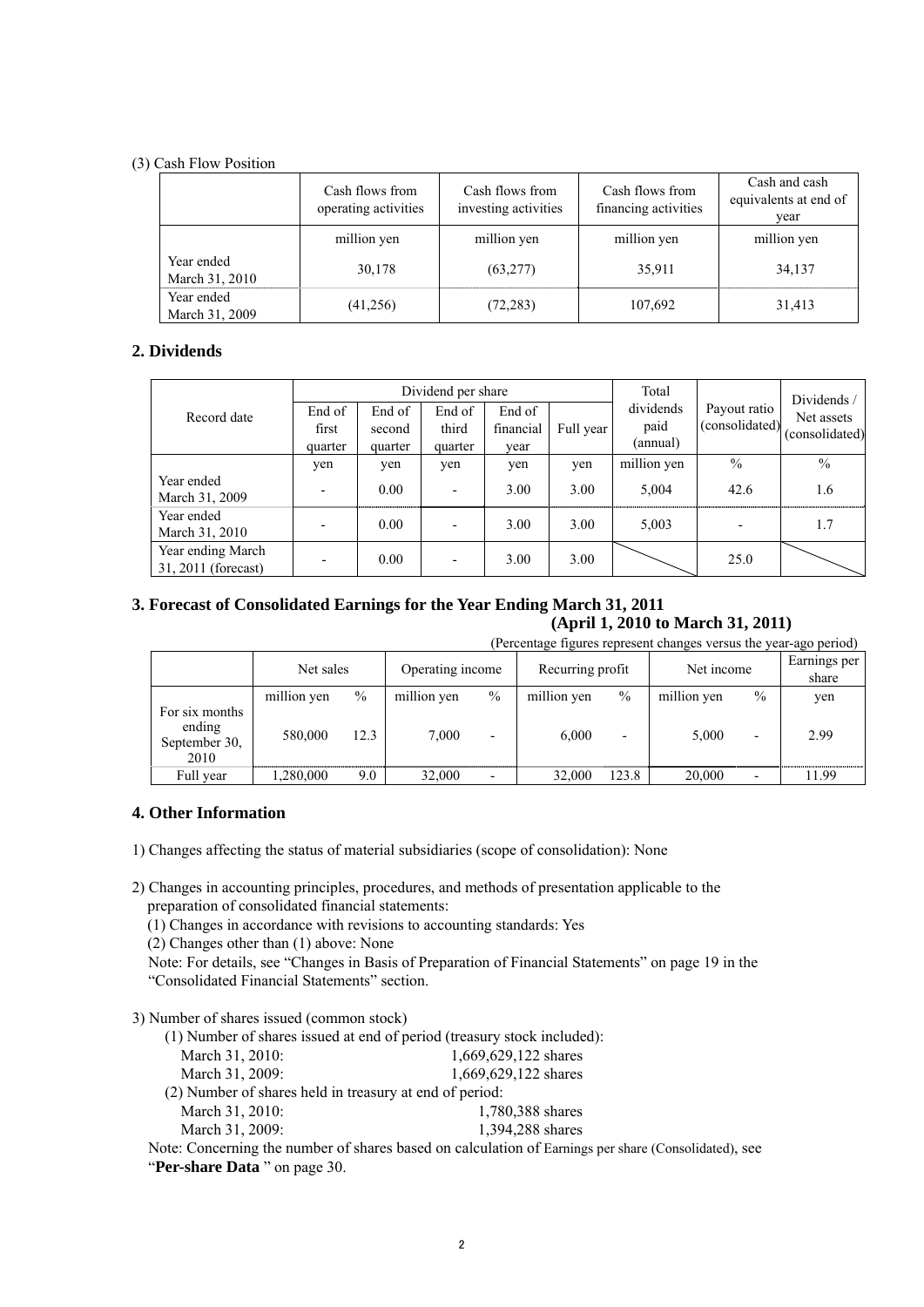### **For reference:**

#### **Overview of Non-Consolidated Financial Results**

(1) Operating Results

|                              | Net sales   |        | Operating income |                          | Recurring profit |               | Net income  |      |
|------------------------------|-------------|--------|------------------|--------------------------|------------------|---------------|-------------|------|
|                              | million yen | $\%$   | million yen      | $\frac{0}{0}$            | million yen      | $\frac{0}{0}$ | million yen | $\%$ |
| Year ended March 31.<br>2010 | 644.133     | (16.5) | (18,995)         | 57.4                     | 8.627            | 230.0         | (5, 417)    |      |
| Year ended March 31,<br>2009 | 771.428     | (13.3) | (12,061)         | $\overline{\phantom{0}}$ | 2.614            | (91.7)        | (6,109)     | -    |

|                              | Earnings per share | Earnings per share<br>- diluted |
|------------------------------|--------------------|---------------------------------|
|                              | yen                | ven                             |
| Year ended March 31,<br>2010 | (3.24)             |                                 |
| Year ended March 31,<br>2009 | (3.66)             |                                 |

### (2) Financial Condition

|                | Total assets | Net assets  | Ratio of<br>shareholders' equity<br>to total assets | Net assets per share |
|----------------|--------------|-------------|-----------------------------------------------------|----------------------|
|                | million yen  | million yen | $\frac{0}{0}$                                       | yen                  |
| March 31, 2010 | 976,460      | 220,720     | 22.6                                                | 132.33               |
| March 31, 2009 | 977,988      | 230,799     | 23.5                                                | 138.34               |

Note: Shareholders' equity: March 31, 2010: 220,720 million yen March 31, 2009: 230,799 million yen

#### **\* Appropriate Use of Financial Forecasts and Other Important Matters**

### *Forward-Looking Statements*

These materials contain various forward-looking statements and other forecasts regarding performance and other matters. Such statements are based on information available at the time of preparation. Actual results may differ from those expressed or implied by forward-looking statements due to a range of factors. For the assumptions underlying the earnings forecasts presented and other information regarding the use of such forecasts, refer to "Consolidated Earnings Outlook" in "Qualitative Information and Financial Statements," beginning on page 6.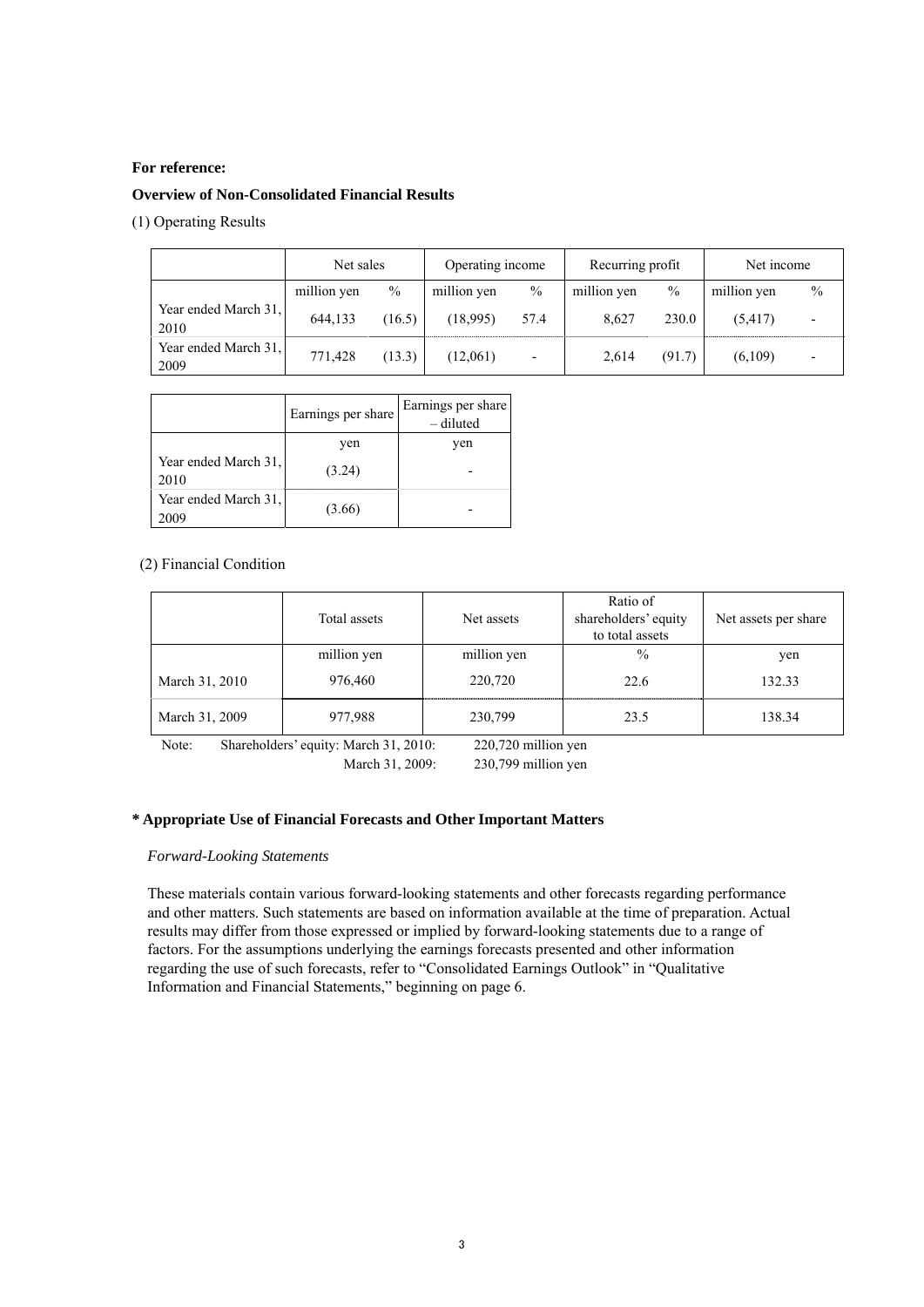### **Qualitative Information and Financial Statements**

#### **Consolidated operating results**

During fiscal 2010 (the year ended March 31, 2010), the Japanese economy remained weak as the yen strengthened against the dollar, capital spending continued to drop, and the downturn in both employment conditions and personal consumption persisted. However, demand from emerging countries grew and domestic demand generally improved, pointing to signs of an economic recovery.

Globally, some emerging countries showed growth signs, but Europe and America only managed a modest recovery.

This adverse operating environment continued to weight heavily on all areas of KHI Group business. Orders received declined in all but the Plant & Infrastructure Engineering segment. Revenues declined in most business segments, particularly Consumer Products & Machinery. Profits fell in all segments but the Aerospace and Shipbuilding segments, under the weight of yen appreciation and downturns in European and American markets.

As a result, consolidated Orders received declined ¥539.2 billion to ¥1,001.2 billion, consolidated net sales fell 165.1 billion versus fiscal 2009(the year ended March 31, 2009) to ¥1,173.4 billion, consolidated operating income declined ¥30.0 billion to an operating loss of ¥1.3 billion, and recurring profit fell ¥24.4 billion to ¥14.2 billion. Net income decreased ¥22.5 billion to a net loss of ¥10.8 billion.

On a non-consolidated basis, the KHI Group reported orders amounting to ¥578.6 billion, net sales of ¥644.1 billion, an operating loss of ¥18.9 billion, and recurring profit of ¥8.6 billion, to finish on a net loss of  $\frac{1}{2}$ 5.4 billion.

The details of segment information of fiscal 2010 are as follows.

### **Segment information**

Segment information (billions of yen)

|                      | Year ended<br>Year ended |                |                |                  | For reference: Orders |            |
|----------------------|--------------------------|----------------|----------------|------------------|-----------------------|------------|
|                      |                          | March 31, 2010 | March 31, 2009 |                  | Year ended            | Year ended |
|                      |                          | Operating      |                | Operating        | March 31,             | March 31,  |
| Segment              | Net sales                | income         | Net sales      | income           | 2010                  | 2009       |
| Shipbuilding         | 151.8                    | 1.4            | 126.4          | (1.0)            | 16.1                  | 71.5       |
|                      |                          |                |                |                  |                       |            |
| <b>Rolling Stock</b> | 167.1                    | 7.7            | 186.4          | 11.3             | 77.1                  | 264.6      |
| Aerospace            | 188.8                    | 1.7            | 200.4          | (4.1)            | 171.3                 | 239.1      |
| Gas Turbines         |                          |                |                |                  |                       |            |
| & Machinery          | 191.3                    | 6.6            | 195.1          | 11.0             | 226.2                 | 355.5      |
| Plant $\&$           |                          |                |                |                  |                       |            |
| Infrastructure       | 90.4                     | 6.2            | 105.1          | 8.9              | 124.7                 | 83.6       |
| Engineering          |                          |                |                |                  |                       |            |
| Consumer             |                          |                |                |                  |                       |            |
| Products &           | 216.9                    | (31.6)         | 336.4          | (10.1)           | 216.9                 | 336.4      |
| Machinery            |                          |                |                |                  |                       |            |
| Hydraulic            |                          |                |                |                  |                       |            |
| Machinery            | 68.8                     | 6.9            | 84.9           | 8.3              | 71.0                  | 84.1       |
| Other                | 97.8                     | (0.4)          | 103.5          | 4.2              | 97.5                  | 105.5      |
| Eliminations         |                          |                |                |                  |                       |            |
| and corporate        |                          | (0.1)          |                | $\boldsymbol{0}$ |                       |            |
| Consolidated         |                          |                |                | 28.7             |                       |            |
| total                | 1,173.4                  | (1.3)          | 1,338.5        |                  | 1,001.2               | 1,540.5    |

Note: Net sales are external sales.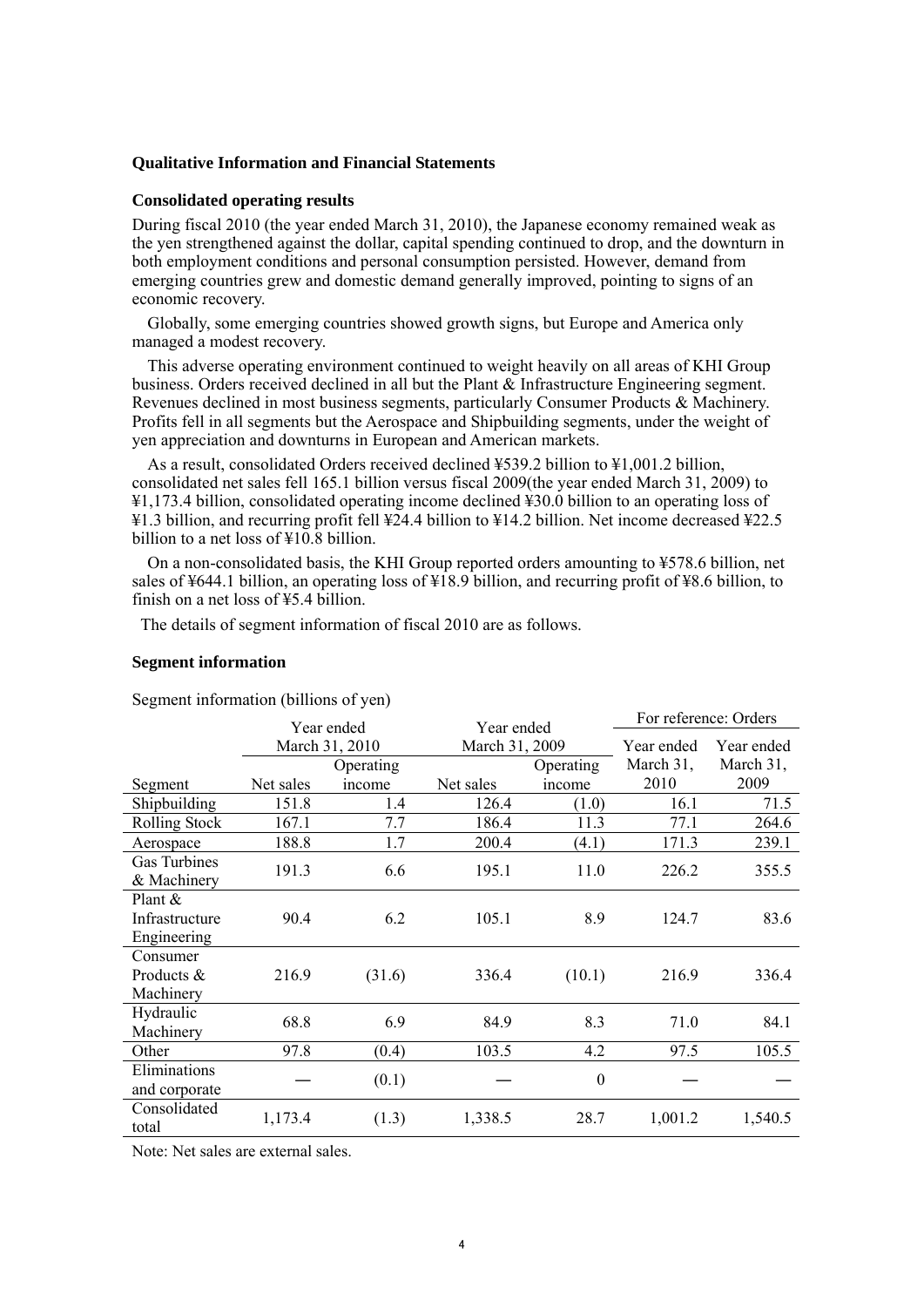### **Shipbuilding**

With a significant decline in orders for new vessels, consolidated orders received decreased ¥55.3 billion year on year to ¥16.1 billion.

Consolidated net sales increased ¥25.4 billion year on year to ¥151.8 billion, boosted by a spate of sales of large vessels.

Operating income increased  $\frac{42.5}{2}$  billion year on year to  $\frac{41.4}{2}$  billion due to increased sales, improved margins reflecting a decline in materials costs, and other factors.

### **Rolling Stock**

Consolidated orders received included orders from Singapore for subway cars but declined to ¥77.1 billion, down ¥187.4 billion versus the previous year, which was marked by an influx of large orders.

Consolidated net sales fell ¥19.2 billion year on year to ¥167.1 billion due mainly to the re-segmentation of the Construction Machinery business, despite growth in sales of rolling stock to the JR Group and overseas customers.

Consolidated operating income decreased ¥3.6 billion year on year to ¥7.7 billion due to reduced profitability of export deals as a result of yen appreciation.

The above year-on-year changes reflect the impact of the re-segmentation involving the Construction Machinery business. Retroactively adjusted to reflect the re-segmentation, the Rolling Stock segment had consolidated orders received of ¥235.0 billion, consolidated net sales of ¥154.8 billion, and operating income of ¥12.3 billion in the previous fiscal year (ended March 31, 2009).

### **Aerospace**

Consolidated orders received decreased ¥67.7 billion year on year to ¥171.3 billion as a result of decreased orders for aircraft for Japan's Ministry of Defense and component parts for the Boeing 777 etc.

Consolidated net sales were down ¥11.5 billion year on year to ¥188.8 billion, largely due to decreased sales to Japan's Ministry of Defense.

Despite the decline in sales, consolidated operating income was up ¥5.9 billion year on year to an operating profit of ¥1.7 billion, due in part to adjustments to expense recognition timing resulting from changes to the Boeing 787's development schedule.

#### **Gas Turbines & Machinery**

Consolidated orders received decreased ¥129.2 billion year on year to ¥226.2 billion as a result of decreased orders for aircraft engine components, marine propulsion systems, and other items.

Consolidated net sales declined ¥3.7 billion year on year to ¥191.3 billion, due to reduced sales of marine diesel engines, despite an increase in sales of steam turbines for land and other products. Consolidated operating income decreased ¥4.3 billion year on year to ¥6.6 billion, largely as a result of yen appreciation.

#### **Plant & Infrastructure Engineering**

Consolidated orders received increased to ¥124.7 billion, up ¥41.1 billion year on year, due to orders for overseas fertilizer plants and other items.

Consolidated net sales decreased ¥14.6 billion year on year to ¥90.4 billion, largely reflecting a falloff in overseas sales of large plant installations.

Consolidated operating income decreased ¥2.6 billion year on year to ¥6.2 billion, largely due to a decline in sales.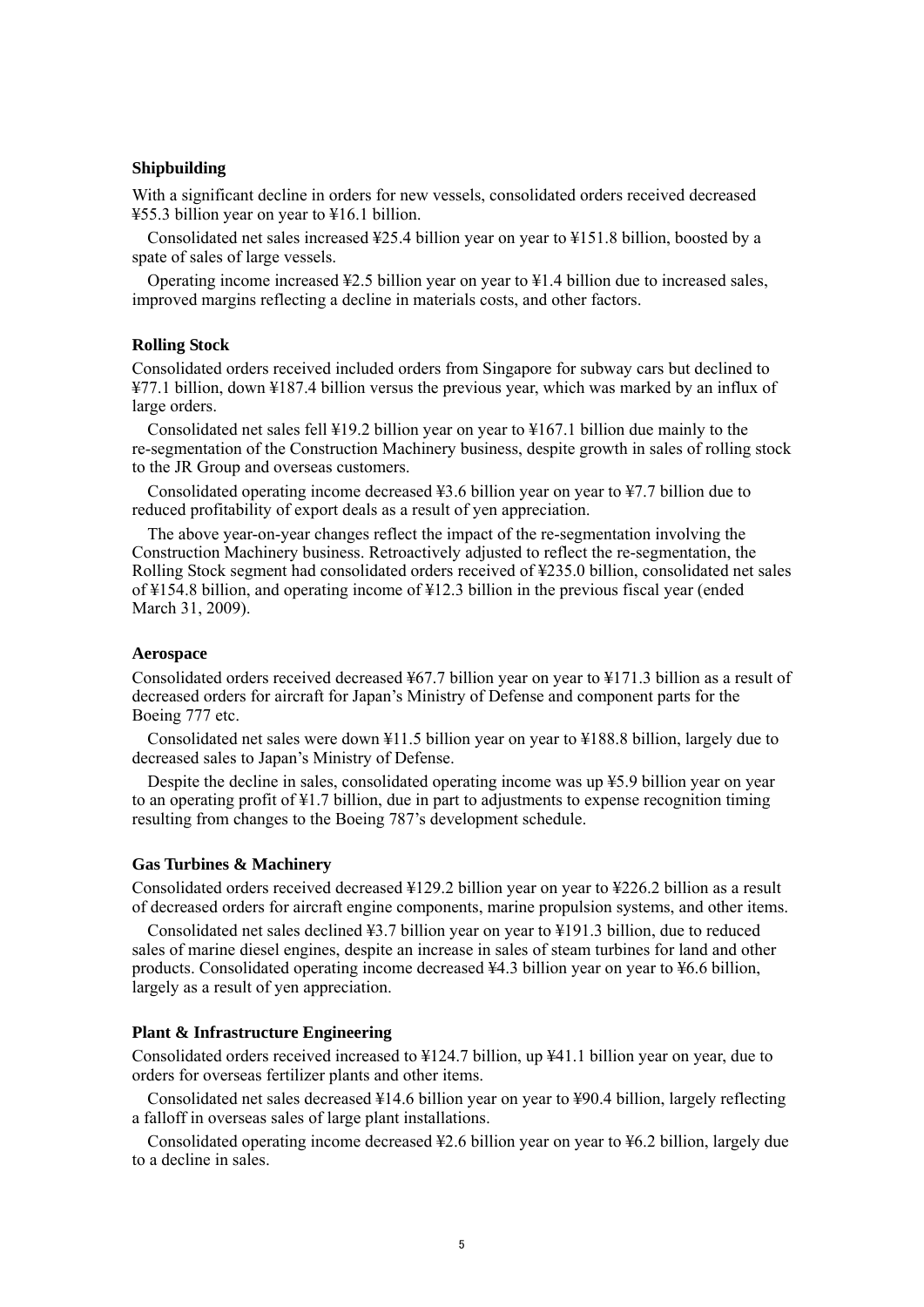### **Consumer Products & Machinery**

Consolidated net sales fell ¥119.4 billion year on year to ¥216.9 billion amid a decline in European and North American motorcycle sales coupled with a falloff in industrial robots sales.

The sales decline, compounded yen appreciation, led to a consolidated operating loss of ¥31.6 billion, ¥21.5 billion worse than the previous fiscal year, despite improvement of the marginal profit ratio and measures to cut fixed expenses.

#### **Hydraulic Machinery**

Consolidated orders received fell ¥13.0 billion year on year to ¥71.0 billion, mainly as a result of diminished demand from the construction machinery industry.

Consolidated net sales were down ¥16.1 billion year on year to ¥68.8 billion, largely due to a decline in sales to the construction machinery industry.

Operating income decreased in tandem with the drop in sales, declining ¥1.4 billion year on year to ¥6.9 billion.

# **Other Operations**

Consolidated net sales declined ¥5.7 billion year on year to ¥97.8 billion.

The Other segment booked a consolidated operating loss of ¥400 million, ¥4.6 billion below the operating income recorded in the previous fiscal year, largely due to the Construction Machinery business's re-segmentation.

The above year-on-year changes reflect the impact of the re-segmentation involving the Construction Machinery business. Retroactively adjusted to reflect the re-segmentation, the Other segment had consolidated net sales of ¥135.1 billion, and operating income of ¥3.2 billion in the previous fiscal year (ended March 31, 2009).

#### **Consolidated Earnings Outlook**

Despite ongoing uncertainty posed by expanding fiscal deficits in European countries and concern about the diminishing effects of countries' economic stimulus packages, we expect the mild global economic recovery to continue, led by emerging countries in Asia and elsewhere. To achieve the vision for the KHI Group that we recently set forth in the *Kawasaki Business Vision 2020*, we will forge resolutely ahead with concrete measures to rebuild our earnings base and return to a sustained-growth trajectory. In particular, quickly returning the Motorcycle  $\&$ Engine business segment to profitability is a top priority (effective the fiscal year ending March 31, 2011, the Consumer Products & Machinery segment has been renamed the Motorcycle & Engine segment).

We project consolidated net sales for the fiscal year ending March 31, 2011, of \\$1,280.0 billion, a year-on-year increase of approximately ¥100 billion. We expect sales from the Shipbuilding segment to decrease but sales in the Motorcycle & Engine, Precision Machinery, and other mass-production businesses to improve in response to mild improvements in the market environment.

Profit-wise, we expect operating income and recurring profit of ¥32.0 billion, and net income of ¥20.0 billion. Although uncertainty posed by currency fluctuations and concern about materials price appreciation remains unabated, we will continue endeavoring to improve profitability throughout our operations through determined efforts to cut fixed expenses and boost productivity, which we have been carrying out since the year before last.

Assumed exchange rates are ¥90 to the US dollar and ¥125 to the euro.

### **Consolidated Financial Condition**

#### **Financial Condition**

Current assets were down 6.4% to ¥931.6 billion. The main reason for the decrease in current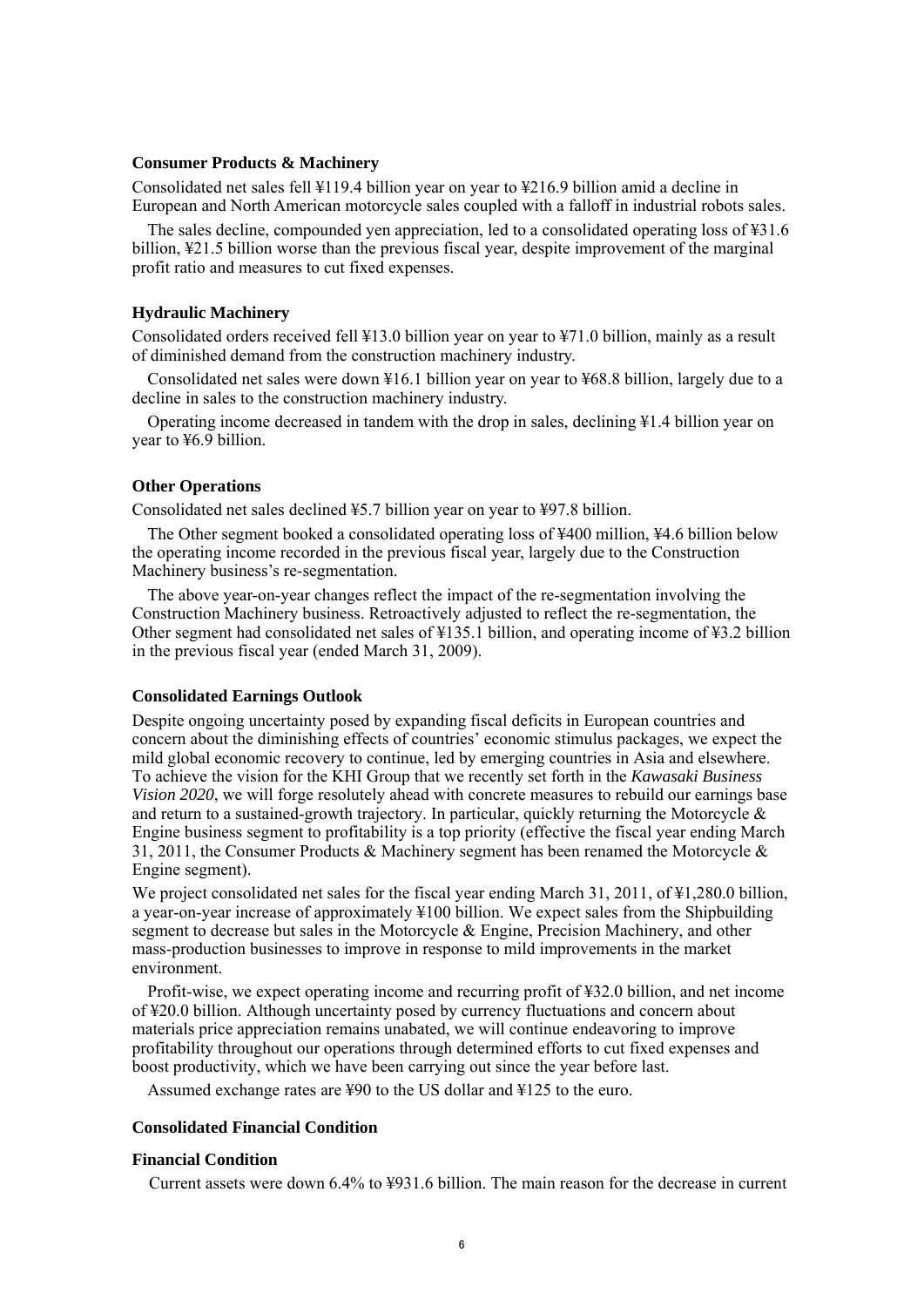assets was a decline in inventories due to an increase in sales of large vessels and a reduction of current inventories in the Consumer Products & Machinery business. Total fixed assets grew 4.1% versus March 31, 2009, to ¥420.7 billion, due to the increase in deferred tax assets and other factors.

As a result, total assets as of March 31, 2010 were ¥1,352.4 billion, down 3.3% versus March 31, 2009.

Current liabilities decreased 16.5% versus March 31, 2009, to ¥692.9 billion, and long-term liabilities grew 37.2% to ¥376.4 billion.

As a result, total liabilities decreased 3.2% to ¥1,069.3 billion. This was primarily due to a ¥55.7 billion decrease in trade payables and a ¥26.2 billion decrease in advances from customers, while interest bearing debts increasing ¥39.6 billion.

Net assets decreased 4.1% versus March 31, 2009, to ¥283.0 billion, reflecting dividend payments and posting of a net loss.

### **Cash Flows**

Net cash provided by operating activities in fiscal 2010 (the year ended March 31, 2010) was ¥30.1 billion, ¥71.4 billion more than in fiscal 2009. Principal cash inflows were a decrease in inventories of ¥56.2 billion and depreciation and amortization of ¥51.4 billion. Principal cash outflows were a decrease in trade payables of ¥56.3 billion, a decrease in advances from customers of ¥27.1billion, and income taxes of ¥12.8 billion.

Net cash used in investing activities amounted to ¥63.2 billion, ¥9.0 billion lower than in fiscal 2009. This cash was principally used to acquire property, plant and equipment.

Net cash provided by financing activities was to ¥35.9 billion, ¥71.7 billion lower than in fiscal 2009. The increase was mainly due to an increase in borrowings.

#### **Cash Flow Ratios**

| March 31.                                                | 2006  | 2007  | 2008  | 2009 | 2010   |
|----------------------------------------------------------|-------|-------|-------|------|--------|
| Ratio of shareholders' equity to                         | 18.5  | 213   | 22.7  | 20.7 | 204    |
| total assets $(\% )$<br>Market-value equity ratio $(\%)$ | 50.0  | 60.9  | 26.8  | 233  | 31.8   |
| Cash flow to debt ratio $(\% )$                          | 698.8 | 663.3 | 364.8 |      | .421.2 |
| Interest-coverage ratio (times)                          | 8.5   | 71    | 94    |      | 5.5    |

Notes:

1. Ratios are calculated as follows:

Ratio of shareholders' equity to total assets: Shareholders' equity / Total assets Market-value equity ratio: Market capitalization / Total assets

Cash flow to debt ratio: Interest-bearing debt / Cash flow from operating activities

Interest-coverage ratio: Cash flow from operating activities / Interest paid

2. All indices are calculated using consolidated figures.

3. Market capitalization is calculated by multiplying the closing price of the company's stock by the number of shares issued and outstanding (excluding treasury stock) at the end of the fiscal year.

4. The figure for cash flow from operating activities is taken from cash flow from operating activities on the consolidated statement of cash flows.

5. Interest-bearing debt consists of all interest-bearing debt listed under liabilities on the consolidated balance sheet. Interest paid is the figure for "Cash paid for interest" on the consolidated statement of cash flows.

6. Cash flow from operating activities was negative for the fiscal year ended March 31, 2009, so the cash flow to debt ratio and the interest-coverage ratio are not given for that year.

#### **Dividend Policy and Dividends for the Fiscal Years through March 31, 2010 and 2011**

The Company's basic policy is to continuously pay shareholders a stable dividend commensurate with the Company's earnings while accruing sufficient internal reserves to boost earnings power and strengthen and enhance the Company's operating foundation to enable future growth. In consideration of recent earnings performance, internal reserves, and other relevant factors, the Company intends to pay a dividend of ¥3 per share for the fiscal year ended March 31, 2010.

The Company also intends to pay a dividend of ¥3 per share for the fiscal year ending March 31, 2011.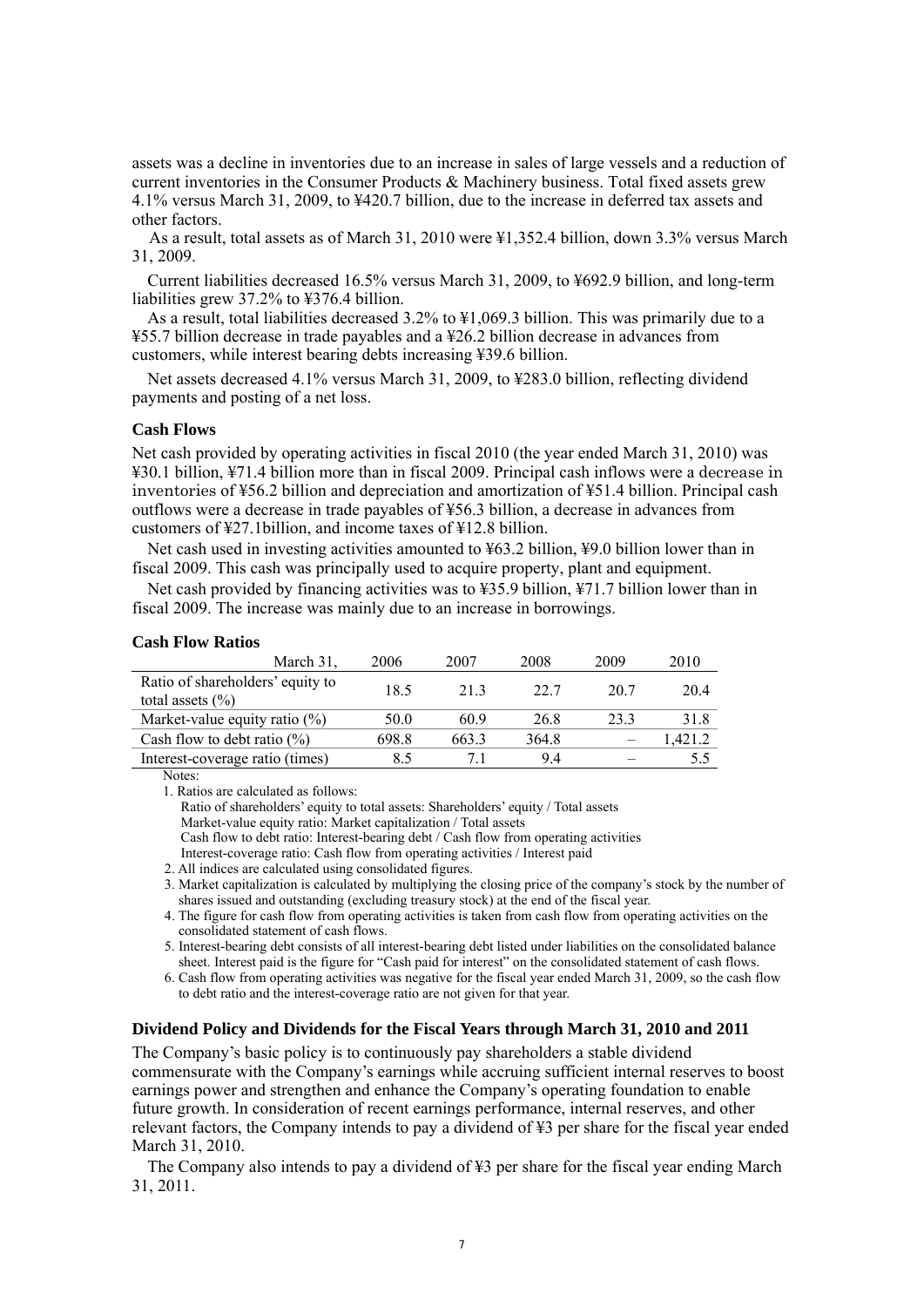# **Business and Other Risks**

No additional risks have surfaced since the Company reported on business and other risks in its most recent full-year statutory financial report (filed on June 25, 2009). Information on business and other risks is therefore omitted here.

# **Status of Group**

The "Chart of Operations (Nature of Operations)" appears on the following page. There have been no material changes in the "Status of Affiliated Companies." The Company has therefore omitted an updated disclosure.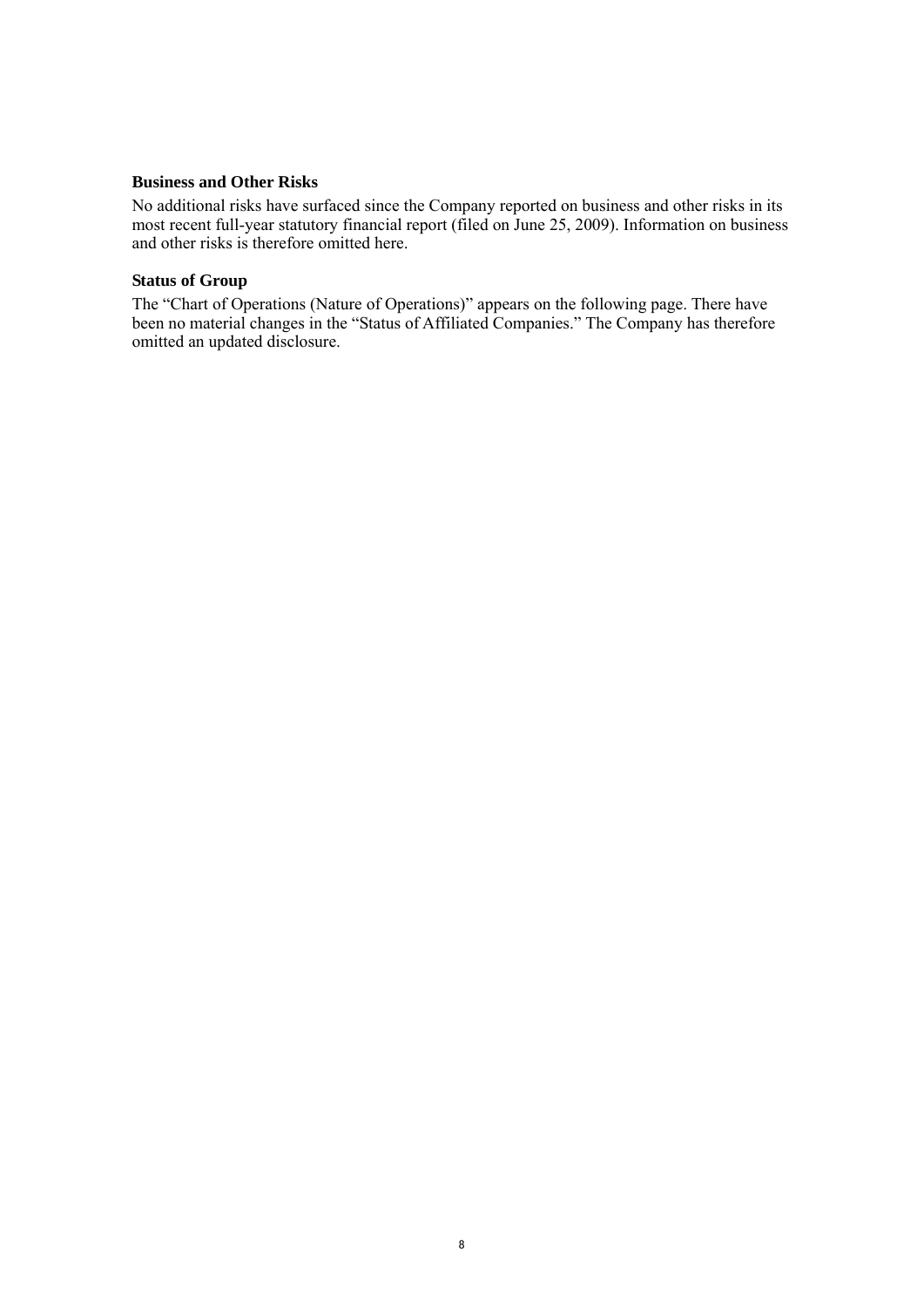# **Chart of Operations (Nature of Operations)**

|                                             | Sales &<br>Manufacturing | Manufacturing<br><b>Sales</b>                  |                                                | incidental business                             |  |
|---------------------------------------------|--------------------------|------------------------------------------------|------------------------------------------------|-------------------------------------------------|--|
|                                             |                          |                                                | Kawasaki Shipbuilding Corporation              | Kawajyu Kobe Support Co., Ltd.                  |  |
| Shipbuilding                                |                          |                                                | Nantong COSCO KHI ShipEngineering Co.,Ltd.     |                                                 |  |
|                                             |                          |                                                |                                                | Kawasaki Rolling Stock                          |  |
| Rollingstock                                |                          | Kawasaki Rail Car. Inc.                        |                                                | Component Co., Ltd.                             |  |
|                                             |                          | Kawasaki Motors<br>Manufacturing Corp., U.S.A. |                                                | Kawasaki Rolling Stock<br>Technology Co., Ltd.  |  |
| Aerospace                                   |                          |                                                | <b>NIPPI Corporation</b>                       | Kawaju Gifu Manufacturing Co.,<br>Ltd.          |  |
|                                             |                          |                                                |                                                | Kawaju Gifu Engineering Co., Ltd.               |  |
| <b>Gas Turbines</b>                         |                          |                                                | Kawasaki Thermal Engineering Co., Ltd.         |                                                 |  |
| & Machinery                                 | Kawasaki                 |                                                | Kawasaki Machine Systems, Ltd.                 |                                                 |  |
| Plant &                                     | Heavy<br>Industries,     |                                                | Kawasaki Plant Systems, Ltd.                   | Kawasaki Engineering Co., Ltd.                  |  |
| <b>Infrastructure</b><br><b>Engineering</b> | Ltd.                     |                                                |                                                | <b>KEE Environmental</b><br>Construction CoLtd. |  |
|                                             |                          | Kawasaki Motors                                | Kawasaki Motors Corporation Japan              |                                                 |  |
|                                             |                          | Manufacturing Corp., U.S.A.                    | Kawasaki Machine Systems, Ltd.                 |                                                 |  |
| <b>Consumer</b>                             |                          |                                                | Kawasaki Motors Corp., U.S.A.                  |                                                 |  |
| <b>Products</b><br>& Machinery              |                          |                                                | Kawasaki Motors Europe N.V.                    |                                                 |  |
|                                             |                          |                                                | Kawasaki Motors Enterprise(Thailand) Co., Ltd. |                                                 |  |
|                                             |                          |                                                | Kawasaki Robotics (USA) Inc.                   |                                                 |  |
| Hydraulic                                   |                          |                                                | Kawasaki Precision Machinery Ltd.              |                                                 |  |
| <b>Machinery</b>                            |                          |                                                | Kawasaki Precision Machinery (UK) Ltd.         |                                                 |  |
|                                             |                          |                                                | <b>KCM Corporation</b>                         |                                                 |  |
| Other<br><b>Operations</b>                  |                          |                                                | <b>KCMA Corporation</b>                        |                                                 |  |
|                                             |                          |                                                | <b>KCMJ Corporation</b>                        |                                                 |  |
|                                             |                          | Kawasaki Heavy Industries<br>(U.S.A.) Inc.     | Kawasaki Trading Co., Ltd.                     | Kawasaki Life Corporation                       |  |
|                                             |                          | Kawasaki Heavy Industries<br>(U.K.) Ltd.       |                                                |                                                 |  |

Notes: 1.The table above lists only major companies. Consolidated subsidiaries are enclosed by a solid line; associated companies accounted for under the equity method are enclosed by a dotted line.

- 2. Kawasaki Thermal Engineering Co., Ltd. is listed on the JASDAQ securities exchange.
- 3. The construction machinery business spun-off from the Company in April 2009 was succeeded by KCM Corporation; the construction machinery business spun-off from Kawasaki Machine Systems Ltd. in April 2009 was succeeded by KCMJ Corporation. These business interests were shifted from the Rolling Stock segment to the Other segment.
- 4. KCMA Corporation was shifted from the Rolling Stock segment to the Other segment.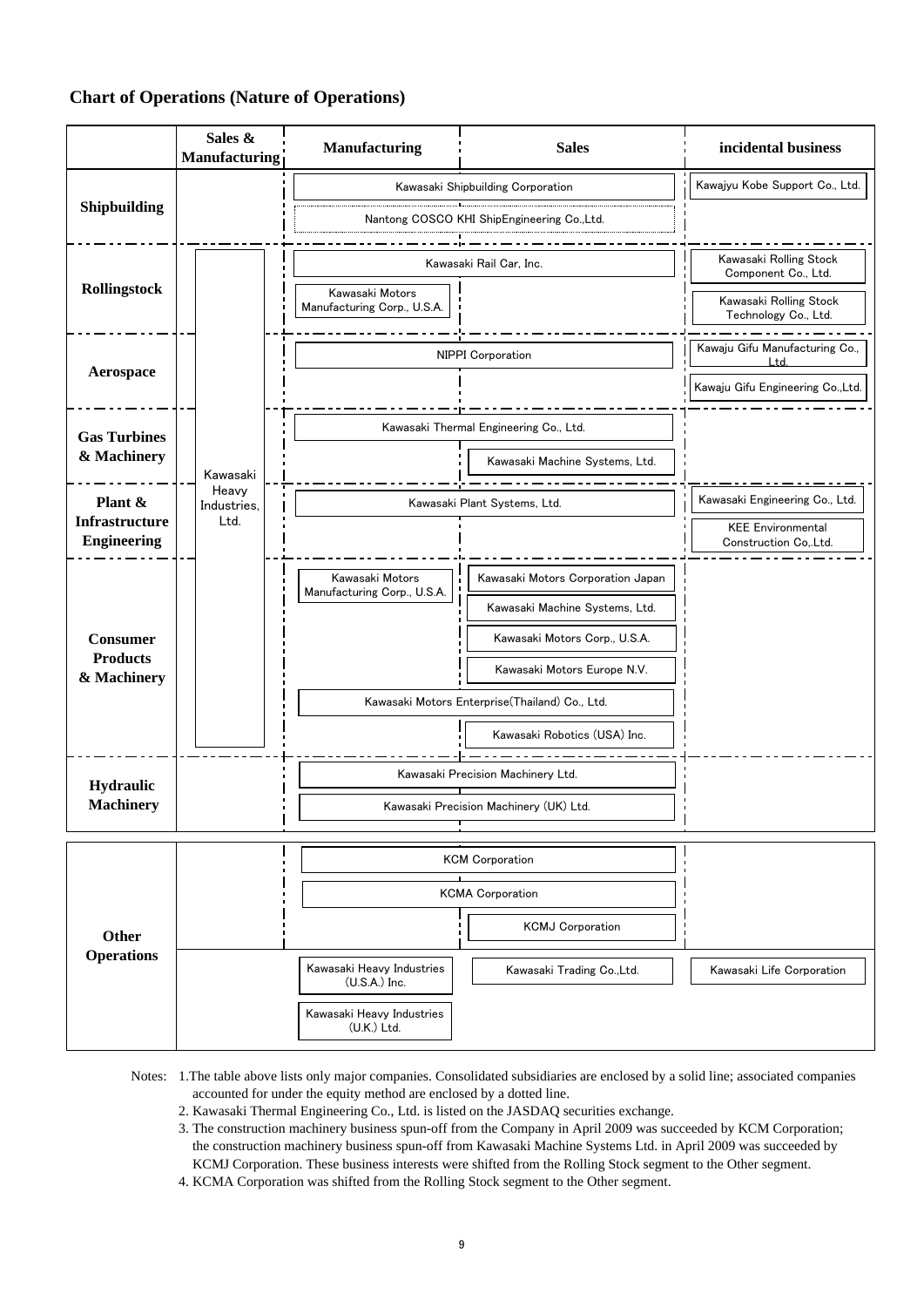# **Management Strategy**

# **(1) Basic Management Strategy**

In accord with the mission statement, the Group is pursuing a mission of "Kawasaki, working as one for the good of the planet." The Group has amassed a diverse wealth of technologies across a broad range of domains, most notably including land, marine, and air transport systems, and energy and environmental engineering. By maximally utilizing and combining these technological assets, the Group aims to harmonize diverse values and reconcile contradictory challenges such as material affluence and preservation of the global environment. As an integrated technology group, the Group is explicitly committed to contributing to the development of society by creating new value. Amid today's rapidly changing societal and operating environment, the Group's basic management policy is to enhance corporate value and increase customer satisfaction by maximally capitalizing on its integrated technological capabilities to offer customers exceptional products and services differentiated on the basis of brand or technology, while meeting the expectations of shareholders, customers, employees, and local communities.

The Company's basic policy is to continuously pay shareholders a dividend commensurate with the Company's earnings while accruing sufficient internal reserves in order to strengthen and enhance the Company's operating foundation to enable future growth.

# **(2) Target Management Metrics**

In the aim of generating profits that meet investors' expectations, the Group has adopted ROIC (return on invested capital: earnings before interest and taxes ÷ invested capital), a measure of capital efficiency, as its target metric of operating performance. While seeking to maximize ROIC, the Group will also endeavor to strengthen its financial condition through earnings growth and improvement in invested-capital efficiency.

### **(3) Medium-to-long-term Management Strategy**

The Company has formulated a new medium-term business plan, *Medium-term Business Plan 2010*, for the three years from fiscal 2011 through fiscal 2013. This plan heeds successes from and problems encountered in the previous medium-term business plan, *Global K*, and addresses dramatic and severe changes in the business environment. The plan includes a detailed roadmap for returning the Group to the growth trajectory it was on in first half of fiscal 2009 by the end of the new plan's term. Meanwhile, bolstering new business and new product development efforts is crucial to ensure sustained group growth into the future. To this end the Group formulated the *Kawasaki Business Vision 2020*, which lays out an overall direction for business and long-term business strategies. The Company aims to return to growth through its *Medium Term Business Plan 2010* while laying the foundations for the future.

# **(4) Management Priorities**

KHI Group unavoidably suffered a downturn in business performance, in particular for businesses engaged in mass production, due among other factors to constraints on fixed expenses beyond appropriate levels, occasioned by the global economic recession which began in 2008. The operating environment surrounding KHI Group continues to be harsh, due among other factors to a sharp decline in new orders received in businesses engaged in custom-ordered production, which usually maintain stable revenues. Meanwhile, the world economic order surrounding KHI Group is undergoing a significant transformation due to factors such as heightened global interest in the areas of energy and the environment, and increasing multipolarity at the global level, centered on growth of emerging countries.

Amid these conditions, KHI Group is tasked with rapidly achieving optimization of inventory levels, fixed expense levels which correspond to the size of the market, and improvement of the marginal profit ratio for businesses engaged in mass production, while at the same time improving profitability of large mass-production projects and promptly dealing with foreseen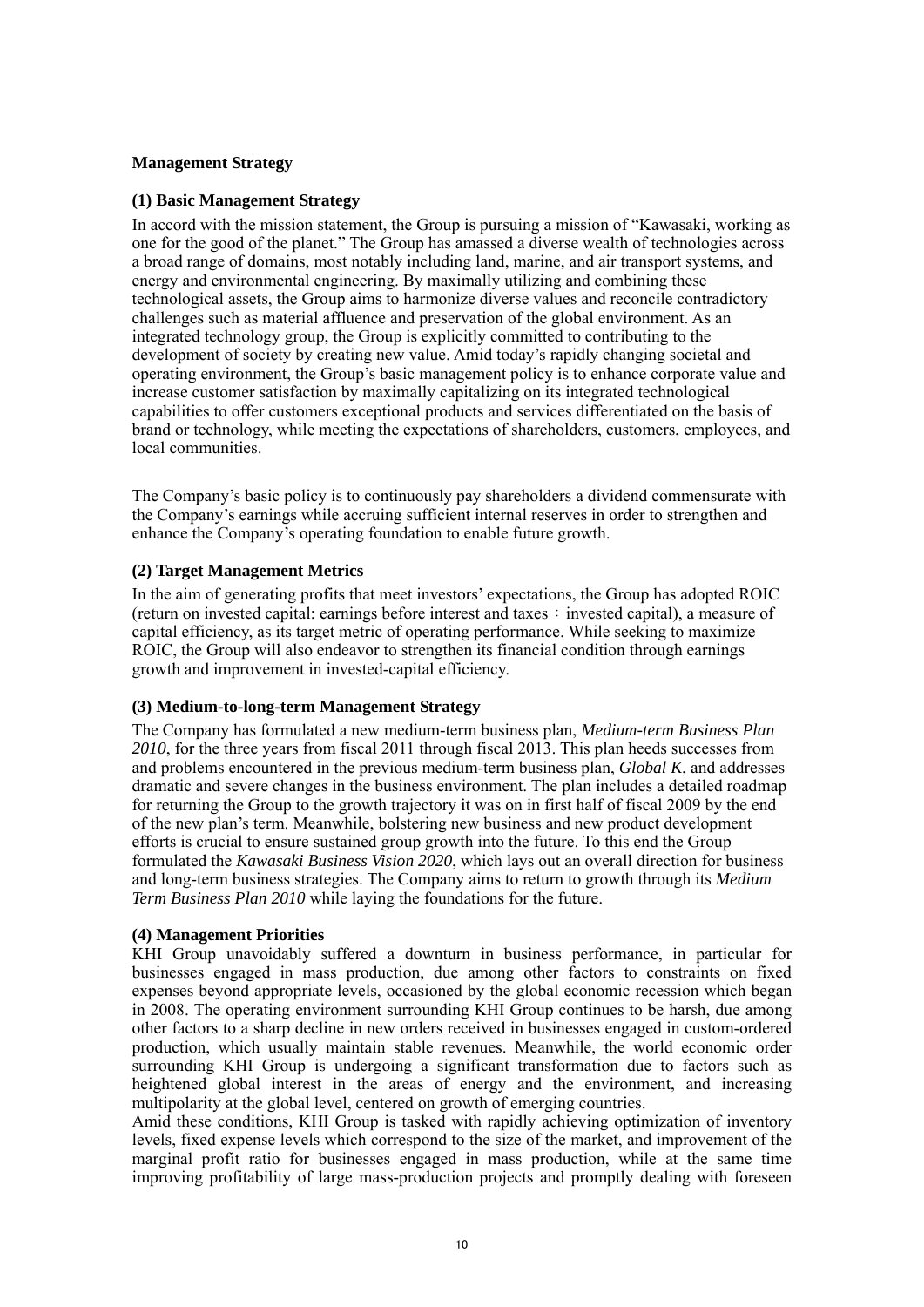loss risk for businesses engaged in custom-ordered production. KHI's recently established "Medium-Term Business Plan ("MTBP2010")", which covers the three year period from FY2011 to FY2013, aims to undertake measures to restructure KHI Group's revenue base and improve cashflows, and return to the growth path followed until the first half of FY2009.

In order for KHI Group to achieve sustained growth into the future, measures are required for the development and strengthening of new products and businesses from a medium to long-term perspective; to that end, KHI established "Kawasaki Business Vision 2020", which targets its vision for the Group in FY2020, and set forth a roadmap and strategy to attain the vision, while undertaking to concurrently implement the policies and measures defined in the Medium-Term Business Plan to strategically position the Group for future growth. Moreover, through the re-unification of four Group companies, which is planned for this October, KHI will promote group-wide sharing and utilization of intellectual assets such as those related to technology and human resources which have been built up in each of the business units, and accelerate measures to attain the aims of the recently established Business Vision 2020.

The initiatives to be undertaken by each business segment are as follows. From April 2010 the name of the Consumer Products & Machinery segment was changed to the Motorcycle & Engine segment, and the name of the Hydraulic Machinery segment was changed to the Precision Machinery segment.

- (i) Shipbuilding: Maintain competitiveness for the business in China, bolster the role of the domestic plants as the engineering and leading technology development center
- (ii) Rolling Stock: Ensure profitability of overseas projects, particularly for the North America market, improve project management capabilities for handling overseas system projects, low cost rolling stock and high-speed rolling stock, etc.
- (iii) Aerospace: Move ahead with major projects, including moving into the mass production of the next maritime patrol aircraft, next transport aircraft, and component parts for the Boeing 787
- (iv) Gas Turbines & Machinery: Promote development of new models of jet engines for commercial aircraft, strengthen the energy and environment business areas through promoting development of new products and models, including industrial gas turbines and high-efficiency gas engines, and increase competitiveness by improving overall productivity
- (v) Plant & Infrastructure Engineering: Bolster research and development in order to expand in the fields of energy and the environment, and accelerate efforts to commercialize new products and new business concepts
- (vi) Motorcycle & Engine: Optimize inventory levels for motorcycles marketed to industrialized countries, lower the breakeven point, increase sales in Asia and Brazil, enter the Indian market, develop leading technology to respond to environmental requirements
- (vii) Precision Machinery: Ensure stable profitability of construction machinery products, expand into other business areas, and strengthen system-handling capabilities for industrial robots
- (viii)Other: Improve development and sales capabilities with respect to the construction machinery division through an alliance with Hitachi Construction Machinery Co., Ltd.

Needless to say, compliance is a fundamental premise in carrying out business activities such as those above. KHI Group strives to ensure that employees are made thoroughly aware of the provisions of the various laws and regulations which apply to them, by implementing such measures as establishing internal regulations concerning corporate ethics, carrying out staff training for each position level, distribution of compliance guidebooks, and setting up CSR committees in each organization. Furthermore, we are continuing to take thoroughgoing organizational compliance initiatives, principally through the CSR Department which is the umbrella organization cooperating with the Corporate Planning Division which presides over internal controls, with respect to the promotion of compliance and CSR including the creation of units in charge of compliance within each business unit, while also striving to create a corporate culture that places the highest priority at all times on information disclosure and its transparency.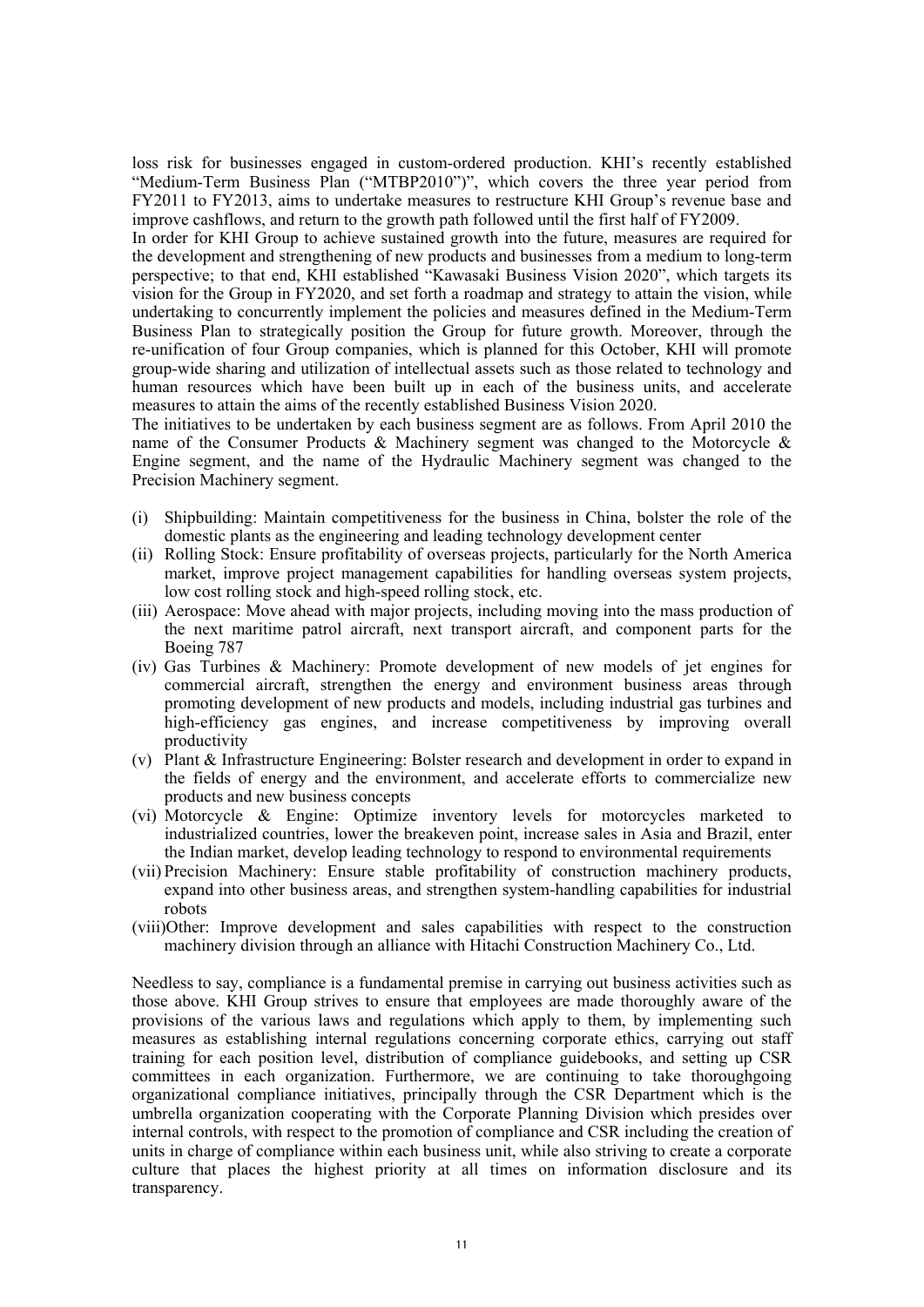KHI Group aims to increase profitability across all businesses in this way, and along with enhancing corporate value through thorough compliance, it aims to establish the Kawasaki brand as one that can be trusted.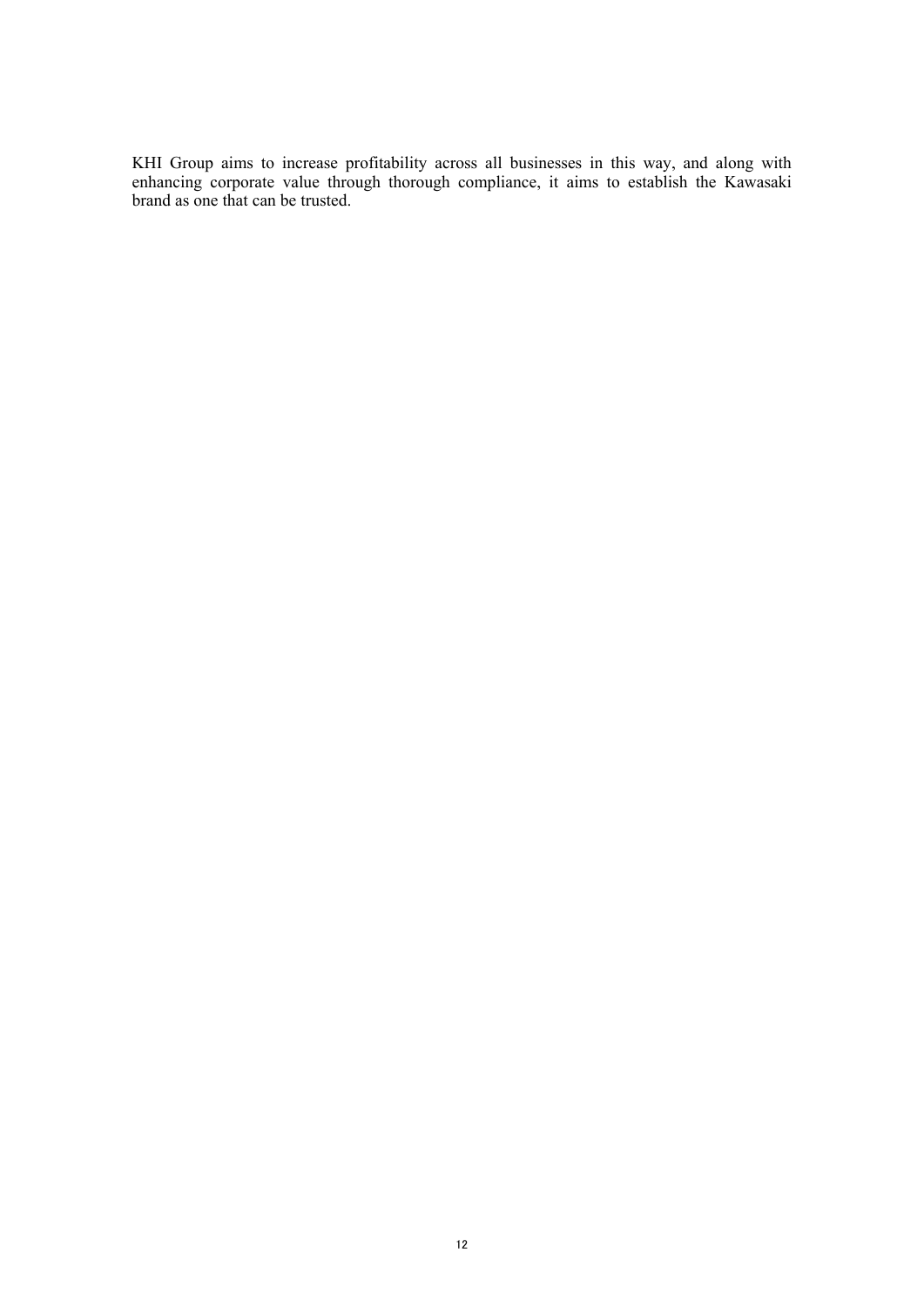# **Consolidated Financial Statements**

# **(1) Consolidated Balance Sheets**

|                                                | Millions of yen |                |  |
|------------------------------------------------|-----------------|----------------|--|
|                                                | As of           | As of          |  |
|                                                | March 31, 2009  | March 31, 2010 |  |
| <b>Assets</b>                                  |                 |                |  |
| Current assets                                 |                 |                |  |
| Cash on hand and in banks                      | 31,955          | 34,745         |  |
| Trade receivables                              | 402,341         | 400,264        |  |
| Merchandise and finished products              | 69,609          | 56,807         |  |
| Work in process                                | 325,578         | 281,023        |  |
| Raw materials and supplies                     | 81,253          | 80,392         |  |
| Deferred tax assets                            | 33,232          | 25,204         |  |
| Other current assets                           | 54,937          | 55,663         |  |
| Allowance for doubtful receivables             | (3,111)         | (2, 424)       |  |
| Total current assets                           | 995,796         | 931,678        |  |
| <b>Fixed assets</b>                            |                 |                |  |
| Net property, plant and equipment              |                 |                |  |
| Buildings and structures                       |                 |                |  |
|                                                | 105,817         | 116,123        |  |
| Machinery and equipment                        | 76,944          | 79,868         |  |
| Land                                           | 64,287          | 64,282         |  |
| Leased assets                                  | 690             | 282            |  |
| Construction in progress                       | 19,572          | 9,744          |  |
| Other                                          | 16,805          | 14,106         |  |
| Total property, plant and equipment            | 284,117         | 284,407        |  |
| Intangible assets                              |                 |                |  |
| Goodwill                                       | 1,106           | 866            |  |
| Other                                          | 18,466          | 19,852         |  |
| Total intangible assets                        | 19,573          | 20,718         |  |
| Investments and other assets                   |                 |                |  |
| Investments in securities                      | 24,865          | 28,448         |  |
| Long-term loans                                | 559             | 515            |  |
| Deferred tax assets                            | 42,773          | 51,503         |  |
| Other                                          | 33,272          | 36,438         |  |
| Allowance for doubtful receivables             | (1,187)         | (1,270)        |  |
| Total investments and other assets             | 100,283         | 115,635        |  |
| Total fixed assets                             | 403,974         | 420,761        |  |
| <b>Total assets</b>                            | 1,399,770       | 1,352,439      |  |
| <b>Liabilities</b>                             |                 |                |  |
| <b>Current</b> liabilities                     |                 |                |  |
| Trade payables                                 | 358,478         | 302,739        |  |
| Short-term debt                                | 157,082         | 125,614        |  |
| Current position of lease obligations          | 272             | 708            |  |
| Income taxes payable                           | 8,710           | 4,833          |  |
| Deferred tax liabilities                       | 931             | 859            |  |
| Accrued bonuses                                | 14,241          | 14,202         |  |
| Provision for product warranties               | 7,638           | 6,640          |  |
| Provision for losses on construction contracts | 20,930          | 17,991         |  |
| Provision for restructuring charges            |                 | 6,326          |  |
| Provision for losses on damages suit           | 7,410           | 5,165          |  |
| Provision for environmental measures           |                 | 778            |  |
| Advances from customers                        | 125,762         | 99,532         |  |
| Current portion of bonds                       | 20,000          | 477            |  |
| Commercial paper                               | 30,000          | 32,000         |  |
|                                                |                 |                |  |
| Other                                          | 78,547          | 75,053         |  |
| Total current liabilities                      | 830,006         | 692,923        |  |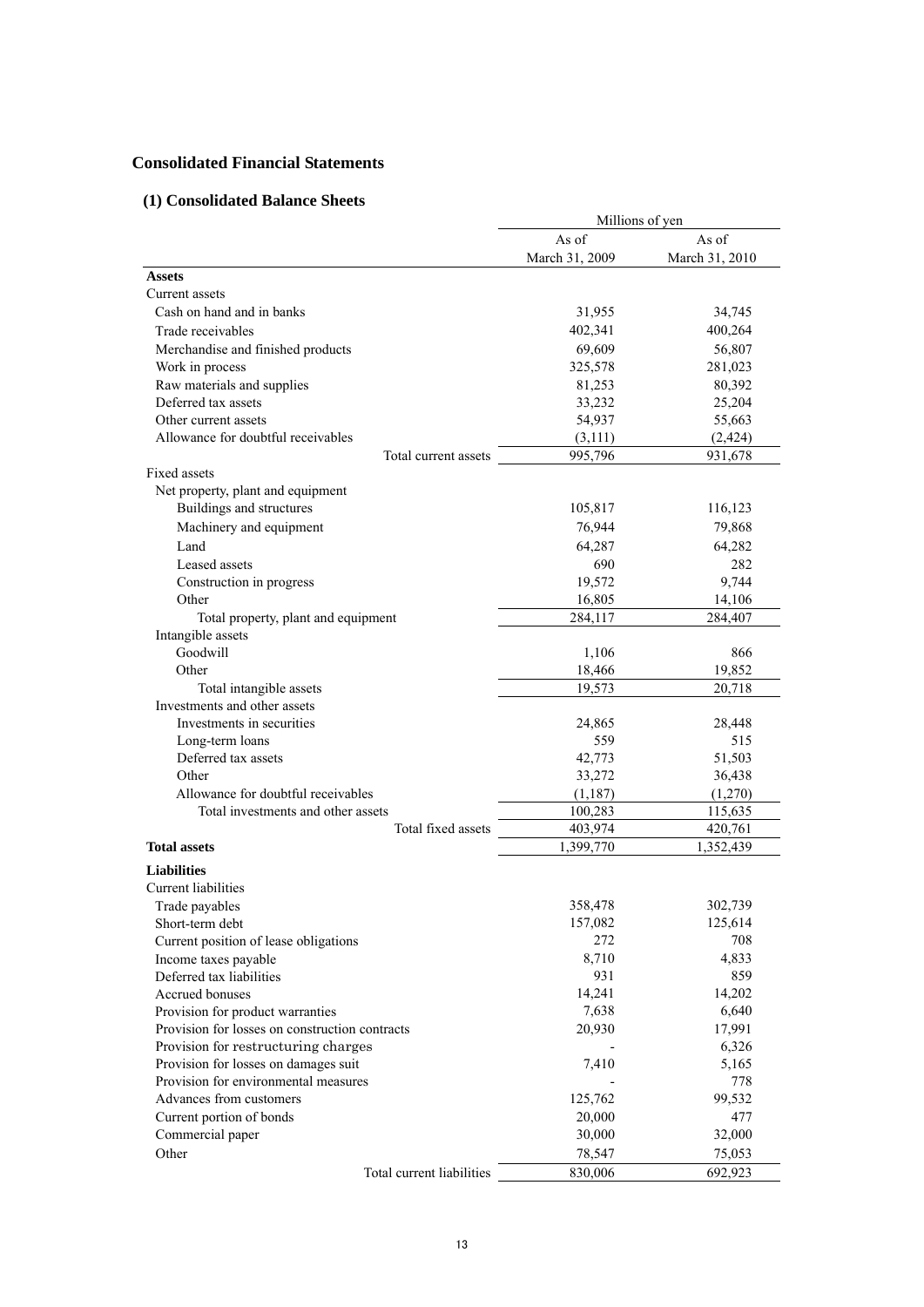| Long-term liabilities                        |           |           |
|----------------------------------------------|-----------|-----------|
| Bonds payable                                | 40,990    | 60,513    |
| Long-term debt                               | 140,715   | 209,360   |
| Lease obligations                            | 227       | 236       |
| Deferred tax liabilities                     | 2,938     | 2,526     |
| Provision for loss on damages suit           |           | 6,706     |
| Provision for environmental measures         | 3,980     | 3,713     |
| Employees' retirement and severance benefits | 79,969    | 89,240    |
| Other                                        | 5,697     | 4,166     |
| Total long-term liabilities                  | 274,518   | 376,463   |
| <b>Total liabilities</b>                     | 1,104,525 | 1,069,386 |
| <b>Net assets</b>                            |           |           |
| Shareholders' equity                         |           |           |
| Common stock                                 | 104,328   | 104,328   |
| Capital surplus                              | 54,281    | 54,275    |
| Retained earnings                            | 154,272   | 137,689   |
| Treasury stock                               | (467)     | (552)     |
| Total shareholders' equity                   | 312,415   | 295,741   |
| Valuation and translation adjustments        |           |           |
| Net unrealized gains (losses) on securities  | 3,139     | 5,305     |
| Gains (losses) on hedging items              | (263)     | (162)     |
| Foreign currency translation adjustment      | (24, 850) | (23, 803) |
| Total valuation and translation adjustments  | (21, 974) | (18, 659) |
| Minority interests                           | 4,804     | 5,972     |
| <b>Total net assets</b>                      | 295,245   | 283,053   |
| <b>Total net assets and liabilities</b>      | 1,399,770 | 1,352,439 |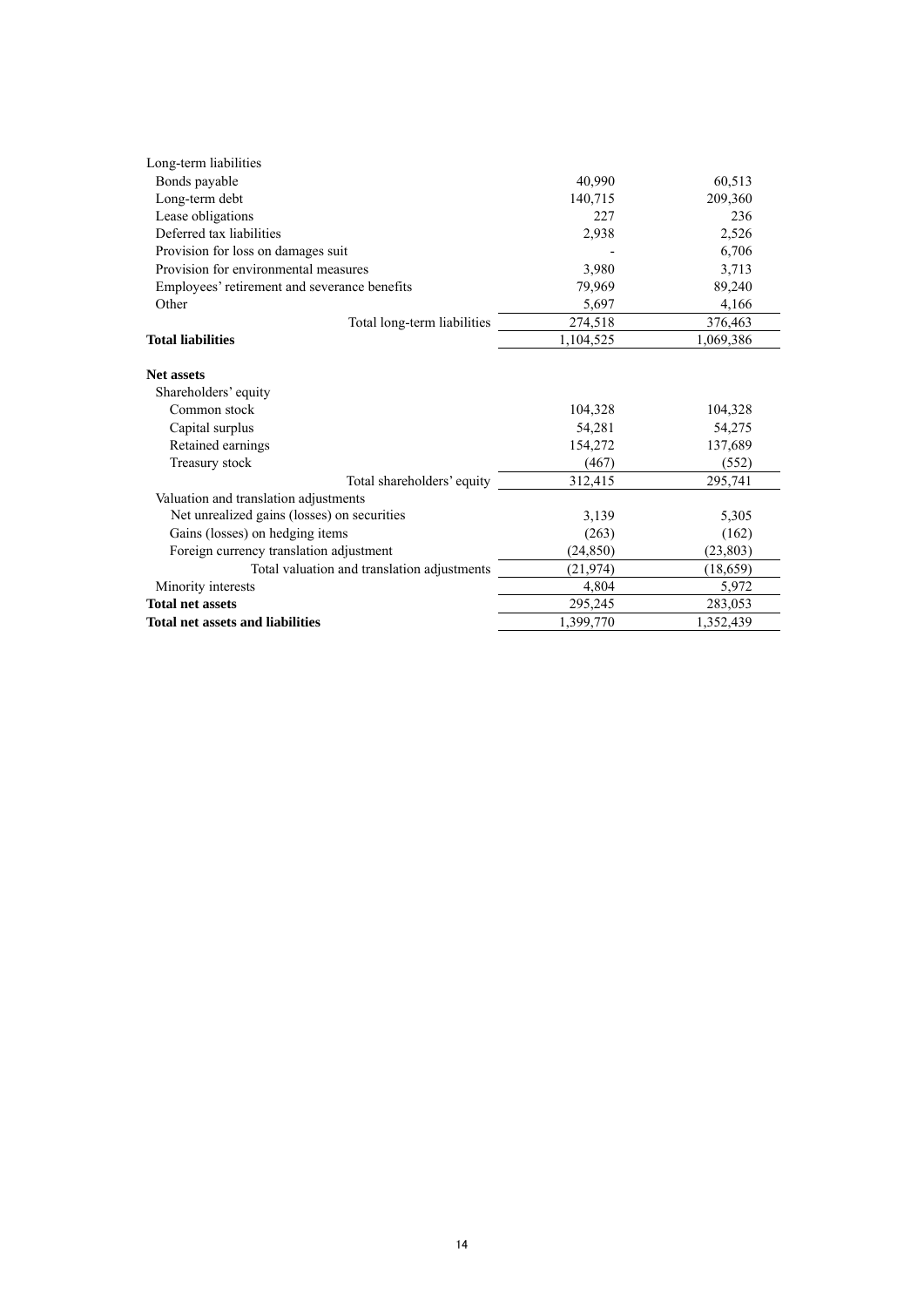# **(2) Consolidated Statements of Income**

| Consonuattu biattinthis of Intonit                                         | Millions of yen              |                              |  |
|----------------------------------------------------------------------------|------------------------------|------------------------------|--|
|                                                                            | Year ended March<br>31, 2009 | Year ended March<br>31, 2010 |  |
| Net sales                                                                  | 1,338,597                    | 1,173,473                    |  |
| Cost of sales                                                              | 1,146,944                    | 1,023,609                    |  |
| Gross profit                                                               | 191,652                      | 149,863                      |  |
| Selling, general and administrative expenses                               |                              |                              |  |
| Salaries and benefits                                                      | 41,879                       | 39,570                       |  |
| Advertising expenses                                                       | 12,966                       | 7,741                        |  |
| R&D expenses                                                               | 38,256                       | 38,057                       |  |
| Provision for doubtful receivables                                         | 359                          |                              |  |
| Other                                                                      | 69,477                       | 65,811                       |  |
| Total selling, general and administrative expenses                         | 162,939                      | 151,180                      |  |
| Operating income (loss)                                                    | 28,713                       | (1,316)                      |  |
| Non-operating income                                                       |                              |                              |  |
| Interest income                                                            | 3,141                        | 3,065                        |  |
| Dividend income                                                            | 1,210                        | 549                          |  |
| Gain on sale of marketable and investment securities                       | 620                          | 1,739                        |  |
| Equity in income of non-consolidated subsidiaries and affiliates           | 8,709                        | 6,522                        |  |
| Foreign exchange gain, net                                                 | 10,373                       | 10,955                       |  |
| Other                                                                      | 3,784                        | 6,743                        |  |
| Total non-operating income                                                 | 27,838                       | 29,575                       |  |
| Non-operating expenses                                                     |                              |                              |  |
| Interest expense                                                           | 6,658                        | 5,399                        |  |
| Loss on valuation of securities                                            | 1,875                        |                              |  |
| Other                                                                      | 9,298                        | 8,566                        |  |
| Total non-operating expenses                                               | 17,832                       | 13,965                       |  |
| Recurring profit                                                           | 38,718                       | 14,293                       |  |
| Extraordinary income                                                       |                              |                              |  |
| Reversal of provision for environmental measures                           |                              | 1,077                        |  |
| Reversal of allowance for doubtful accounts for subsidiaries               |                              | 460                          |  |
| and affiliates                                                             |                              |                              |  |
| Gain on sale of business                                                   | 594                          |                              |  |
| Total extraordinary income                                                 | 594                          | 1,537                        |  |
| Extraordinary losses                                                       |                              |                              |  |
| Restructuring charges                                                      |                              | 7,648                        |  |
| Provision for losses on damages suit<br>Loss on impairment of fixed assets | 5,165                        | 6,983                        |  |
| Provision for environmental measures                                       | 1,399                        | 3,132                        |  |
| Loss on liquidation of affiliate                                           | 1,812                        | 1,489<br>399                 |  |
| Loss on contribution of securities to the pension trust                    | 4,492                        |                              |  |
| Other                                                                      | 2,818                        |                              |  |
| Total extraordinary losses                                                 |                              |                              |  |
| Income (loss) before income taxes and minority interests                   | 15,688                       | 19,651                       |  |
| Income taxes                                                               | 23,625                       | (3,821)                      |  |
|                                                                            |                              |                              |  |
| Current<br>Deferred                                                        | 16,783                       | 8,805                        |  |
| Total income taxes                                                         | (6,021)                      | (2,822)                      |  |
|                                                                            | 10,761                       | 5,983                        |  |
| Minority interests in net income of consolidated subsidiaries              | 1,135                        | 1,055                        |  |
| Net income (loss)                                                          | 11,727                       | (10, 860)                    |  |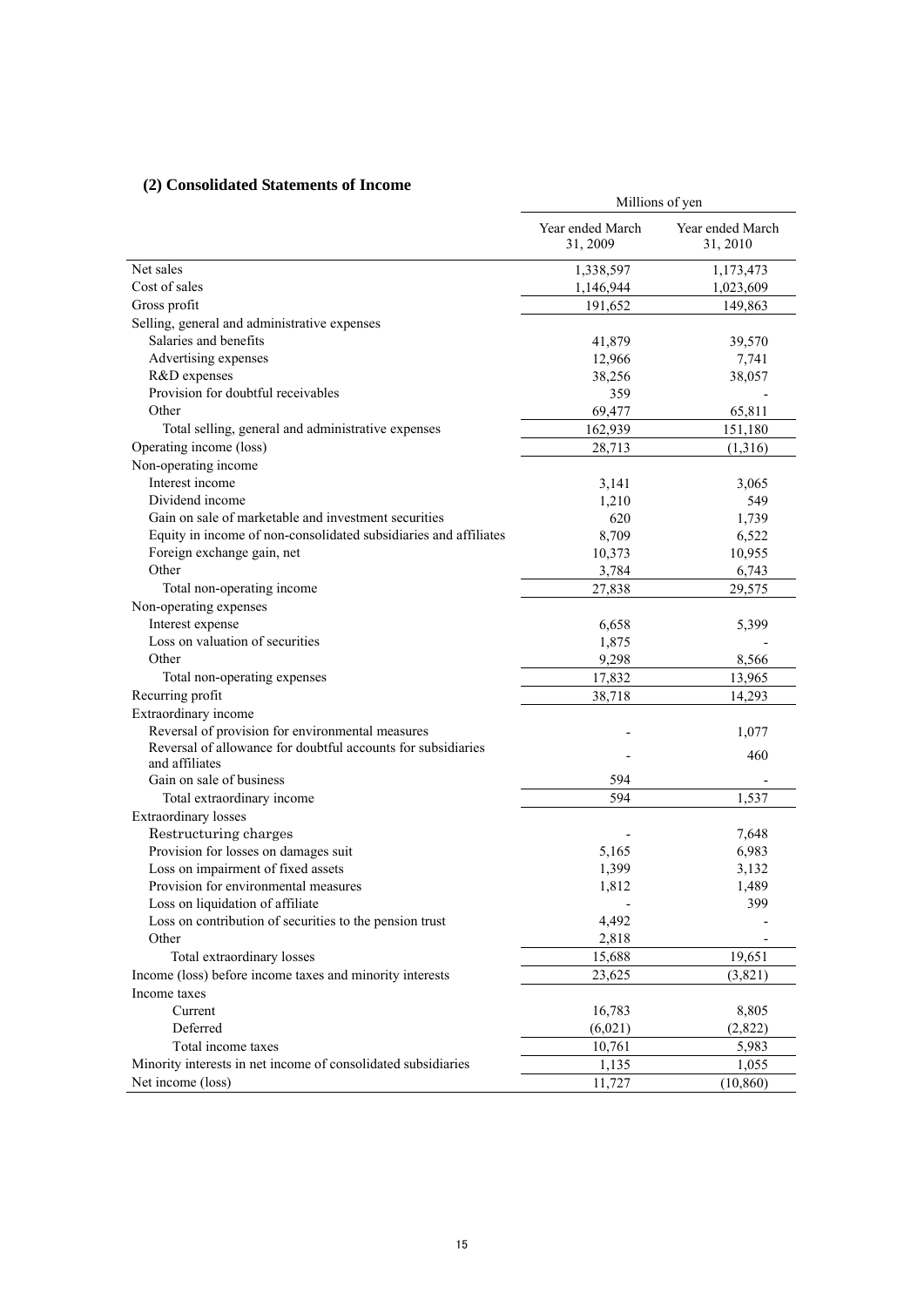|                                                      |                              | Millions of yen              |  |  |
|------------------------------------------------------|------------------------------|------------------------------|--|--|
|                                                      | Year ended March<br>31, 2009 | Year ended March<br>31, 2010 |  |  |
| Shareholders' equity                                 |                              |                              |  |  |
| Common stock                                         |                              |                              |  |  |
| Balance at end of previous year                      | 104,328                      | 104,328                      |  |  |
| Changes during the period                            |                              |                              |  |  |
| Issuance of new shares                               |                              |                              |  |  |
| Total changes during the period                      |                              |                              |  |  |
| Balance at end of year                               | 104,328                      | 104,328                      |  |  |
| Capital surplus                                      |                              |                              |  |  |
| Balance at end of previous year                      | 54,290                       | 54,281                       |  |  |
| Changes during the period                            |                              |                              |  |  |
| Treasury stock disposed                              | (9)                          | (6)                          |  |  |
| Total changes during the period                      | (9)                          | (6)                          |  |  |
| Balance at end of year                               | 54,281                       | 54,275                       |  |  |
| Retained earnings                                    |                              |                              |  |  |
| Balance at end of previous year                      | 151,401                      | 154,272                      |  |  |
| Changes during the period                            |                              |                              |  |  |
| Cash dividend                                        | (8,341)                      | (5,004)                      |  |  |
| Net income for the year (loss)                       | 11,727                       | (10, 860)                    |  |  |
| Other                                                | (514)                        | (718)                        |  |  |
| Total changes during the period                      | 2,871                        | (16, 583)                    |  |  |
| Balance at end of year                               | 154,272                      | 137,689                      |  |  |
| Treasury stock                                       |                              |                              |  |  |
| Balance at end of previous year                      | (459)                        | (467)                        |  |  |
| Changes during the period                            |                              |                              |  |  |
| Treasury stock purchased                             | (31)                         | (107)                        |  |  |
| Treasury stock disposed                              | 23                           | 23                           |  |  |
| Total changes during the period                      | (7)                          | (84)                         |  |  |
| Balance at end of year                               | (467)                        | (552)                        |  |  |
| Total shareholders' equity                           |                              |                              |  |  |
| Balance at end of previous year                      | 309,560                      | 312,415                      |  |  |
| Changes during the period                            |                              |                              |  |  |
| Issuance of new shares                               |                              | (5,004)                      |  |  |
| Cash dividend                                        | (8,341)                      |                              |  |  |
| Net income for the year (loss)                       | 11,727                       | (10, 860)                    |  |  |
| Treasury stock purchased                             | (31)                         | (107)                        |  |  |
| Treasury stock disposed                              | 14                           | 17                           |  |  |
| Other                                                | (514)                        | (718)                        |  |  |
| Total changes during the period                      | 2,854<br>312,415             | (16, 674)<br>295,741         |  |  |
| Balance at end of year                               |                              |                              |  |  |
|                                                      |                              |                              |  |  |
| Valuation and translation adjustments                |                              |                              |  |  |
| Net unrealized gain (loss) on securities             |                              |                              |  |  |
| Balance at end of previous year                      | 10,292                       | 3,139                        |  |  |
| Changes during the period                            |                              |                              |  |  |
| Net changes in items other than shareholders' equity | (7,152)                      | 2,166                        |  |  |
| Total changes during the period                      | (7, 152)                     | 2,166                        |  |  |
| Balance at end of year                               | 3,139                        | 5,305                        |  |  |
| Gains (losses) on hedging items                      |                              |                              |  |  |
| Balance at end of previous year                      | 5,217                        | (263)                        |  |  |
| Changes during the period                            |                              |                              |  |  |
| Net changes in items other than shareholders' equity | (5,480)                      | 101                          |  |  |
| Total changes during the period                      | (5,480)                      | 101                          |  |  |
| Balance at end of year                               | (263)                        | (162)                        |  |  |

# **(3) Consolidated Statement of Changes in Shareholders' Equity**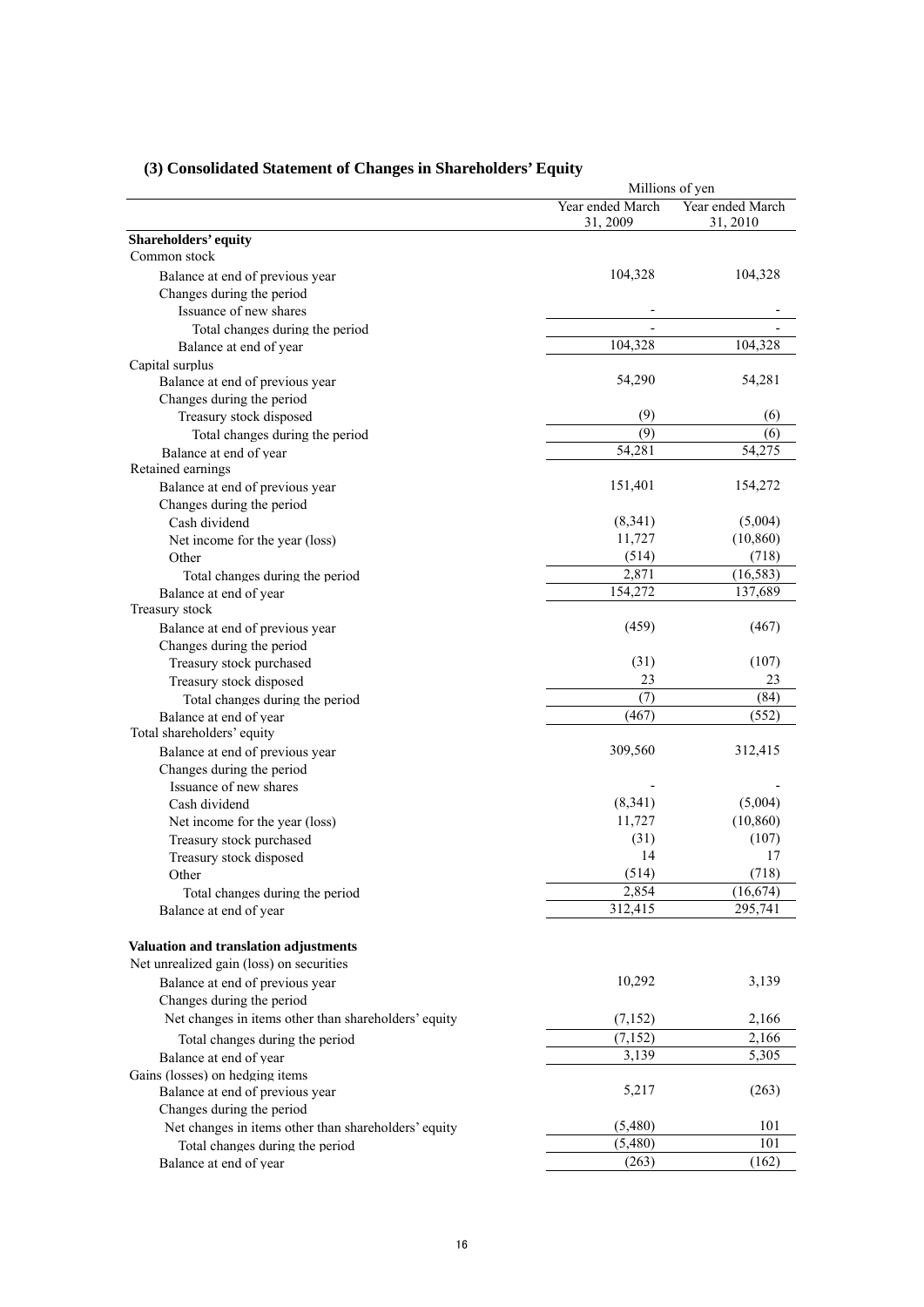| Foreign currency translation adjustments             |           |           |
|------------------------------------------------------|-----------|-----------|
| Balance at end of previous year                      | (11, 878) | (24, 850) |
| Changes during the period                            |           |           |
| Net changes in items other than shareholders' equity | (12, 972) | 1,047     |
| Total changes during the period                      | (12, 972) | 1,047     |
| Balance at end of year                               | (24, 850) | (23, 803) |
| Total Valuation and translation adjustments          |           |           |
| Balance at end of previous year                      | 3,631     | (21, 974) |
| Changes during the period                            |           |           |
| Net changes in items other than shareholders' equity | (25,606)  | 3,314     |
| Total changes during the period                      | (25,606)  | 3,314     |
| Balance at end of year                               | (21, 974) | (18, 659) |
| Minority interests                                   |           |           |
| Balance at end of previous year                      | 5,845     | 4,804     |
| Changes during the period                            |           |           |
| Net changes in items other than shareholders' equity | (1,040)   | 1,167     |
| Total changes during the period                      | (1,040)   | 1,167     |
| Balance at end of year                               | 4,804     | 5,972     |
| <b>Total net assets</b>                              |           |           |
| Balance at end of previous year                      | 319,037   | 295,245   |
| Changes during the period                            |           |           |
| Issuance of new shares                               |           |           |
| Cash dividend                                        | (8,341)   | (5,004)   |
| Net income for the year (loss)                       | 11,727    | (10, 860) |
| Treasury stock purchased                             | (31)      | (107)     |
| Treasury stock disposed                              | 14        | 17        |
| Other                                                | (514)     | (718)     |
| Net changes in items other than shareholders' equity | (26, 646) | 4,482     |
| Total changes during the period                      | (23, 792) | (12, 192) |
| Balance at end of year                               | 295,245   | 283,053   |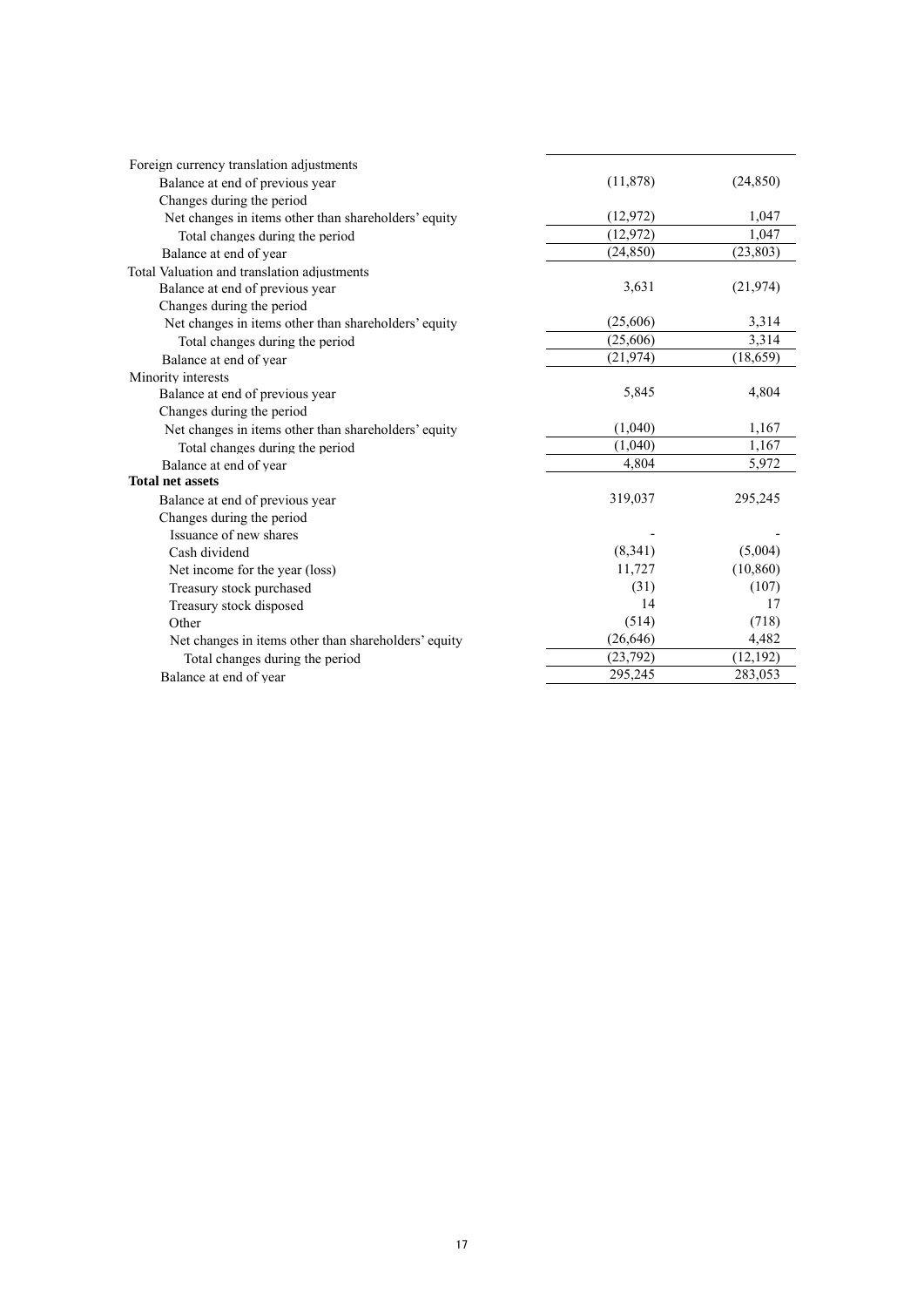# **(4) Consolidated Cash Flow Statement**

|                                                                        | Millions of yen  |                  |  |
|------------------------------------------------------------------------|------------------|------------------|--|
|                                                                        | Year ended March | Year ended March |  |
|                                                                        | 31, 2009         | 31, 2010         |  |
| Cash flow from operating activities                                    |                  |                  |  |
| Income (loss) before income taxes and minority interests               | 23,625           | (3,821)          |  |
| Depreciation and amortization                                          | 44,334           | 51,423           |  |
| Loss on impairment of fixed assets                                     | 1,399            | 3,132            |  |
| Increase (decrease) in employees' retirement and severance benefits    | 2,314            | 9,317            |  |
| Increase (decrease) in accrued bonuses                                 | (5, 335)         | (38)             |  |
| Increase (decrease) in allowance for doubtful receivables              | (849)            | (615)            |  |
| Increase (decrease) in provision for product warranties                | 1,161            | (1,013)          |  |
| Increase (decrease) in provision for losses on construction contracts  | 12,201           | (2,916)          |  |
| Increase (decrease) in provision for restructuring charges             |                  | 6,326            |  |
| Increase (decrease) in provision for losses on damages suit            | 5,165            | 4,461            |  |
| Increase (decrease) in provision for environmental measures            | 1,812            | 510              |  |
| Loss on disposal of inventories                                        | 2,382            | 1,992            |  |
| (Gain) loss on sale of marketable and investment securities            | (620)            | (1,739)          |  |
| (Gain) loss on valuation of securities                                 | 1,875            | 32               |  |
| (Gain) loss on sale of property, plant, and equipment                  | 164              | 784              |  |
| (Gain) loss on contribution of securities to the pension trust         | 4,492            |                  |  |
| Investment gain on equity method                                       | (8,709)          | (6, 522)         |  |
| Interest and dividend income                                           | (4,351)          | (3,615)          |  |
| Interest expense                                                       | 6,658            | 5,399            |  |
| (Increase) decrease in trade receivables                               |                  |                  |  |
|                                                                        | 5,398            | (3,792)          |  |
| (Increase) decrease in inventories                                     | (54,708)         | 56,241           |  |
| (Increase) decrease in other current assets                            | (2,709)          | (2,966)          |  |
| Increase (decrease) in trade payables                                  | (55,077)         | (56, 396)        |  |
| Increase (decrease) in advances received                               | 8,274            | (27, 179)        |  |
| Increase (decrease) in other current liabilities                       | (8, 867)         | 12,165           |  |
| Other                                                                  | 2,916            | (404)            |  |
| Subtotal                                                               | (17,050)         | 40,764           |  |
| Cash received for interest and dividends                               | 8,926            | 7,698            |  |
| Cash paid for interest                                                 | (6,480)          | (5,408)          |  |
| Cash paid for income taxes                                             | (25,064)         | (12, 876)        |  |
| Cash paid for suspension of activities for participation in Moto GP    | (1, 587)         |                  |  |
| Net cash provided by operating activities                              | (41,256)         | 30,178           |  |
|                                                                        |                  |                  |  |
| Cash flow from investing activities                                    |                  |                  |  |
| Decrease (Increase) in time deposits with maturities over three months | 705              | 21               |  |
| Acquisition of property, plant and equipment                           | (68,059)         | (61, 198)        |  |
| Proceeds from sale of property, plant and equipment                    | 2,902            | 993              |  |
| Acquisition of intangible assets                                       | (6,400)          | (4,764)          |  |
| Proceeds from sale of intangible assets                                | 14               | 48               |  |
| Acquisition of investments in securities                               | (3,043)          | (123)            |  |
| Proceeds from sale of investments in securities                        | 1,795            | 1,913            |  |
| Acquisition of equity interest in subsidiaries resulting in change in  | (1,241)          |                  |  |
| scope of consolidation                                                 |                  |                  |  |
| Acquisition of investments in subsidiaries of affiliate                |                  | (1, 331)         |  |
| Decrease (Increase) in short-term loans receivable                     | (33)             | 518              |  |
| Additions to long-term loans receivable                                | (165)            | (65)             |  |
| Proceeds from collection of long-term loans receivable                 | 1,474            | 115              |  |
| Other                                                                  | (233)            | 594              |  |
| Net cash used for investing activities                                 | (72, 283)        | (63, 277)        |  |
|                                                                        |                  |                  |  |
| Cash flow from financing activities                                    |                  |                  |  |
| Increase (decrease) in short-term debt, net                            | 67,880           | (21, 463)        |  |
| Proceeds from long-term debt                                           | 73,551           | 74,793           |  |
| Repayment of long-term debt                                            | (7, 499)         | (11,518)         |  |
| Proceeds from issuance of bonds                                        |                  | 20,000           |  |
| Redemption of bonds payable                                            | (17,518)         | (20,000)         |  |
| Acquisition of treasury stock                                          | (16)             | (90)             |  |
| Proceeds from stock issuance to minority shareholders                  |                  | 230              |  |
| Cash dividends paid                                                    | (8,320)          | (5,004)          |  |
| Cash dividends paid to minority shareholders                           |                  |                  |  |
| Other                                                                  | (361)<br>(22)    | (741)<br>(293)   |  |
|                                                                        |                  |                  |  |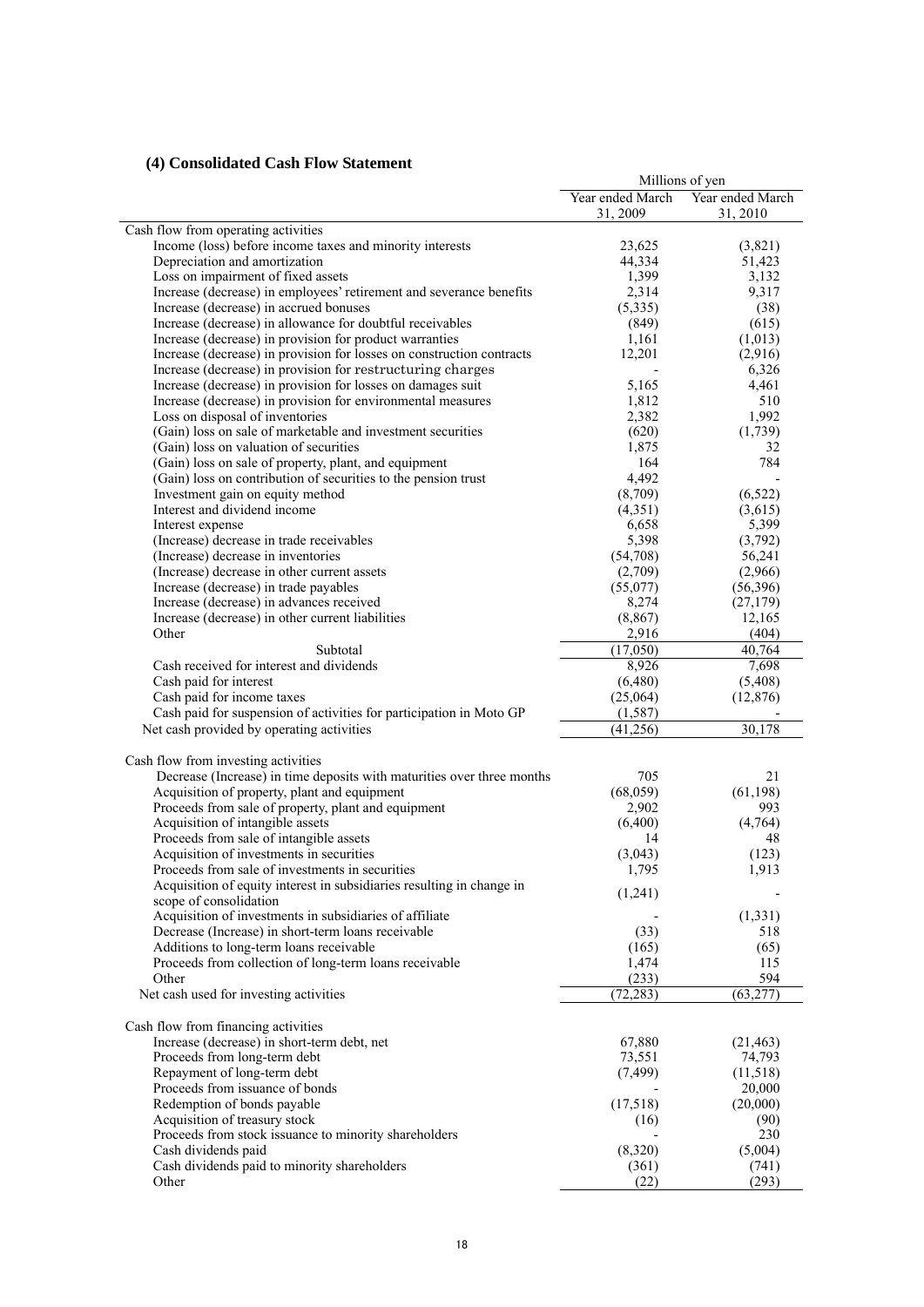| Net cash used for financing activities                          | 107.692 | 35.911 |
|-----------------------------------------------------------------|---------|--------|
| Effect of exchange rate changes                                 | (908)   | (88)   |
| Increase (decrease) in cash and cash equivalents due to changes | (6.755) | 2.723  |
| Cash and cash equivalents at beginning of year                  | 38.169  | 31.413 |
| Cash and cash equivalents at end of year                        | 31.413  | 34.137 |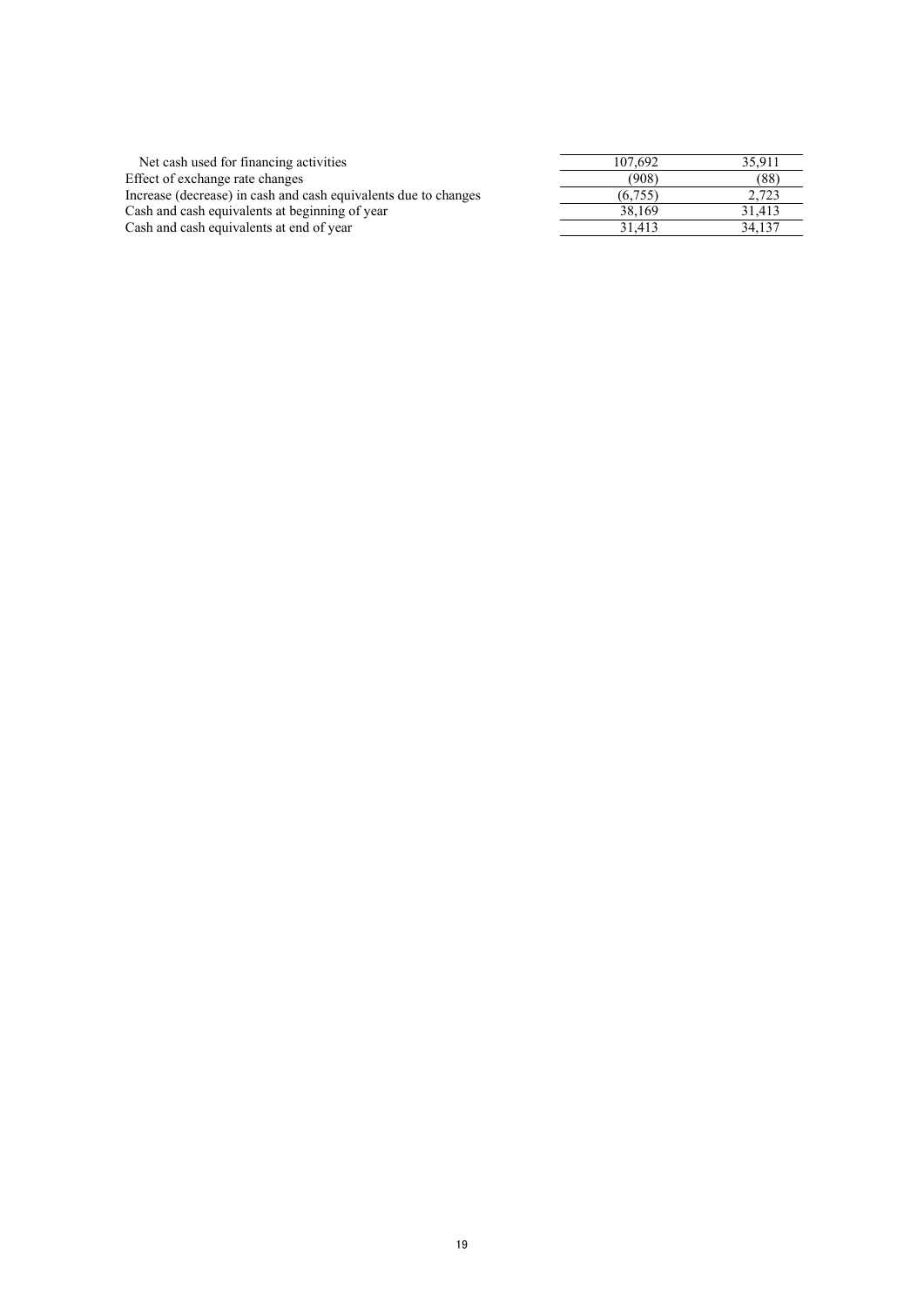#### **(5) Notes on the going-concern assumption**

Not applicable

### **(6) Basis of Preparation of Financial Statements**

Other than the information stated under the following (7) "Changes in Basis of Preparation of Financial Statements," no material changes have been made from the information in the most recent full-year statutory financial report (filed on June 25, 2009). The Company has therefore omitted an updated disclosure.

#### **(7) Changes in Basis of Preparation of Financial Statements**

- 1. Change in the scope of consolidation
- (1) Change in the scope of consolidation

Three companies became consolidated subsidiaries. Kawasaki Chunhui Precision Machinery (Zhejiang) Ltd., Kawasaki Precision Machinery Trading (Shanghai) Co., Ltd., and another company were added as consolidated subsidiaries because they were newly established by the Company. Three companies ceased to be consolidated subsidiaries because they merged with other consolidated subsidiaries and were dissolved.

#### *Change in accounting policy*

Effective the first quarter of fiscal year ended March 31, 2010, the Company adopted the *Guidance on determining a subsidiary and an affiliate* (ASBJ Guidance No.22, May 13, 2008). This change had no impact on the income and loss.

- (2) Number of consolidated subsidiaries after change 97 companies
- 2. Change in application of the equity method
- (1) Non-consolidated subsidiaries which are accounted for under the equity method : None
- (2) Associated companies which are accounted for under the equity method
	- 1) Change in associated companies which are accounted for under the equity method Two companies were newly accounted for under the equity method. Anhui Conch Kawasaki Equipment Manufacturing Co., Ltd. became an equity-method affiliate because the Company acquired shares in that company, and Changzhou Kawasaki and Kwang Yang Engine Co., Ltd. also became an equity-method affiliate because the Company newly established it.
	- 2) Number of associated companies accounted for under the equity method 14 companies
- 3. Changes in accounting standards
- (1) Accounting standards for principal reserves and allowances Provision for restructuring charge Provision for restructuring charge is provided for in the estimated amounts required for the re-structure of the Consumer Products & Machinery business.
- (2) Accounting standards for revenue/expense recognition
	- Accounting standard for construction revenue and cost
	- a. Construction contracts for which certain elements were determinable with certainty at March 31, 2010: the percentage-of-completion method (The percentage of completion is estimated mainly with the proportion-of-cost method)
	- b. Other construction contracts: the completed-contract method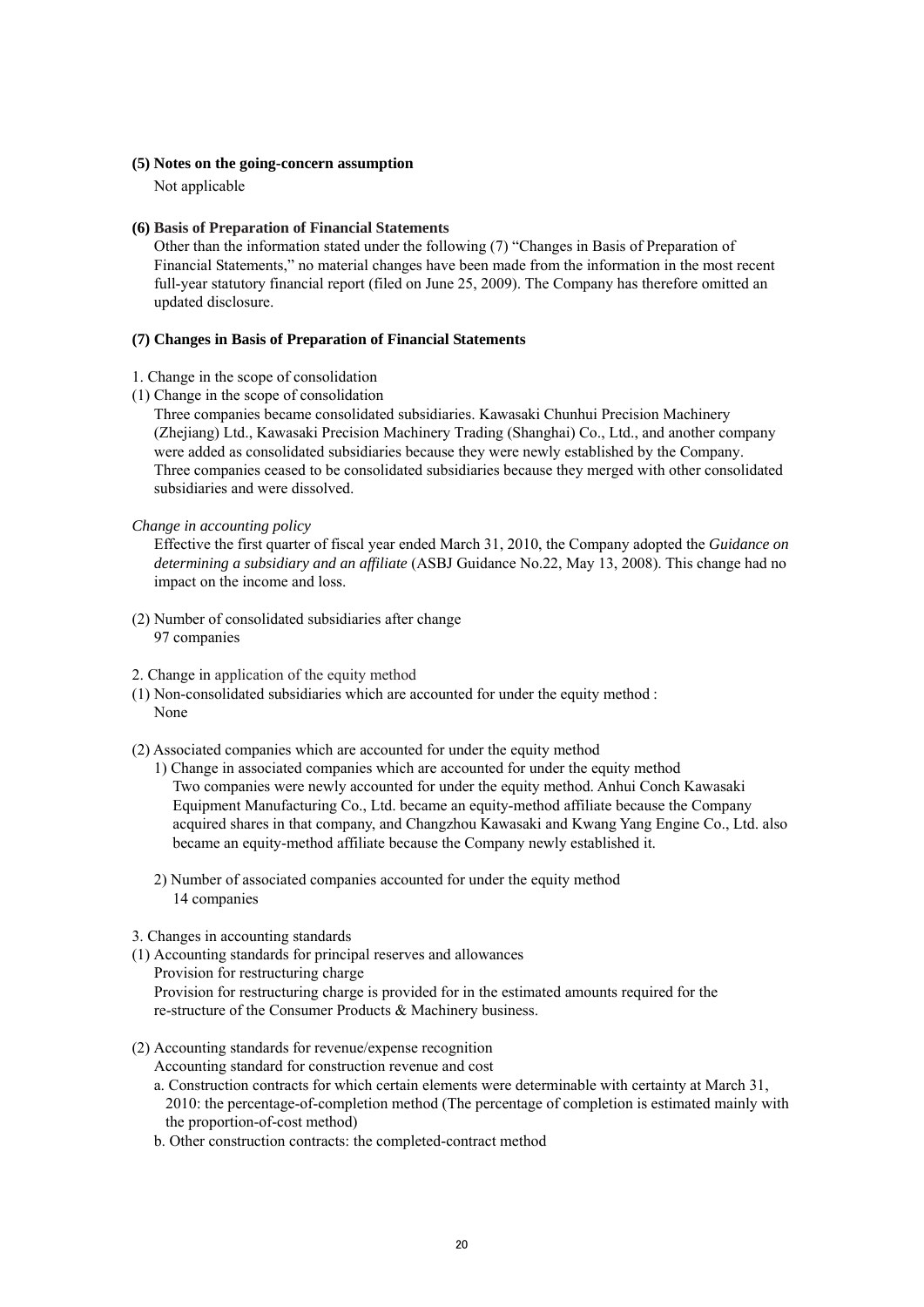*Change in accounting policy* 

The Company previously used the percentage-of-completion method for accounting revenues associated mainly with construction contracts with a contract amount of three billion yen or more and a construction period of over one year, and other construction works were accounted for with the completed-contract method. Effective the first quarter of the fiscal year ended March 31, 2010, however, in conjunction with adoption of the *Accounting Standard for Construction Contracts* (ASBJ Statement No.15, December 27, 2007) and its accompanying *Guidance on Accounting Standard for Construction Contracts* (ASBJ Guidance No.18, December 27, 2007), the percentage-of-completion method was applied to construction contracts that were started during the first quarter ended June 30, 2009, for which certain elements were determinable with certainty at the fiscal year end. The percentage of completion is estimated mainly with the proportion-of-cost method, under which the percentage of construction completed during the period is calculated as the ratio of the construction cost incurred during that period relative to the total construction cost. The completed-contract method was applied to other works.

Due to this change, net sales were 32,214 million yen higher. While operating loss was 1,976 million yen lower, recurring profit was higher in the same amount, and loss before income taxes and minority interests was lower in the same amount.

The change's impact by segment is detailed in the relevant section.

#### **Change in the Presentation of Accounts**

Year ended March 31, 2010 (April 1, 2009 – March 31, 2010)

#### *Consolidated Statements of Income*

"Valuation loss on marketable securities" was included in "other" under non-operating expenses in the amount of 32million yen because it declined to less than ten-hundredth of non-operating expenses.

#### **(8) Notes on Financial Statements**

#### *Consolidated balance sheets*

Year ended March 31, 2010 (As of March 31, 2010) Information is omitted here as its disclosure in this report is not of material importance.

*Consolidated Statements of Income* 

Year ended March 31, 2010 (April 1, 2009 – March 31, 2010)

- 1. Reversal of provision for environmental measures was recognized as a result of revaluation of estimated costs for environmental measures such as soil improvement and recorded in the amount not required.
- 2. Reversal of allowance for doubtful accounts for subsidiaries and affiliates was recorded associated with collection of loans from Shanghai Cosco Kawasaki Heavy Industries Steel Structure Co., Ltd.
- 3. Restructuring charge was the total of estimated costs for liquidation of overstock of the Consumer Products & Machinery business in North America (6,326 million yen, all of which was provided for the provision for restructuring charge) and costs for the employees' early retirement scheme implemented in consolidated subsidiaries in said business (1,321 million yen).

4. Loss on impairment of fixed assets

(1) Outline asset groups in which loss on impairment of fixed assets was recognized

| Purpose                  | Location                   | Type                          |
|--------------------------|----------------------------|-------------------------------|
| Assets held for business | Inami-cho, Kako-gun, Hyogo | Buildings and structures,     |
|                          |                            | Machinery and equipment, etc. |
| Assets held for business | Yokkaichi-city, Mie        | Buildings and structures,     |
|                          |                            | Machinery and equipment, etc. |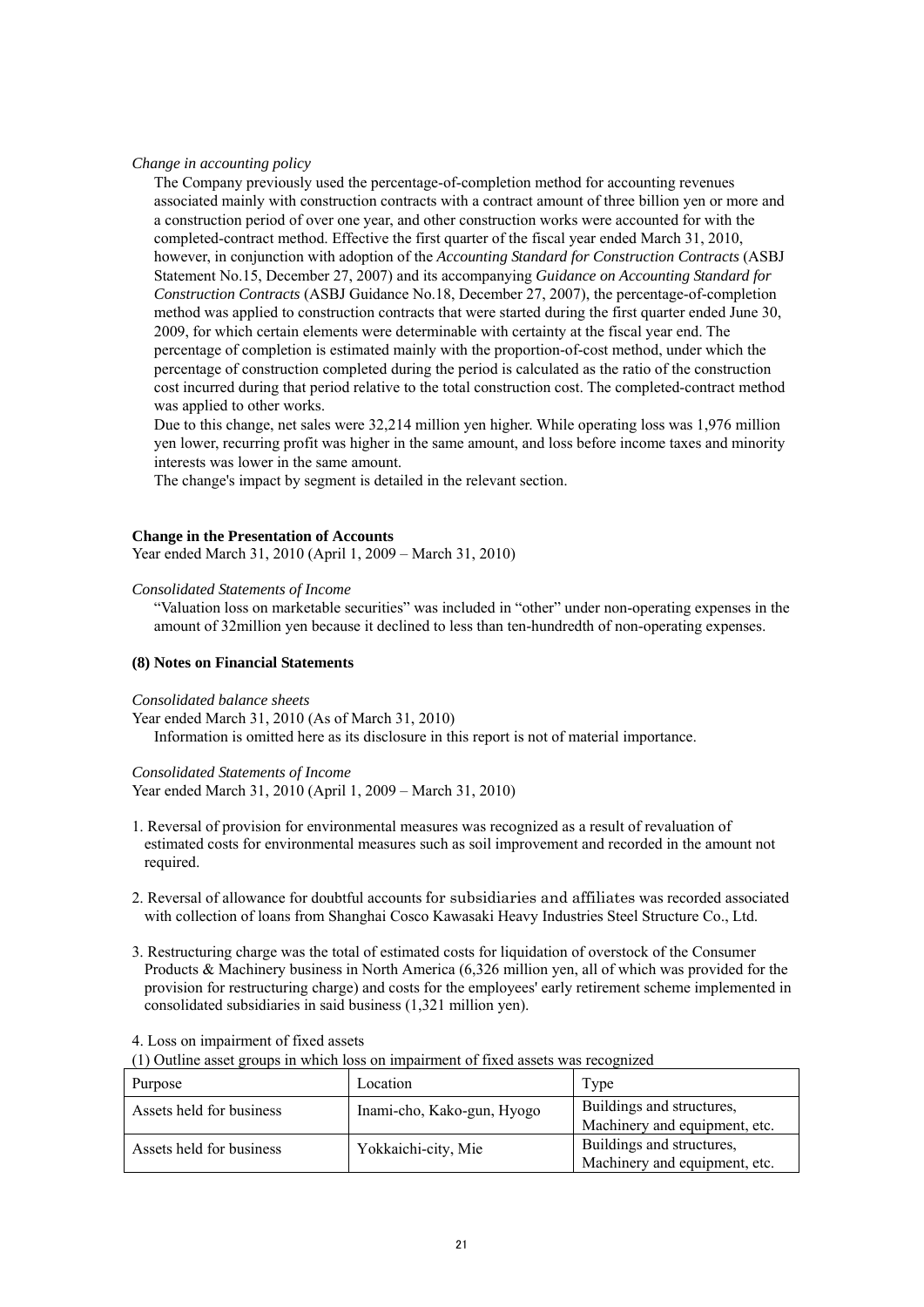(2) Method for asset grouping

Asset grouping is based on line of business, and principle assets held for lease and idle assets are treated as independent asset groups.

- (3) Reason for recognition of loss on impairment of fixed assets The book values of some assets were written down to recoverable amounts due to deteriorating business income, and market price declines.
- (4) Calculation of recoverable amounts

Recoverable amounts are measured by net sales price or utility value. Net sales price is principally calculated based on assessment by a real estate appraiser or on fixed assets' tax-assessment values. Utility value is calculated based on expected future cash flows with a 5% discount rate.

(5) Loss on impairment of fixed assets

A write-down of 3,132 million yen was recorded as loss on impairment of fixed assets in extraordinary losses. Amounts by asset type are listed below.

| Buildings and structures      | 1,199 million yen |
|-------------------------------|-------------------|
| Machinery and equipment, etc. | 1,556 million yen |
| Other                         | 376 million yen   |
|                               | 3,132 million yen |

5. Provision for environmental measures

An additional provision for environmental measures was recorded in the amount required as a result of revaluation of estimated costs for the PCB waste treatment that is obligated by the "Law concerning Special Measures for Promotion of Proper Treatment of PCB Wastes."

6. Loss on liquidation of affiliate was recognized associated with the liquidation of Kawasaki Oita Manufacturing Co., Ltd.

Other than the notes on consolidated statements of income stated above, information is omitted here as its disclosure in this report is not of material importance.

# *Information Omitted*

Notes on the consolidated statements of changes in shareholders' equity, the consolidated cash flow statement, lease transactions, related-party transactions, tax-effect accounting, financial instruments, securities, derivative transactions, retirement benefits, stock-based compensation, business combinations, and investment and rental property are omitted here, as their disclosure in this report is not of material importance.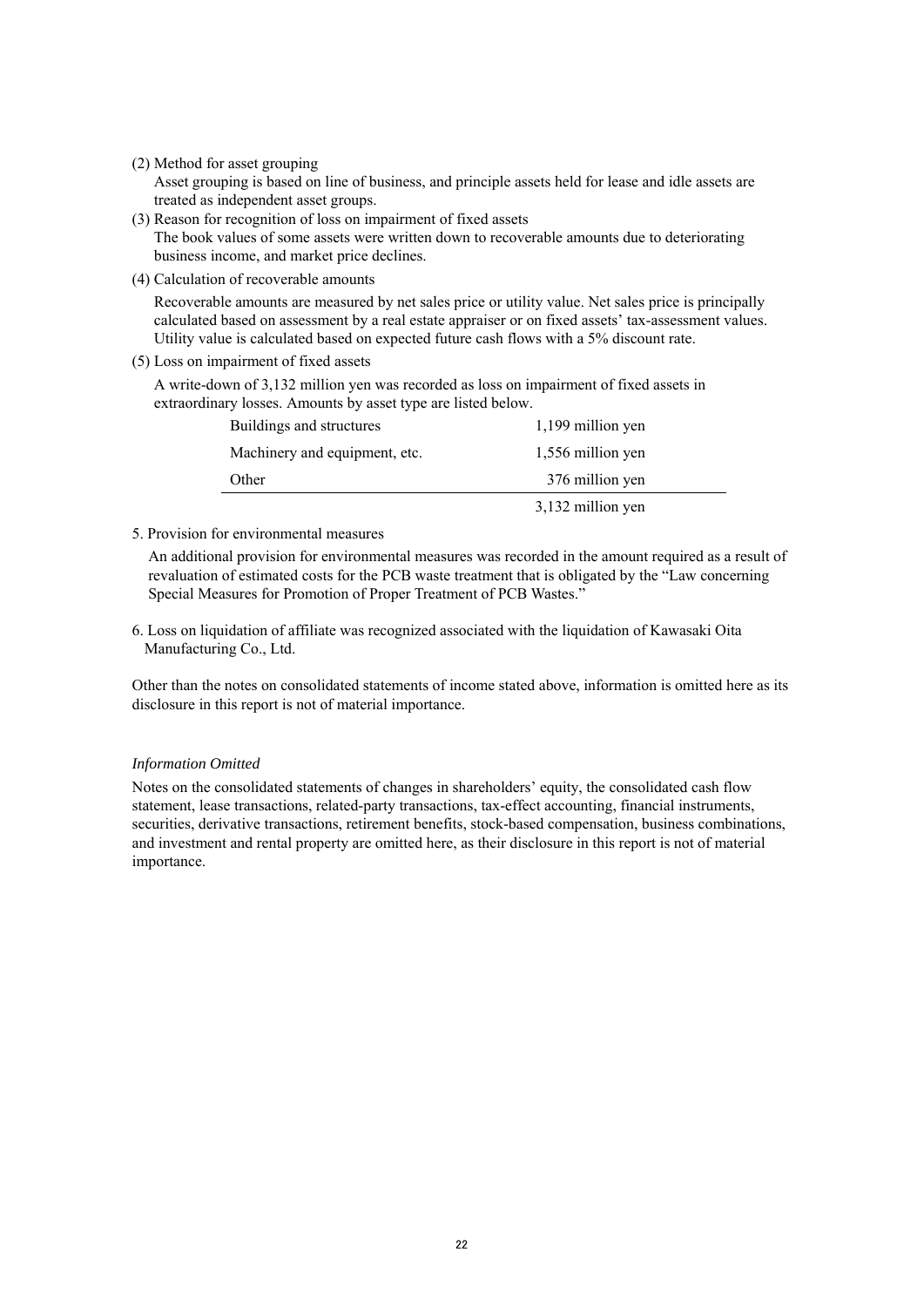### **Segment information 1) Information by industry segment**

|                                                                       | Millions of yen                   |                          |                   |                       |                                                                |                   |                               |                         |
|-----------------------------------------------------------------------|-----------------------------------|--------------------------|-------------------|-----------------------|----------------------------------------------------------------|-------------------|-------------------------------|-------------------------|
|                                                                       | Sales and operating income (loss) |                          |                   |                       | Assets, depreciation/amortization, and<br>capital expenditures |                   |                               |                         |
|                                                                       | External sales                    | Intersegment<br>sales    | Total sales       | Operating<br>expenses | Operating<br>$inc\hat{o}$ me ( $\hat{loss}$ )                  | Assets            | Depreciation/<br>amortization | Capital<br>expenditures |
| Shipbuilding                                                          | 126,426                           | 1,761                    | 128,188           | 129,207               | (1,018)                                                        | 139,016           | 3,986                         | 7,115                   |
| Rolling Stock &<br>Construction<br>Machinery                          | 186,454                           | 1,367                    | 187,822           | 176,452               | 11,369                                                         | 200,481           | 5,139                         | 6,147                   |
| Aerospace                                                             | 200,424                           | 1,873                    | 202,298           | 206,475               | (4,177)                                                        | 331,670           | 6,659                         | 20,380                  |
| Gas Turbines $\&$<br>Machinery                                        | 195,156                           | 18,315                   | 213,471           | 202,446               | 11,025                                                         | 203,902           | 4,606                         | 10,176                  |
| Plant $\&$<br>Infrastructure<br>Engineering<br>Consumer<br>Products & | 105,178                           | 13,852                   | 119,030           | 110,059               | 8,971                                                          | 113,157           | 1,716                         | 1,270                   |
| Machinery                                                             | 336,459                           | 4,037                    | 340,497           | 350,640               | (10, 142)                                                      | 268,013           | 14,957                        | 24,297                  |
| Hydraulic<br>Machinery<br>Other                                       | 84,919<br>103,579                 | 8,523<br>42,143          | 93,443<br>145,722 | 85,053<br>141,466     | 8,389<br>4,256                                                 | 60,429<br>149,478 | 3,729<br>1,846                | 10,539<br>1,173         |
| Total                                                                 | 1,338,597                         | 91,876                   | 1,430,473         | 1,401,802             | 28,671                                                         | 1,466,151         | 42,642                        | 81,099                  |
| Eliminations/                                                         |                                   |                          |                   |                       |                                                                |                   |                               |                         |
| corporation                                                           | $\overline{\phantom{a}}$          | (91, 876)                | (91, 876)         | (91, 918)             | 41                                                             | (66,380)          | 1,691                         | 1,350                   |
| Consolidated<br>total                                                 | 1,338,597                         | $\overline{\phantom{a}}$ | 1,338,597         | 1,309,883             | 28,713                                                         | 1,399,770         | 44,334                        | 82,450                  |

### Notes: 1. Method of segmentation

Business segmentation is based on the categorization used by management.

2. Major products by industry segment

| Industry segment                                | Major products                                                                                                                         |
|-------------------------------------------------|----------------------------------------------------------------------------------------------------------------------------------------|
| Shipbuilding                                    | Ships and vessels                                                                                                                      |
| Rolling Stock $\&$<br>Construction<br>Machinery | Rolling stock, construction machinery, snow plows, crushers                                                                            |
| Aerospace                                       | Aircrafts                                                                                                                              |
| Gas Turbines $\&$<br>Machinery                  | Jet engines, general-purpose gas turbines, prime movers                                                                                |
| Plant & Infrastructure<br>Engineering           | Industrial equipment, boilers, environmental equipment, steel<br>structures                                                            |
| Consumer Products &<br>Machinery                | Motorcycles, personal watercraft, all-terrain vehicles (ATV), utility<br>vehicles, general-purpose gasoline engines, industrial robots |
| <b>Hydraulic Machinery</b>                      | Industrial hydraulic products                                                                                                          |
| Other                                           | Commercial activities, sales/order agency and intermediary<br>activities, administration of welfare facilities                         |

- 3. The figure for "Eliminations/corporation" under "Assets" includes working funds (cash on hand and in banks) of the Company, fixed assets shared by all the segments, deferred tax assets, and long-term investment funds (investment in securities), together totaling 96,934 million yen.
- 4. The figure for "Eliminations/corporation" under "Depreciation/amortization" includes depreciation expenses for fixed assets shared by all the segments, and the figure for "Eliminations/corporation" under "Capital expenditure" includes expenses related to fixed assets shared by all the segments.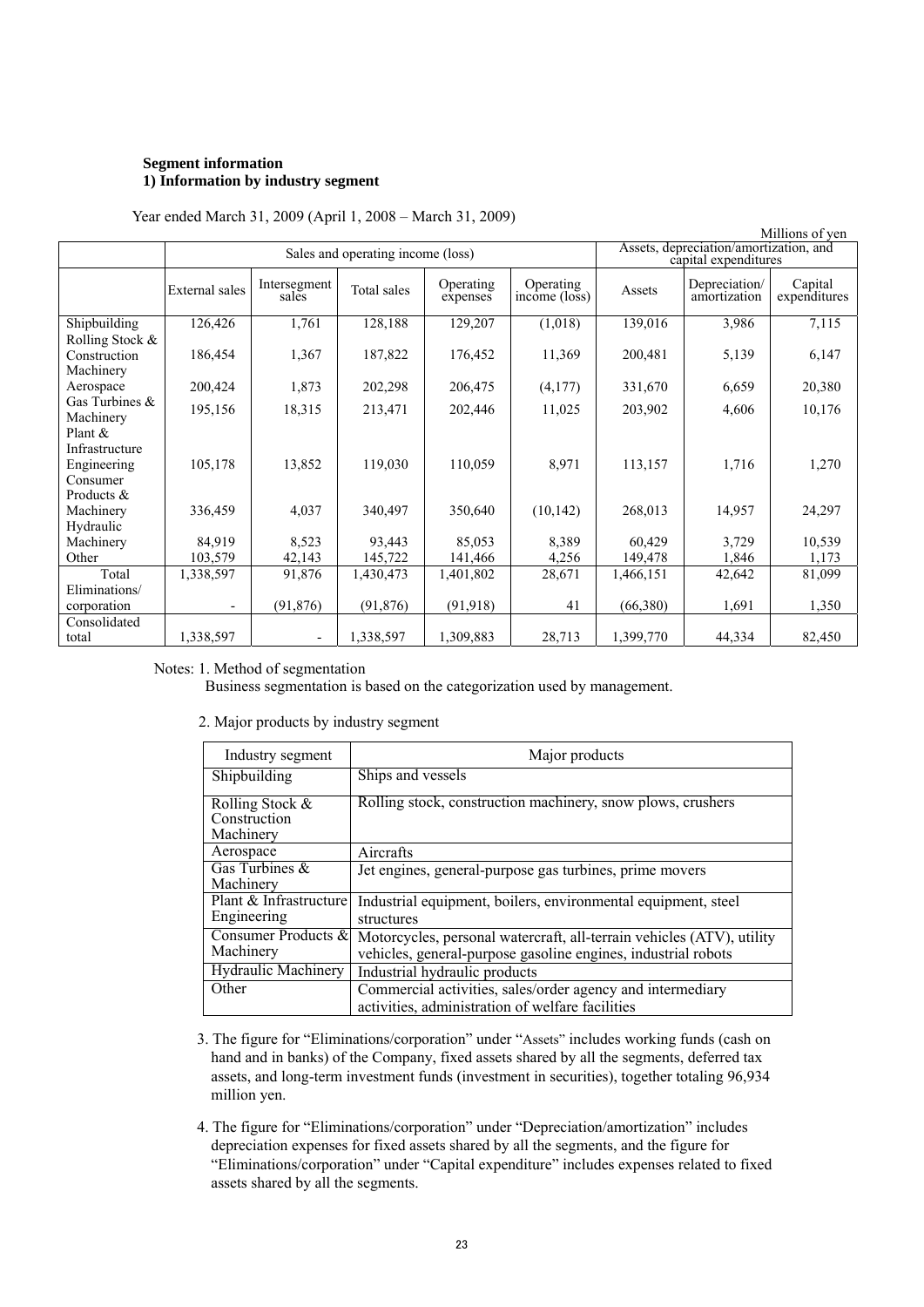5. Change in inventory valuation standard and method

The Company previously valued ordinary held-for-sale inventories mainly at cost by the specific identification, moving average, and FIFO methods. Effective the fiscal year ended March 31, 2009, the Company switched to valuing inventories mainly at cost (writing down of inventories' carrying value to reflect impairment of the goods' utility) by the specific identification, moving average, and FIFO methods when it adopted the *Accounting Standard for Measurement of Inventories* (ASBJ Statement No. 9, as revised July 5, 2006). Due to this change, operating income for the fiscal year ended March 31, 2009, in the Rolling Stock & Construction Machinery segment was 516 million yen lower; in the Gas Turbines & Machinery segment, 1,677 million yen lower; in the Plant & Infrastructure Engineering segment, 29 million yen lower; in the Hydraulic Machinery segment, 103 million yen lower; and in the Other segment, 34 million yen lower. At the same time, operating loss in the Aerospace segment was 1.226 million ven higher; and in the Consumer Products  $\&$ Machinery segment, 486 million yen higher.

6. Change in useful life for property, plant and equipment

The Company and its consolidated subsidiaries in Japan have revised machinery's useful life pursuant to 2008 amendments to the tax code. Due to this change, operating income for the fiscal year ended March 31, 2009, in the Rolling Stock & Construction Machinery segment, 473 million yen lower; in the Gas Turbines & Machinery segment, 260 million yen lower; in the Plant & Infrastructure Engineering segment, 53 million yen lower; in the Other segment, 48 million yen lower, while in the Hydraulic Machinery segment, it was 166 million yen higher. At the same time, operating loss in the Shipbuilding segment was 543 million yen higher; in the Aerospace segment, 271 million yen higher; and in the Consumer Products  $\&$ Machinery segment, 205 million yen higher.

|                                |                |                                   |             |                       |                            |                                                                |                               | Millions of yen         |
|--------------------------------|----------------|-----------------------------------|-------------|-----------------------|----------------------------|----------------------------------------------------------------|-------------------------------|-------------------------|
|                                |                | Sales and operating income (loss) |             |                       |                            | Assets, depreciation/amortization, and<br>capital expenditures |                               |                         |
|                                | External sales | Intersegment<br>sales             | Total sales | Operating<br>expenses | Operating<br>income (loss) | Assets                                                         | Depreciation/<br>amortization | Capital<br>expenditures |
| Shipbuilding                   | 151,893        | 1,564                             | 153,458     | 151,967               | 1,490                      | 128,948                                                        | 4,350                         | 6,693                   |
| Rolling Stock                  | 167,156        | 2,413                             | 169,570     | 161,810               | 7,759                      | 172,420                                                        | 3,668                         | 5,264                   |
| Aerospace                      | 188,892        | 2,005                             | 190,897     | 189,147               | 1,749                      | 304,371                                                        | 8,192                         | 9,142                   |
| Gas Turbines $\&$<br>Machinery | 191,379        | 22,765                            | 214,144     | 207,450               | 6,694                      | 215,874                                                        | 6,222                         | 10,278                  |
| Plant $&$                      |                |                                   |             |                       |                            |                                                                |                               |                         |
| Infrastructure                 |                |                                   |             |                       |                            |                                                                |                               |                         |
| Engineering                    | 90,495         | 11,076                            | 101,571     | 95,294                | 6,277                      | 104,851                                                        | 975                           | 1,111                   |
| Consumer                       |                |                                   |             |                       |                            |                                                                |                               |                         |
| Products &                     |                |                                   |             |                       |                            |                                                                |                               |                         |
| Machinery                      | 216,990        | 3,973                             | 220,964     | 252,614               | (31,649)                   | 236,306                                                        | 19,283                        | 17,105                  |
| Hydraulic                      |                |                                   |             |                       |                            |                                                                |                               |                         |
| Machinery                      | 68,809         | 7.319                             | 76,129      | 69,167                | 6,961                      | 57,901                                                         | 3,883                         | 2,282                   |
| Other                          | 97,855         | 32,550                            | 130,406     | 130,825               | (419)                      | 154,652                                                        | 3,064                         | 5,551                   |
| Total                          | 1,173,473      | 83,669                            | 1,257,142   | 1,258,277             | (1, 134)                   | 1,375,326                                                      | 49,639                        | 57,429                  |
| Eliminations/                  |                |                                   |             |                       |                            |                                                                |                               |                         |
| corporation                    |                | (83,669)                          | (83,669)    | (83, 487)             | (181)                      | (22, 886)                                                      | 1,783                         | 1,843                   |
| Consolidated                   |                |                                   |             |                       |                            |                                                                |                               |                         |
| total                          | 1,173,473      | $\overline{\phantom{a}}$          | 1,173,473   | 1,174,789             | (1,316)                    | 1,352,439                                                      | 51,423                        | 59,272                  |

Year ended March 31, 2010 (April 1, 2009 – March 31, 2010)

Notes: 1. Method of segmentation

Business segmentation is based on the categorization used by management.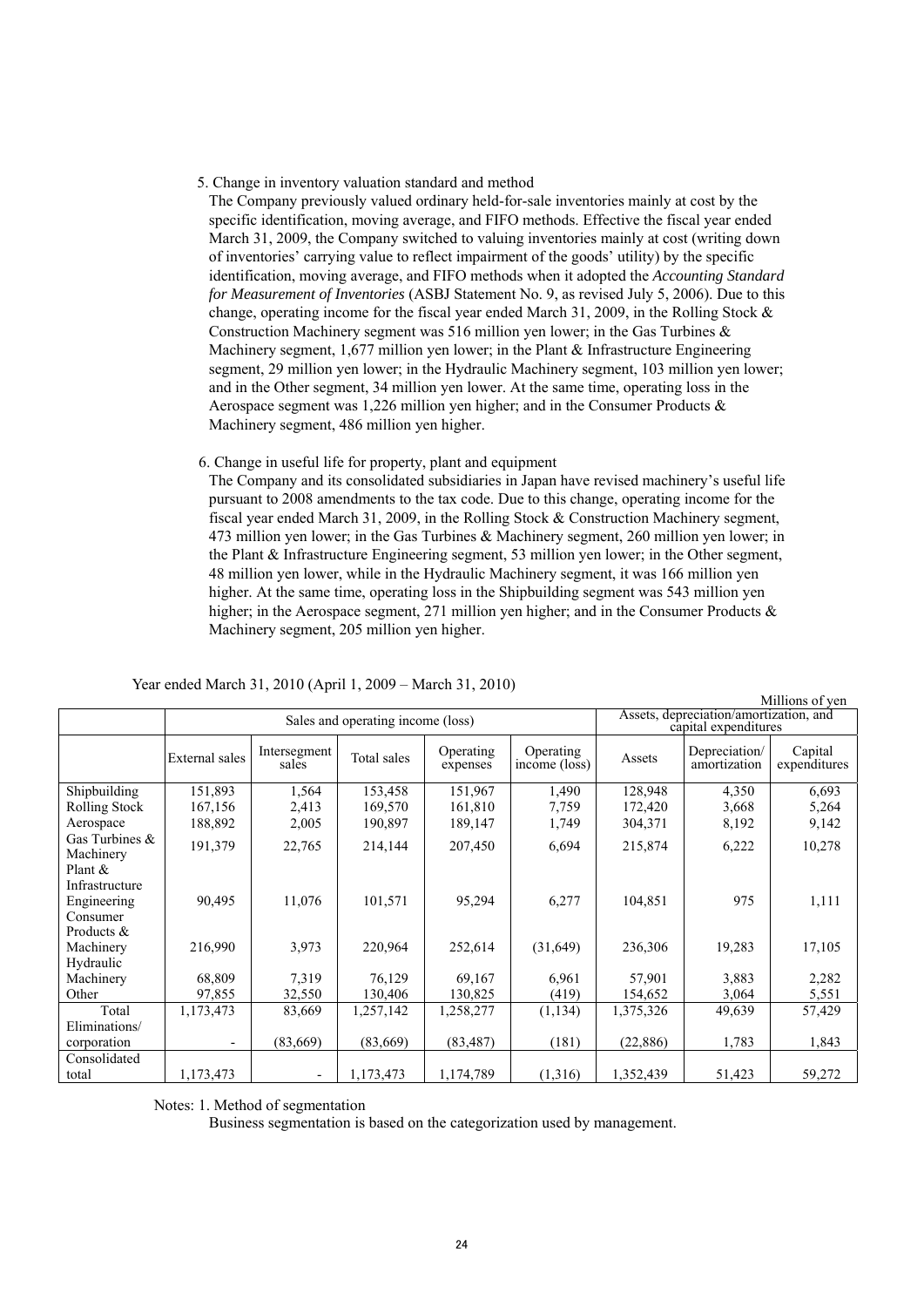2. Major products by industry segment

| Industry segment                      | Major products                                                                                                                            |
|---------------------------------------|-------------------------------------------------------------------------------------------------------------------------------------------|
| Shipbuilding                          | Ships and vessels                                                                                                                         |
| Rolling Stock                         | Rolling stock, snow plows, crushers                                                                                                       |
| Aerospace                             | Aircrafts                                                                                                                                 |
| Gas Turbines &<br>Machinery           | Jet engines, general-purpose gas turbines, prime movers                                                                                   |
| Plant & Infrastructure<br>Engineering | Industrial equipment, boilers, environmental equipment, steel<br>structures                                                               |
| Consumer Products &<br>Machinery      | Motorcycles, personal watercraft, all-terrain vehicles (ATV),<br>utility vehicles, general-purpose gasoline engines, industrial<br>robots |
| <b>Hydraulic Machinery</b>            | Industrial hydraulic products                                                                                                             |
| Other                                 | Commercial activities, sales/order agency and intermediary<br>activities, administration of welfare facilities                            |

- 3. The figure for "Eliminations/corporation" under "Assets" includes working funds (cash on hand and in banks) of the Company, fixed assets shared by all the segments, deferred tax assets, and long-term investment funds (investment in securities), together totaling 114,487 million yen.
- 4. The figure for "Eliminations/corporation" under "Depreciation/amortization" includes depreciation expenses for fixed assets shared by all the segments, and the figure for "Eliminations/corporation" under "Capital expenditure" includes expenses related to fixed assets shared by all the segments.

#### 5. Change in method of segmentation

In October 2008, the Company, Hitachi Construction Machinery Co., Ltd., and TCM Corporation reached an agreement on forming an alliance with respect to their wheel loader businesses. The alliance is to involve (i) joint research and development and (ii) a spin-off of the Company's wheel loader operation into a newly created subsidiary of the Company, and Hitachi's investment in that subsidiary.

In accord with the agreement, the construction machinery business was spun-off in April 2009 and succeeded by the Company's subsidiary, KCM Corporation. As a result, said business's relationship with the Rolling Stock & Construction Machinery segment was weakened and effective the first quarter of the fiscal year ended March 31, 2010, it was therefore shifted from the Rolling Stock & Construction Machinery segment to the Other segment.

Due to this change, compared with what they would have been under the previous method, net sales for the fiscal year ended March 31, 2010, in the Rolling Stock segment was 20,625 million yen lower (including 22,207 million yen of external sales) and in the Other segment, 21,622 million yen higher (including 22,207 million yen of external sales). By the same comparison, operating income in the Rolling Stock segment was 3,321 million yen higher, while operating loss in the Other segment was  $3,322$  million yen higher.

### 6. Change in accounting standard for construction revenue and cost

As stated under the heading "Changes in Basis of Preparation of Financial Statements" on page 20 of the "Qualitative Information and Financial Statements" section, the Company previously used the percentage-of-completion method for accounting of revenues associated mainly with construction contracts with a contract amount of three billion yen or more and a construction period of over one year, and other construction works were accounted for with the completed-contract method. Effective the first quarter of the fiscal year ended March 31, 2010, however, in conjunction with adoption of the *Accounting Standard for Construction Contracts* (ASBJ Statement No.15, December 27, 2007) and its accompanying *Guidance on Accounting Standard for Construction Contracts* (ASBJ Guidance No.18, December 27,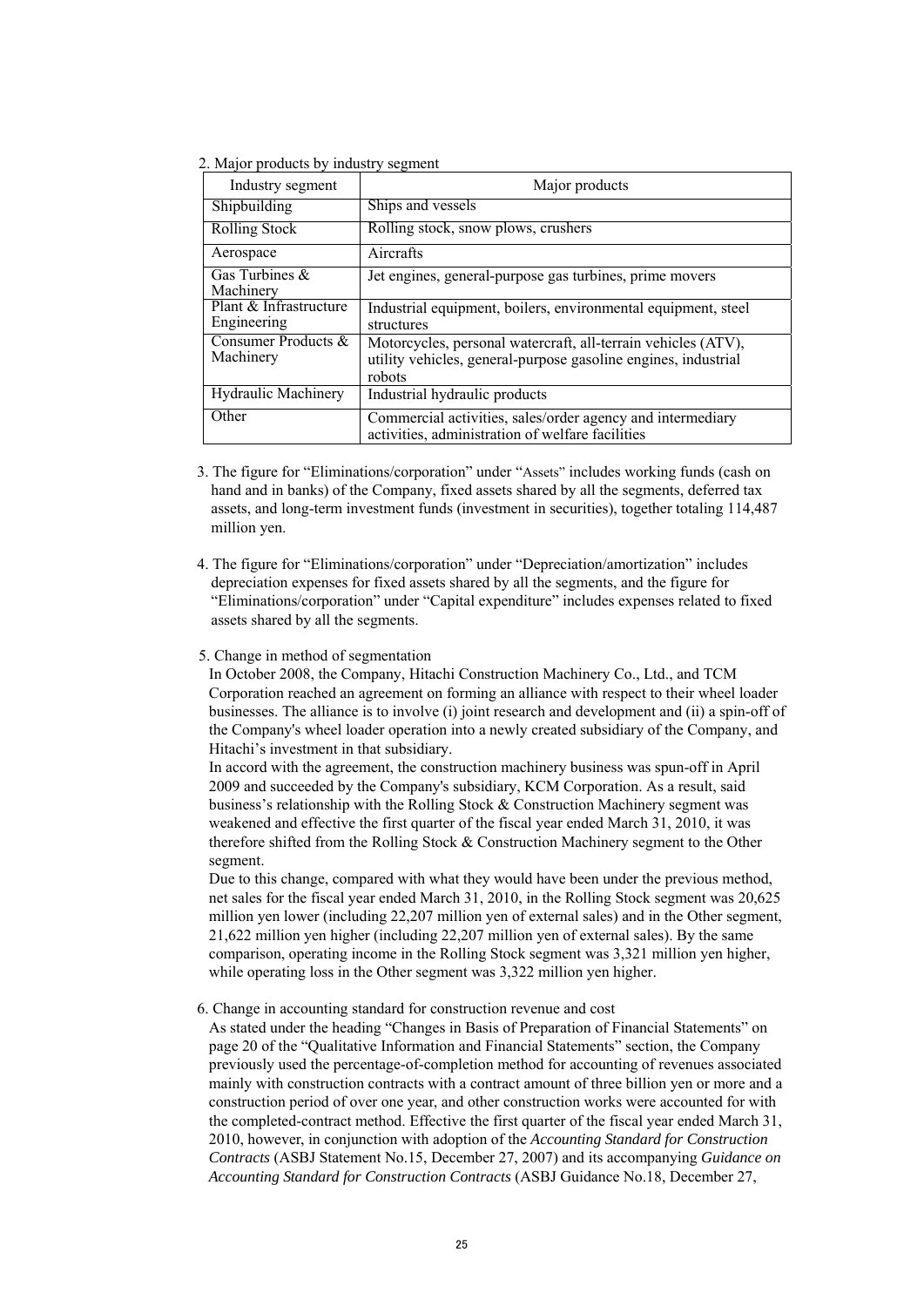2007), the percentage-of-completion method was applied to construction contracts that were started during the first quarter ended June 30, 2009, for which certain elements were determinable with certainty as of March 31, 2010. The percentage of completion is estimated mainly with the proportion-of-cost method, under which the percentage of construction completed during the period is calculated as the ratio of the construction cost incurred during that period relative to the total construction cost. The completed-contract method was applied to other works.

Due to this change, net sales for the fiscal year ended March 31, 2010, in the Shipbuilding segment was 15,609 million yen higher; in the Rolling Stock segment, 702 million yen higher; in the Aerospace segment, 5,663 million yen higher; in the Gas Turbines & Machinery segment,  $7,247$  million yen higher; and in the Plant & Infrastructure Engineering segment, 2,991 million yen higher. Also due to the change, operating income in the Shipbuilding segment was 262 million yen higher; in the Rolling Stock segment, 65 million yen higher; in the Aerospace segment, 494 million yen higher; in the Gas Turbines & Machinery segment,  $649$  million yen higher; and in the Plant  $\&$  Infrastructure Engineering segment, 504 million yen higher.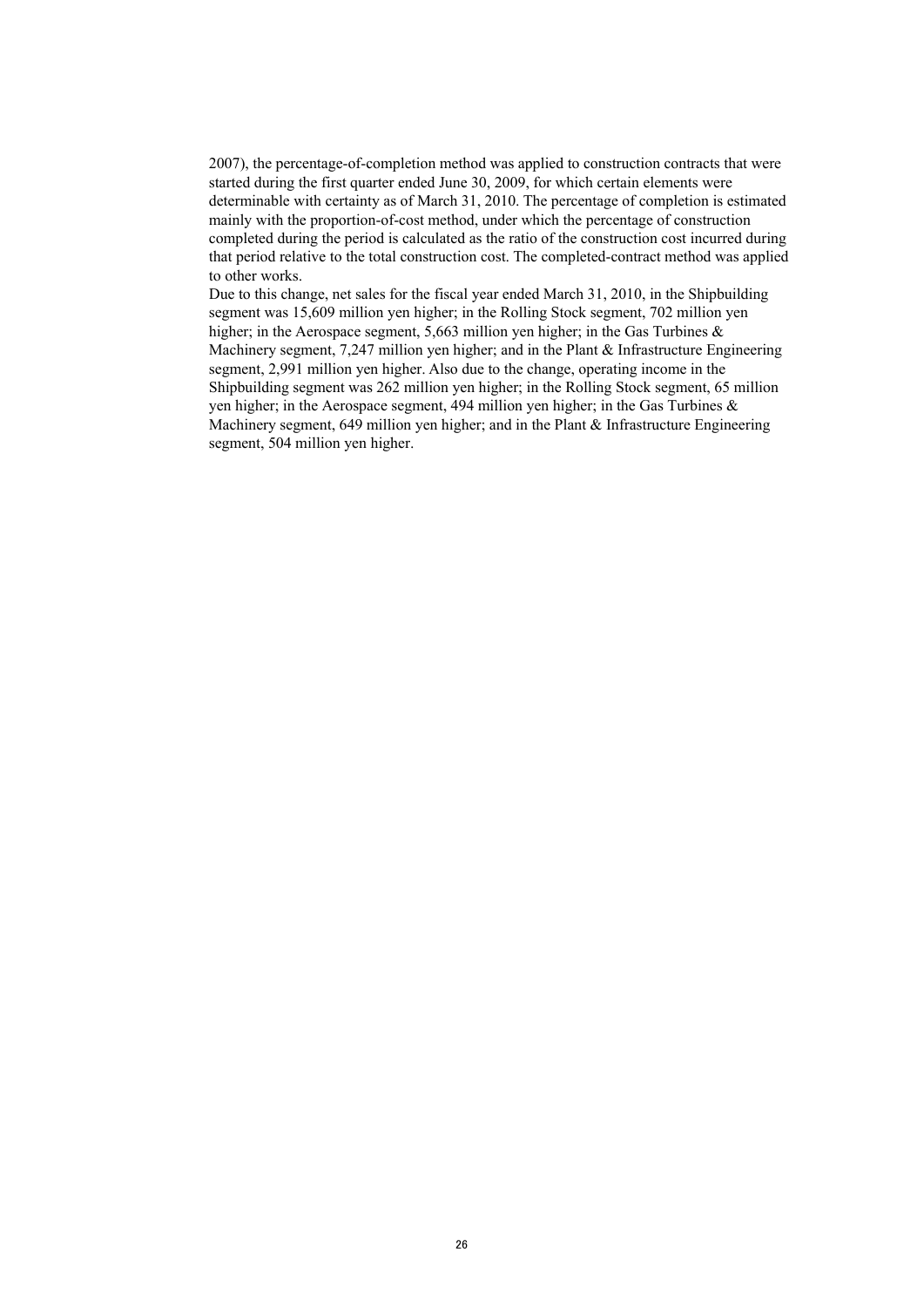### **2) Information by geographic area**

|                        |                          |                       |             |                       |                                               | Millions of yen |
|------------------------|--------------------------|-----------------------|-------------|-----------------------|-----------------------------------------------|-----------------|
|                        | External sales           | Intersegment<br>sales | Total sales | Operating<br>expenses | Operating<br>$inc\hat{o}$ me ( $\hat{loss}$ ) | Assets          |
| Japan                  | 974,453                  | 247,019               | 1,221,473   | 1,208,066             | 13,406                                        | 1,169,702       |
| North America          | 220,855                  | 24,499                | 245,355     | 246,742               | (1,386)                                       | 182,268         |
| Europe                 | 90,897                   | 4,563                 | 95,460      | 94,753                | 707                                           | 59,216          |
| Asia                   | 43,328                   | 41,818                | 85,146      | 80,593                | 4,552                                         | 38,421          |
| Other areas            | 9,062                    | 250                   | 9,312       | 8,945                 | 367                                           | 2,970           |
| Total                  | 1,338,597                | 318,151               | 1,656,748   | 1,639,101             | 17,647                                        | 1,452,578       |
| Eliminations/corporate | $\overline{\phantom{0}}$ | (318, 151)            | (318, 151)  | (329, 217)            | 11,065                                        | (52, 808)       |
| Consolidated total     | 1,338,597                |                       | 1,338,597   | 1,309,883             | 28,713                                        | 1,399,770       |

Year ended March 31, 2009 (April 1, 2008 – March 31, 2009)

Notes: 1. Classification method of geographic segment: by geographic proximity

2. Major countries or regions in each segment other than Japan:

| North America | The U.S.A. and Canada                           |
|---------------|-------------------------------------------------|
| Europe        | The Netherlands, the United Kingdom,            |
|               | and Germany                                     |
| Asia          | Thailand, Indonesia, the Philippines, and Korea |
| Other areas   | Australia and Brazil                            |

- 3. The figure for "Eliminations/corporation" under "Assets" includes working funds (cash on hand and in banks) of the Company, fixed assets shared by all the segments, deferred tax assets, and long-term investment funds (investment in securities), together totaling 96,934 million yen.
- 4. Change in inventory valuation standard and method

The Company previously valued ordinary held-for-sale inventories mainly at cost by the specific identification, moving average, and FIFO methods. Effective the fiscal year ended March 31, 2009, in conjunction with adoption of the *Accounting Standard for Measurement of Inventories* (ASBJ Statement No. 9, as revised July 5, 2006), the Company switched to valuing inventories mainly at cost (writing down of inventories' carrying value to reflect impairment of the goods' utility) by the specific identification, moving average, and FIFO methods. Due to this change, operating income for the fiscal year ended March 31, 2009, in Japan was 4,074 million yen lower.

5. Change in useful life for property, plant and equipment

The Company and its consolidated subsidiaries in Japan have revised machinery's useful life pursuant to 2008 amendments to the tax code. Due to this change, operating income for the fiscal year ended March 31, 2009, in Japan was 1,690 million yen lower.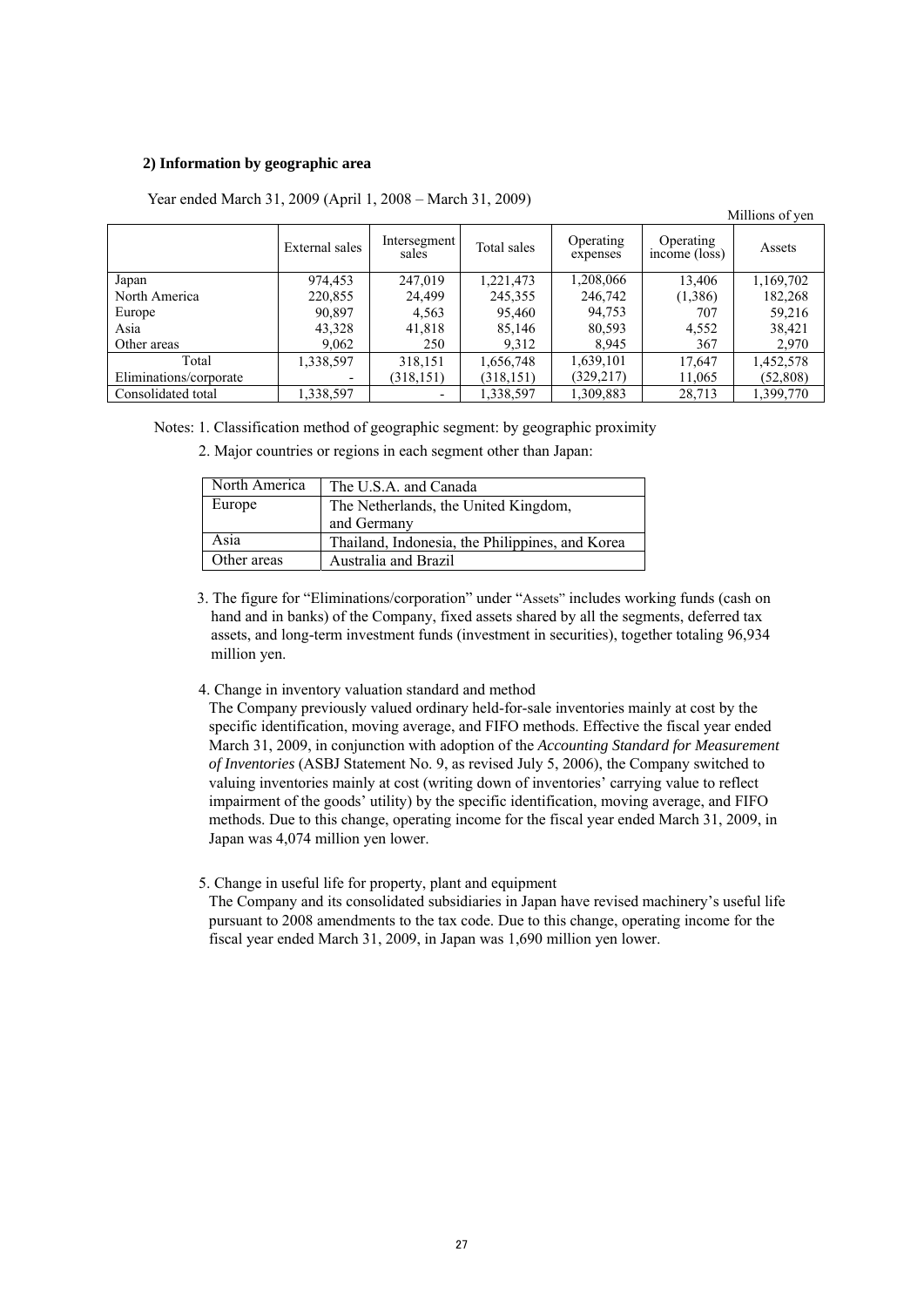|  |  | Year ended March 31, 2010 (April 1, 2009 – March 31, 2010) |
|--|--|------------------------------------------------------------|
|--|--|------------------------------------------------------------|

|                        |                          |                       |             |                       |                            | MILIONS OF VEH |
|------------------------|--------------------------|-----------------------|-------------|-----------------------|----------------------------|----------------|
|                        | External sales           | Intersegment<br>sales | Total sales | Operating<br>expenses | Operating<br>income (loss) | Assets         |
| Japan                  | 917,366                  | 154,199               | 1,071,566   | 1,072,557             | (990)                      | 1,130,537      |
| North America          | 135,306                  | 16,764                | 152,070     | 160,241               | (8,170)                    | 159,335        |
| Europe                 | 66,865                   | 1,792                 | 68,657      | 67,809                | 848                        | 47,042         |
| Asia                   | 42,909                   | 37,842                | 80,751      | 74,676                | 6,075                      | 39,328         |
| Other areas            | 11,025                   | 190                   | 11,215      | 10,287                | 927                        | 6,870          |
| Total                  | 1,173,473                | 210,788               | 1,384,261   | 1,385,571             | (1,310)                    | 1,383,113      |
| Eliminations/corporate | $\overline{\phantom{0}}$ | (210, 788)            | (210, 788)  | (210, 781)            | (6)                        | (30,674)       |
| Consolidated total     | 1,173,473                |                       | 1,173,473   | 1,174,789             | (1,316)                    | 1,352,439      |

Millions of yen

Notes: 1. Classification method of geographic segment: by geographic proximity

2. Major countries or regions in each segment other than Japan:

| North America | The U.S.A. and Canada                           |
|---------------|-------------------------------------------------|
| Europe        | The Netherlands, the United Kingdom,            |
|               | and Germany                                     |
| Asia          | Thailand, Indonesia, the Philippines, and Korea |
| Other areas   | Australia and Brazil                            |

3. The figure for "Eliminations/corporation" under "Assets" includes working funds (cash on hand and in banks) of the Company, fixed assets shared by all the segments, deferred tax assets, and long-term investment funds (investment in securities), together totaling 114,487 million yen.

4. Change in accounting standard for construction revenue and cost

As stated under the heading "Changes in Basis of Preparation of Financial Statements" on page 19 of the "Qualitative Information and Financial Statements" section, the Company previously used the percentage-of-completion method for accounting of revenues associated mainly with construction contracts with a contract amount of three billion yen or more and a construction period of over one year, and other construction works were accounted for with the completed-contract method. Effective the first quarter of the fiscal year ended March 31, 2010, however, in conjunction with adoption of the *Accounting Standard for Construction Contracts* (ASBJ Statement No.15, December 27, 2007) and its accompanying *Guidance on Accounting Standard for Construction Contracts* (ASBJ Guidance No.18, December 27, 2007), the percentage-of-completion method was applied to construction contracts that were started during the first quarter ended June 30, 2009, for which certain elements were determinable with certainty as of March 31, 2010. The percentage of completion is estimated mainly with the proportion-of-cost method, under which the percentage of construction completed during the period is calculated as the ratio of the construction cost incurred during that period relative to the total construction cost. The completed-contract method was applied to other works.

Due to this change, net sales for the fiscal year ended March 31, 2010, in Japan was 32,214 million yen higher, while operating loss in Japan was 1,976 million yen lower.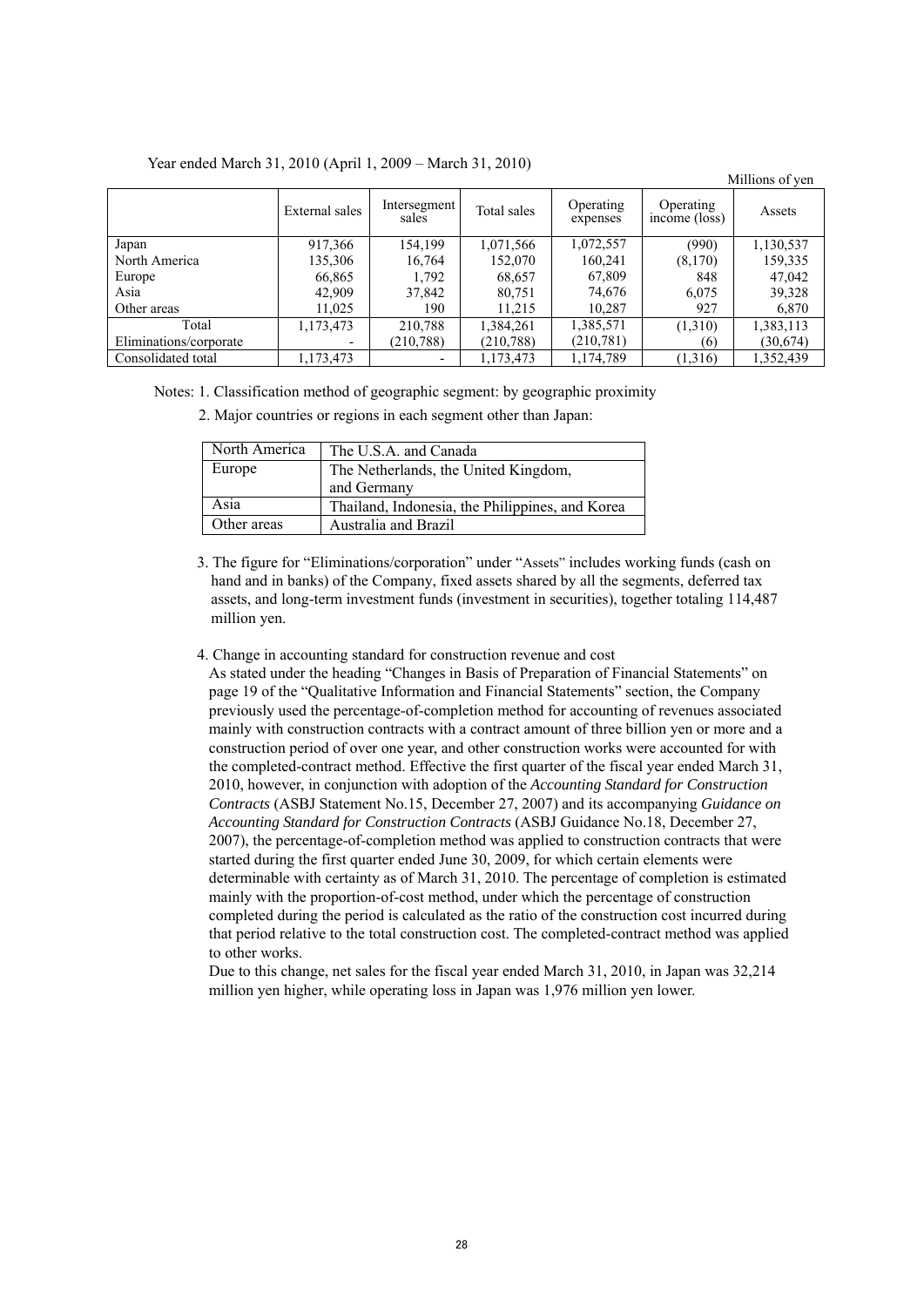### **3) Overseas sales**

|               |                |                        | Millions of yen                                         |
|---------------|----------------|------------------------|---------------------------------------------------------|
|               | Overseas sales | Consolidated net sales | Ratio of overseas sales<br>to consolidated sales<br>(%) |
| North America | 309,979        |                        | 23.1                                                    |
| Europe        | 116,298        |                        | 8.6                                                     |
| Asia          | 174,310        |                        | 13.0                                                    |
| Other areas   | 130,050        |                        | 9.7                                                     |
| Total         | 730,637        | 1,338,597              | 54.5                                                    |

Year ended March 31, 2009 (April 1, 2008 – March 31, 2009)

Notes: 1. "Overseas sales" includes sales by the Company and its consolidated subsidiaries to the countries and regions other than Japan.

2. Classification method of geographic segment: by geographic proximity

3. Major countries or regions in each segment:

| North America | The U.S.A. and Canada                                 |
|---------------|-------------------------------------------------------|
| Europe        | The United Kingdom, France, the Netherlands, Germany, |
|               | and Italy                                             |
| Asia          | China, Korea, the Philippines, Taiwan, and Indonesia  |
| Other areas   | Panama, The Bahamas, Brazil and Australia             |

Year ended March 31, 2010 (April 1, 2009 – March 31, 2010)

|               | $1.000$ and $0.0000$ and $0.0000$ $(0.00000)$ and $0.0000$ and $0.0000$ and $0.0000$ |                        |                                                         |
|---------------|--------------------------------------------------------------------------------------|------------------------|---------------------------------------------------------|
|               |                                                                                      |                        | Millions of yen                                         |
|               | Overseas sales                                                                       | Consolidated net sales | Ratio of overseas sales<br>to consolidated sales<br>(%) |
| North America | 226,859                                                                              |                        | 19.3                                                    |
| Europe        | 93,035                                                                               |                        | 79                                                      |
| Asia          | 141,577                                                                              |                        | 12.0                                                    |
| Other areas   | 100,124                                                                              |                        | 8.5                                                     |
| Total         | 561,595                                                                              | ,173,473               | 47.8                                                    |

Notes: 1. "Overseas sales" includes sales by the Company and its consolidated subsidiaries to the countries and regions other than Japan.

2. Classification method of geographic segment: by geographic proximity

3. Major countries or regions in each segment:

| North America | The U.S.A. and Canada                               |
|---------------|-----------------------------------------------------|
| Europe        | The United Kingdom, France, Germany, and the        |
|               | <b>Netherlands</b>                                  |
| Asia          | China, Taiwan, the Philippines, Indonesia and Korea |
| Other areas   | Panama, Brazil and Australia                        |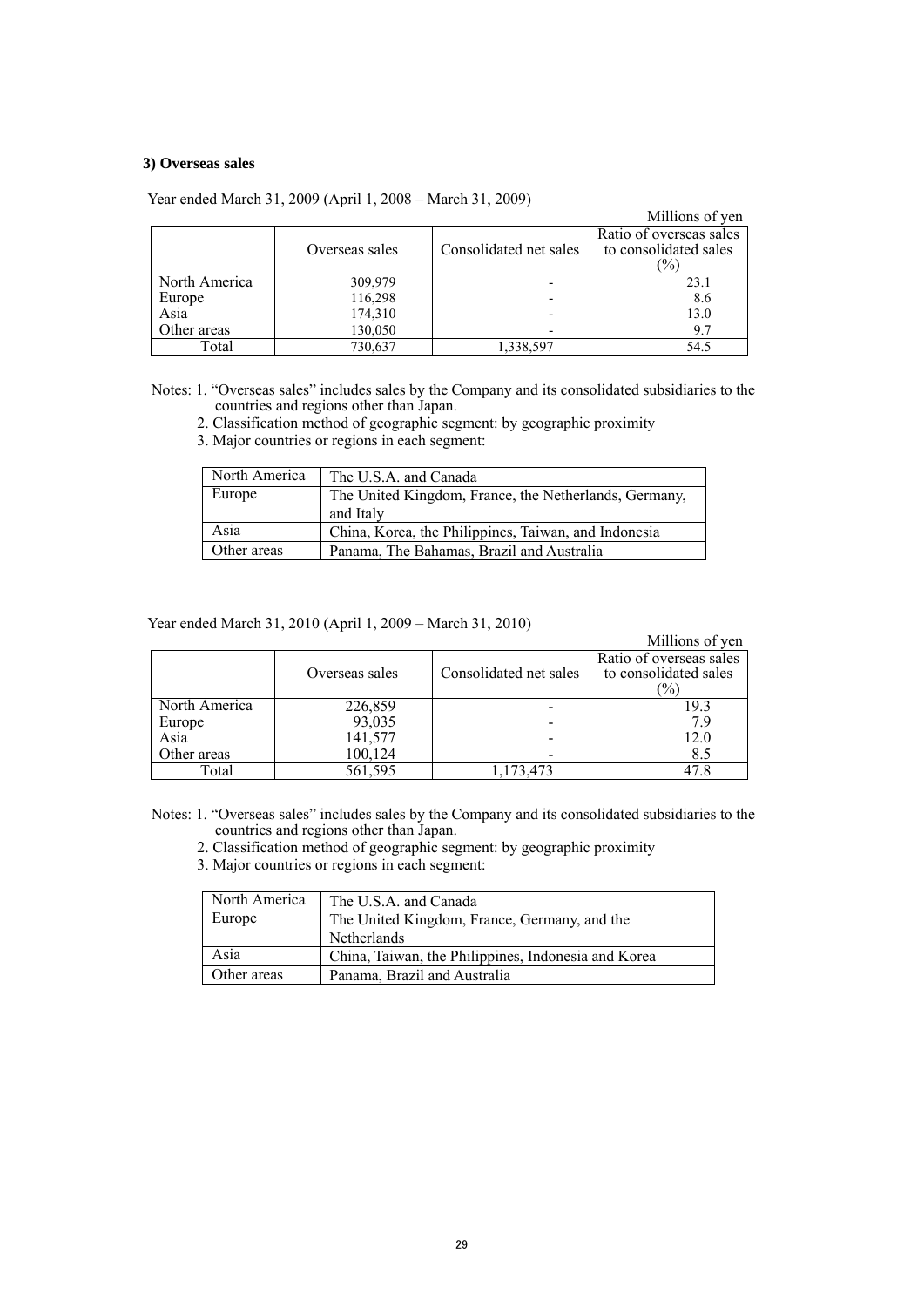# **Per-share Data**

|                              |        |                                                        | (yen   |
|------------------------------|--------|--------------------------------------------------------|--------|
| Year ended March 31, 2009    |        | Year ended March 31, 2010                              |        |
| Net assets per share         | 174.10 | Net assets per share                                   | 166.13 |
| Earnings per share - basic   | 7.02   | Loss per share - basic                                 | 6.51   |
| Earnings per share - diluted | 6.92   | Diluted net income per share is not stated, because we |        |
|                              |        | posted net loss for the period.                        |        |

Notes:

1. Net assets per share were calculated based on the following:

|                                                              |                       | As of March 31,<br>2009 | As of March 31,<br>2010 |
|--------------------------------------------------------------|-----------------------|-------------------------|-------------------------|
| Total net assets                                             | (millions of yen)     | 295,245                 | 283,053                 |
| Amounts excluded from total net assets                       | (millions of yen)     | 4,804                   | 5,972                   |
| Of which: minority interest                                  | (millions of yen)     | 4.804                   | 5,972                   |
| Net assets attributable to the common shares                 | (millions of yen)     | 290,440                 | 277,081                 |
| Number of common shares used to compute net assets per share | (thousands of shares) | 1,668,234               | 1,667,848               |

2. Net income/loss per share and net income per share (diluted) were calculated based on the following:

|                                                                    |                              | Year ended     | Year ended     |
|--------------------------------------------------------------------|------------------------------|----------------|----------------|
|                                                                    |                              | March 31, 2009 | March 31, 2010 |
| Earnings per share - basic                                         |                              |                |                |
| Net income (loss)                                                  | (millions of yen)            | 11,727         | (10, 860)      |
| Earnings not attributable to common shareholders (millions of yen) |                              |                |                |
| Net income (loss) allocated to the common shares (millions of yen) |                              | 11,727         | (10, 860)      |
| Average number of common shares outstanding (thousands of shares)  |                              | 1,668,271      | 1,668,119      |
| Net income per share (diluted)                                     |                              |                |                |
| Net income adjustment                                              | (millions of yen)            | 77             |                |
| Of which: interest expense etc. (after-tax equivalent)             |                              |                |                |
|                                                                    | (millions of yen)            | 77             |                |
|                                                                    |                              |                |                |
| Increase in common shares                                          | (thousands of shares)        | 35,747         |                |
| Of which: exercise of convertible bonds                            | <i>(thousands of shares)</i> | 18,037         |                |
| Of which: Zero-coupon convertible bond (thousands of shares)       |                              | 17,709         |                |
| Summary of non-diluting residual securities not included in the    |                              |                |                |
| computation of diluted earnings per share                          |                              |                |                |

### **Material subsequent events**

Year ended March 31, 2010 (April 1, 2009 – March 31, 2010)

Not applicable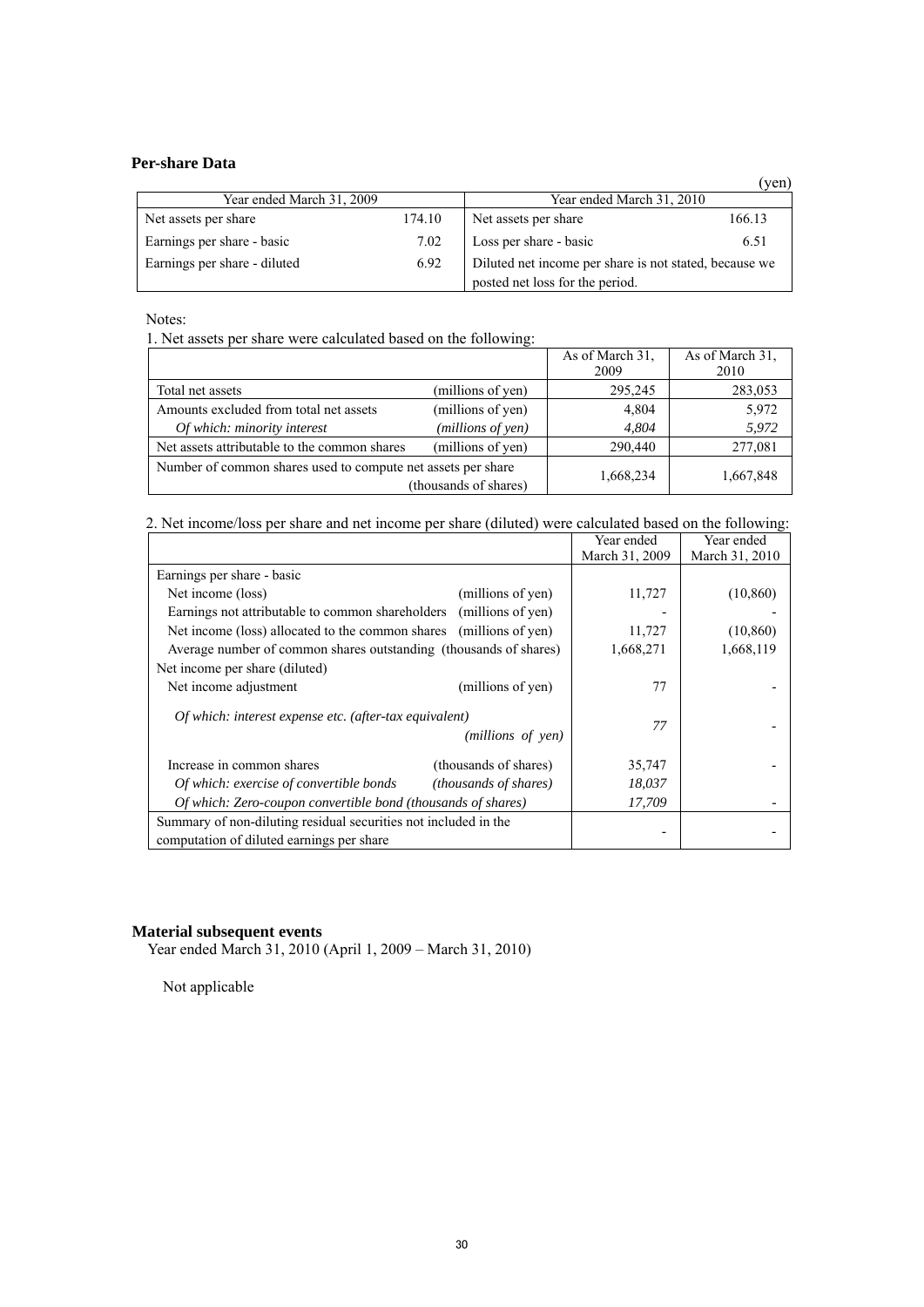# **Non-consolidated Financial Statements**

# **(1) Non-consolidated Balance Sheets**

|                                                   |                         | Millions of yen         |
|---------------------------------------------------|-------------------------|-------------------------|
|                                                   | As of<br>March 31, 2009 | As of<br>March 31, 2010 |
| <b>Assets</b>                                     |                         |                         |
| Current assets                                    |                         |                         |
| Cash on hand and in banks                         | 9,607                   | 17,495                  |
| Notes receivable-trade                            | 1,595                   | 1,372                   |
| Accounts receivable-trade                         | 266,188                 | 229,499                 |
| Work in process                                   | 238,757                 | 221,869                 |
| Raw materials and supplies                        | 50,006                  | 50,570                  |
| Advance payments                                  | 20,318                  | 15,829                  |
| Prepaid expenses                                  | 442                     | 371                     |
| Deferred tax assets                               | 16,536                  | 13,765                  |
| Short-term loans                                  | 26,417                  | 44,621                  |
| Accounts receivable, other                        | 11,096                  | 12,280                  |
| Accrued income                                    | 33                      | 50                      |
| Derivative assets                                 | 9,900                   | 5,850                   |
| Other                                             | 3,003                   | 3,997                   |
| Allowance for doubtful receivables                | (947)                   | (399)                   |
| Total current assets                              | 652,956                 | 617,175                 |
| Fixed assets                                      |                         |                         |
| Net property, plant and equipment                 |                         |                         |
| <b>Buildings</b>                                  | 48,646                  | 53,671                  |
| <b>Structures</b>                                 | 9,389                   | 10,446                  |
| Machinery and equipment                           | 35,497                  | 39,580                  |
| <b>Vessels</b>                                    | 1                       | $\theta$                |
| Aircraft                                          | 137                     | 94                      |
| Vehicles                                          | 666                     | 498                     |
| Tools, furniture and fixtures                     | 10,721                  | 7,886                   |
| Land                                              | 34,509                  | 33,698                  |
| Leased assets                                     | 547                     | 144                     |
| Construction in progress                          | 15,271                  | 5,594                   |
| Total property, plant and equipment               | 155,389                 | 151,615                 |
| Intangible assets                                 |                         |                         |
| Software                                          | 3,474                   | 8,716                   |
| License production and licensee's execution right | 114                     | 726                     |
| Other                                             | 10,169                  | 5,649                   |
| Total intangible assets                           | 13,758                  | 15,091                  |
| Investments and other assets                      |                         |                         |
| Investments in securities                         | 22,482                  | 25,394                  |
| Shares of affiliates                              | 95,491                  | 111,853                 |
| Investments in capital of affiliates              | 2,873                   | 3,537                   |
| Long-term loans                                   | 13                      | 11                      |
| Long-term loans to affiliates                     | 3,371                   | 11,127                  |
| Long-term loans to employees                      | 258                     | 224                     |
| Claims in bankruptcy and rehabilitation           | 180                     | 318                     |
| Deferred tax assets                               | 26,712                  | 35,779                  |
| Other                                             | 6,214                   | 6,487                   |
| Allowance for doubtful receivables                | (1,713)                 | (2,157)                 |
| Total investments and other assets                | 155,883                 | 192,577                 |
| Total fixed assets                                | 325,031                 | 359,285                 |
| <b>Total assets</b>                               | 977,988                 | 976,460                 |
| <b>Liabilities</b>                                |                         |                         |
| Current liabilities                               |                         |                         |
| Notes payable-trade                               | 25,797                  | 20,480                  |
|                                                   |                         |                         |

31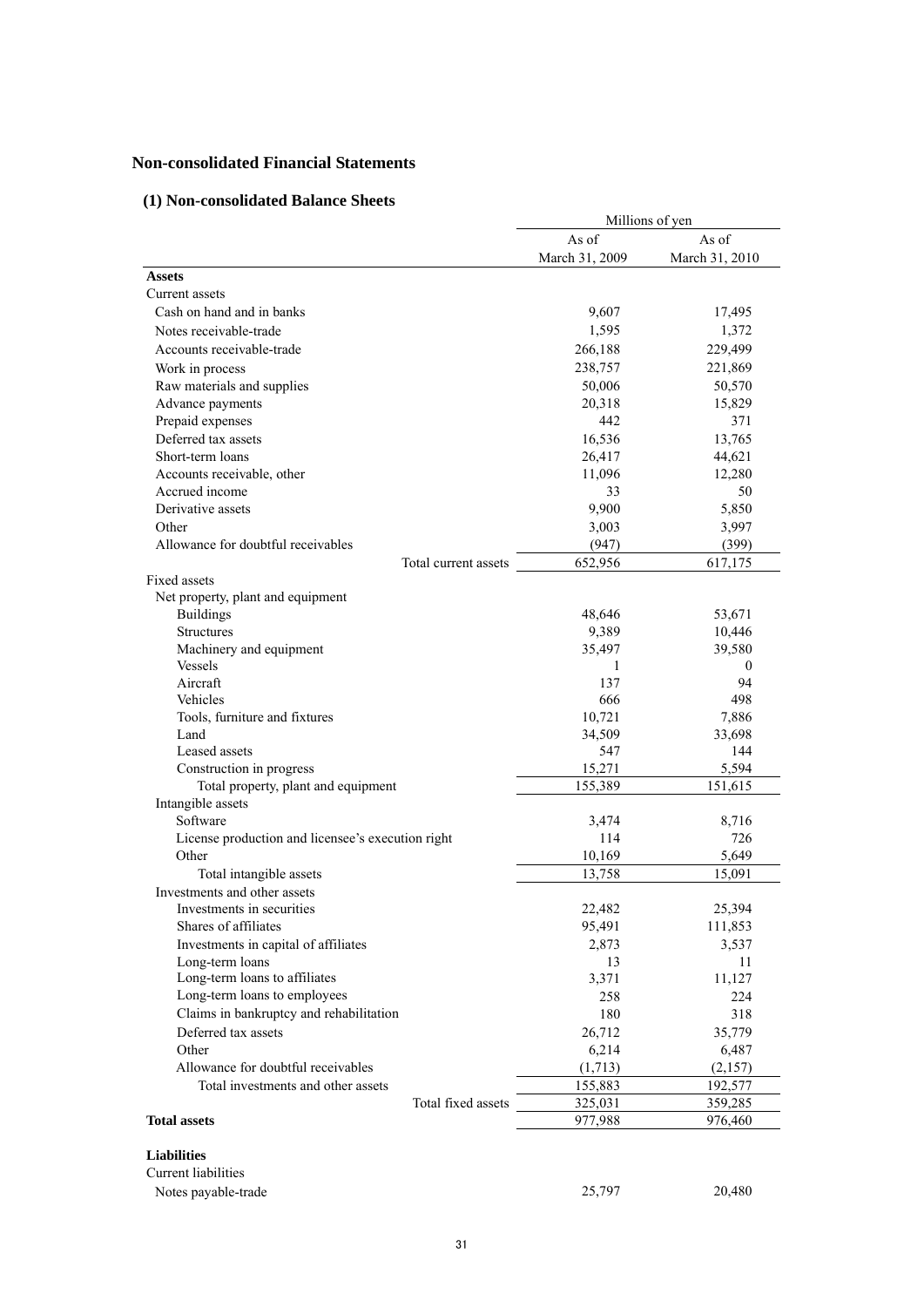| Accounts payable-trade                                 |                                                         | 214,072 | 190,559 |
|--------------------------------------------------------|---------------------------------------------------------|---------|---------|
| Short-term debt                                        |                                                         | 118,968 | 93,529  |
| Current portion of long-term debt                      |                                                         | 8,974   | 3,613   |
| Current position of lease obligations                  |                                                         | 119     | 4       |
| Accounts payable, other                                |                                                         | 18,851  | 12,569  |
| Accrued expenses                                       |                                                         | 26,954  | 24,981  |
| Income taxes payable                                   |                                                         | 983     | 462     |
| Advances from customers                                |                                                         | 48,373  | 41,297  |
| Deposits received                                      |                                                         | 1,792   | 1,620   |
| Unearned revenue                                       |                                                         | 18      | 17      |
| Accrued bonuses                                        |                                                         | 6,756   | 6,615   |
| Provision for product warranties                       |                                                         | 1,007   | 744     |
| Provision for losses on construction contracts         |                                                         | 10,985  | 8,717   |
| Provision for restructuring charges                    |                                                         |         | 6,326   |
| Provision for losses on damages suit                   |                                                         | 7,410   | 5,165   |
| Provision for environmental measures                   |                                                         |         | 778     |
| Current portion of bonds payable                       |                                                         | 20,000  |         |
| Current portion of bonds with stock acquisition rights |                                                         |         | 477     |
| Commercial paper                                       |                                                         | 30,000  | 32,000  |
| Notes payable-facilities                               |                                                         | 2,080   | 1,488   |
| Other                                                  |                                                         | 3,308   | 2,092   |
|                                                        | Total current liabilities                               | 546,455 | 453,541 |
| Long-term liabilities                                  |                                                         |         |         |
| Bonds payable                                          |                                                         | 30,000  | 50,000  |
| Convertible bond                                       |                                                         | 7,038   | 7,038   |
| Bonds with stock acquisition rights                    |                                                         | 3,952   | 3,475   |
| Long-term debt                                         |                                                         | 134,711 | 205,587 |
| Lease obligations                                      |                                                         | 2       | 1       |
| Long-term accounts payable, other                      |                                                         | 374     | 91      |
| Provision for losses on damages suit                   |                                                         |         | 6,706   |
| Provision for environmental measures                   |                                                         | 2,945   | 2,461   |
| Employees' retirement and severance benefits           |                                                         | 21,238  | 26,131  |
| Other                                                  |                                                         | 471     | 706     |
|                                                        | Total long-term liabilities                             | 200,732 | 302,198 |
| <b>Total liabilities</b>                               |                                                         | 747,188 | 755,740 |
|                                                        |                                                         |         |         |
| <b>Net assets</b>                                      |                                                         |         |         |
| Shareholders' equity                                   |                                                         |         |         |
| Common stock                                           |                                                         | 104,328 | 104,328 |
| Capital surplus                                        |                                                         |         |         |
| Legal capital surplus                                  |                                                         | 52,058  | 52,058  |
| Other capital surplus                                  |                                                         | 39      | 33      |
| Total capital surplus                                  |                                                         | 52,098  | 52,091  |
| Retained earnings                                      |                                                         |         |         |
| Other retained earnings                                |                                                         |         |         |
| Provision for special depreciation                     |                                                         | 146     | 715     |
| Provision for advanced depreciation of fixed assets    |                                                         | 6,798   | 7,044   |
|                                                        |                                                         |         |         |
|                                                        | Provision for special account for advanced depreciation | 384     |         |
| of fixed assets                                        |                                                         |         |         |
| Retained earnings brought forward                      |                                                         | 62,988  | 52,136  |
|                                                        | Total retained earnings                                 | 70,318  | 59,895  |
| Treasury stock                                         |                                                         | (467)   | (552)   |
|                                                        | Total shareholders' equity                              | 226,277 | 215,764 |
| Valuation and translation adjustments                  |                                                         |         |         |
| Net unrealized gains (losses) on securities            |                                                         | 2,872   | 4,775   |
| Gains (losses) on hedging items                        |                                                         | 1,649   | 180     |
|                                                        | Total valuation and translation adjustments             | 4,522   | 4,955   |
| <b>Total net assets</b>                                |                                                         | 230,799 | 220,720 |
| <b>Total net assets and liabilities</b>                |                                                         | 977,988 | 976,460 |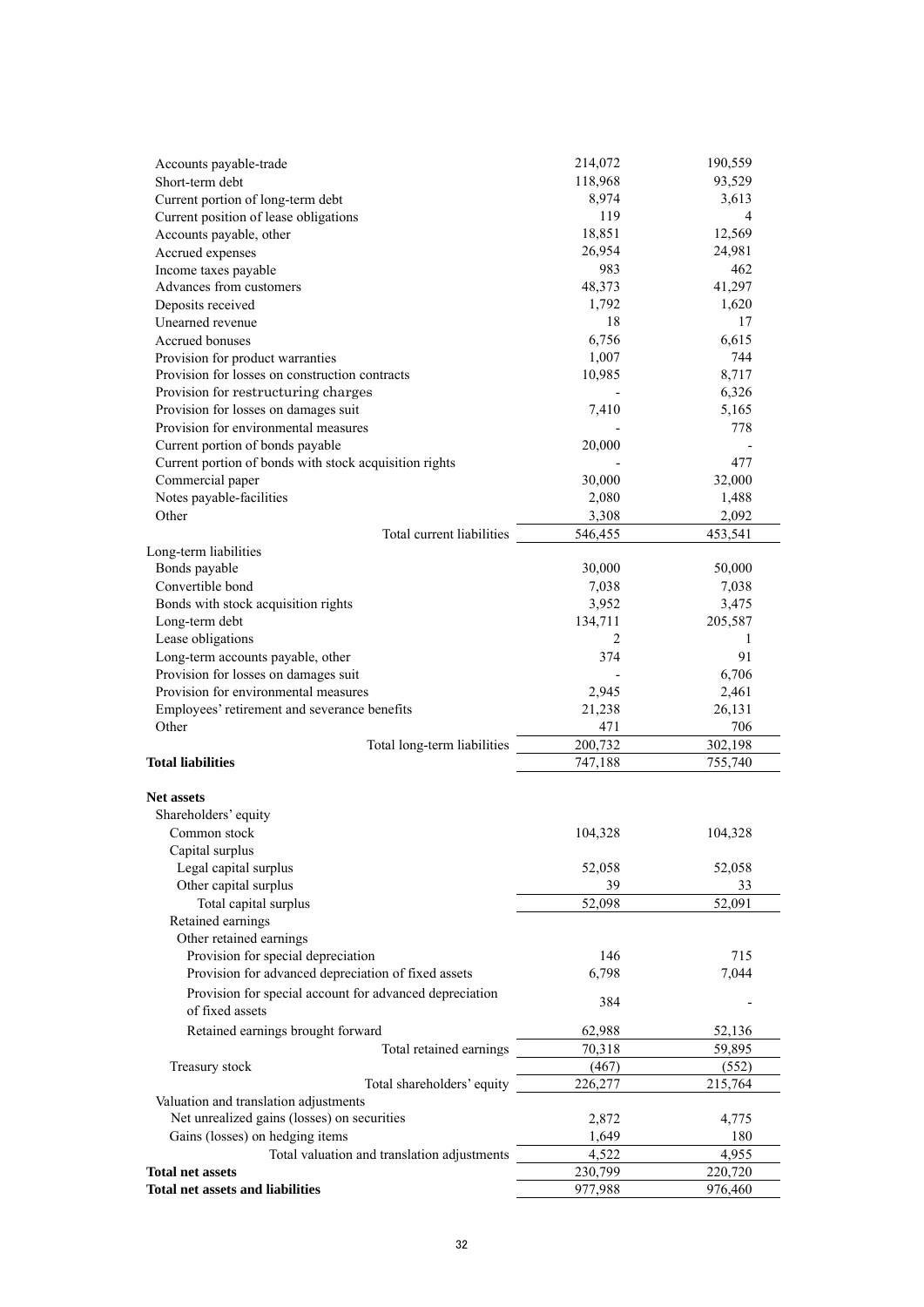# **(2) Non-consolidated Statements of Income**

| $(z)$ ivon-consondated statements of income                  | Millions of yen              |                              |  |
|--------------------------------------------------------------|------------------------------|------------------------------|--|
|                                                              | Year ended March<br>31, 2009 | Year ended March<br>31, 2010 |  |
| Net sales                                                    | 771,428                      | 644,133                      |  |
| Cost of sales                                                | 718,187                      | 597,898                      |  |
| Gross profit                                                 | 53,241                       | 46,234                       |  |
| Selling, general and administrative expenses                 |                              |                              |  |
| Salaries and benefits                                        | 12,110                       | 12,027                       |  |
| Depreciation and amortization                                | 778                          | 861                          |  |
| Allowance for doubtful receivables                           | 7                            |                              |  |
| R&D expenses                                                 | 32,849                       | 32,316                       |  |
| Unallocated expenses                                         | 5,430                        | 5,330                        |  |
| Contract expenses                                            | 3,148                        | 3,014                        |  |
| Other                                                        | 10,978                       | 11,678                       |  |
| Total selling, general and administrative expenses           | 65,302                       | 65,229                       |  |
| Operating income (loss)                                      | (12,061)                     | (18,995)                     |  |
| Non-operating income                                         |                              |                              |  |
| Interest income                                              | 1,002                        | 1,054                        |  |
| Dividend income                                              | 12,077                       | 20,888                       |  |
| Gain on sale of marketable and investment securities         | 11                           | 1,741                        |  |
| Foreign exchange gains, net                                  | 11,213                       | 9,745                        |  |
| Other                                                        | 1,230                        | 3,317                        |  |
| Total non-operating income                                   | 25,534                       | 36,747                       |  |
| Non-operating expenses                                       |                              |                              |  |
| Interest expense                                             | 3,465                        | 3,761                        |  |
| Interest on bonds                                            | 1,008                        | 805                          |  |
| Loss on valuation of securities                              | 1,777                        |                              |  |
| Loss on reduction of noncurrent assets                       |                              | 999                          |  |
| Loss on assignment of accounts receivable                    |                              | 934                          |  |
| Other                                                        | 4,608                        | 2,623                        |  |
| Total non-operating expenses                                 | 10,859                       | 9,125                        |  |
| Recurring profit                                             | 2,614                        | 8,627                        |  |
| Extraordinary income                                         |                              |                              |  |
| Reversal of provision for environmental measures             |                              | 1,077                        |  |
| Reversal of allowance for doubtful accounts for subsidiaries |                              |                              |  |
| and affiliates                                               |                              | 460                          |  |
| Total extraordinary income                                   | $\overline{\phantom{0}}$     | 1,537                        |  |
| <b>Extraordinary losses</b>                                  |                              |                              |  |
| Loss on investment in subsidiaries and affiliates            |                              | 7,234                        |  |
| Provision for losses on damages suit                         | 5,165                        | 6,983                        |  |
| Restructuring charges                                        |                              | 6,326                        |  |
| Provision for environmental measures                         | 1,558                        | 1,368                        |  |
| Loss on contribution of securities to the pension trust      | 4,492                        |                              |  |
| Provision for doubtful accounts of affiliates                | 1,230                        |                              |  |
| Loss on valuation of stock of affiliates                     | 452                          |                              |  |
| Other                                                        | 2,818                        |                              |  |
| Total extraordinary losses                                   | 15,716                       | 21,912                       |  |
| Income (loss) before income taxes                            | (13,102)                     | (11,748)                     |  |
| Income taxes                                                 |                              |                              |  |
| Current                                                      | 2,030                        | 260                          |  |
| Deferred                                                     | (9,023)                      | (6, 591)                     |  |
| Total income taxes                                           | (6,992)                      | (6, 330)                     |  |
| Net income (loss)                                            | (6,109)                      | (5, 417)                     |  |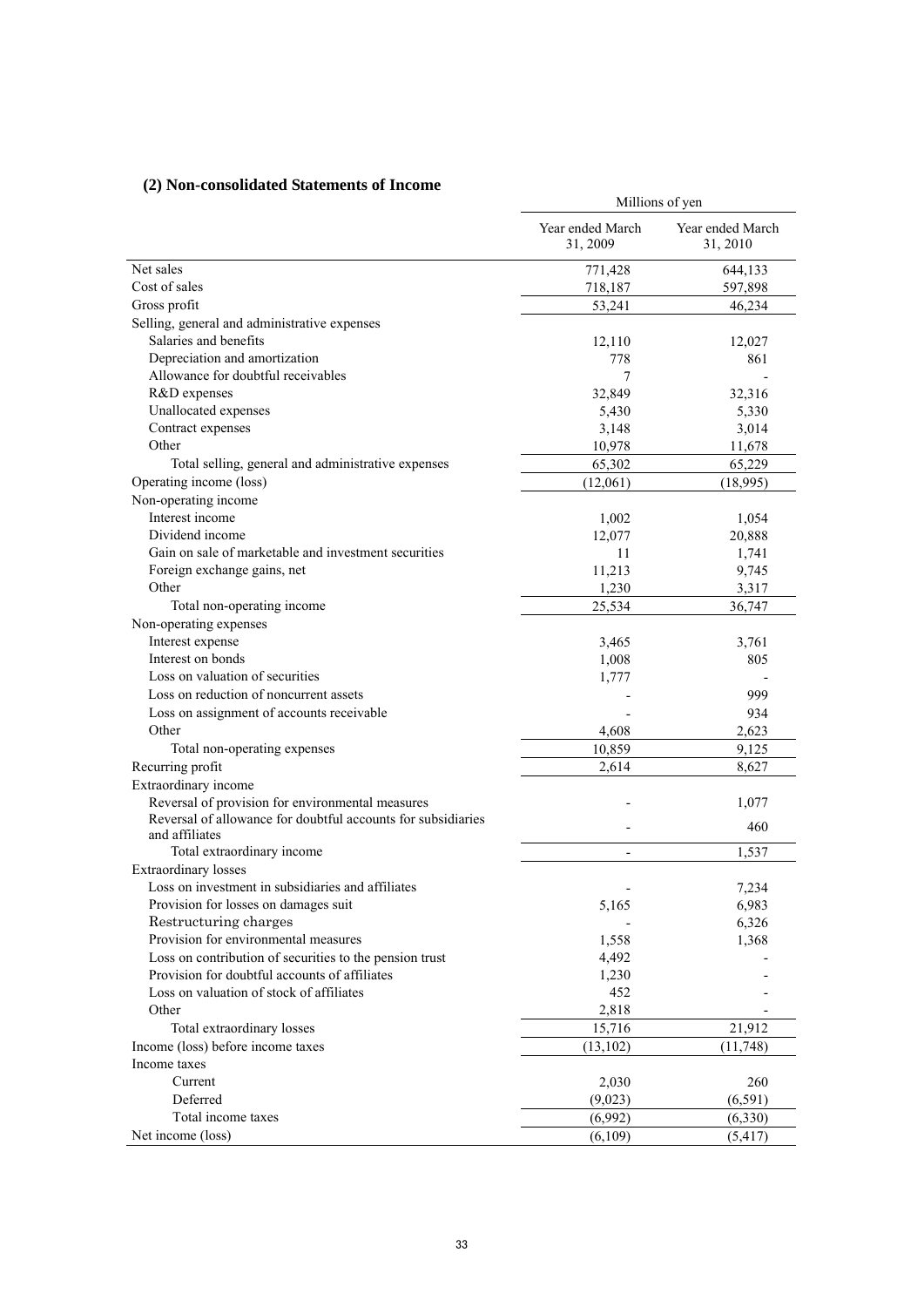|                                                                                        |                              | Millions of yen              |
|----------------------------------------------------------------------------------------|------------------------------|------------------------------|
|                                                                                        | Year ended March<br>31, 2009 | Year ended March<br>31, 2010 |
| Shareholders' equity                                                                   |                              |                              |
| Common stock                                                                           |                              |                              |
| Balance at end of previous year                                                        | 104,328                      | 104,328                      |
| Changes during the period                                                              |                              |                              |
| Issuance of new shares                                                                 |                              |                              |
| Total changes during the period                                                        | ٠                            |                              |
| Balance at end of year                                                                 | 104,328                      | 104,328                      |
| Capital surplus                                                                        |                              |                              |
| Capital reserve                                                                        |                              |                              |
| Balance at end of previous year                                                        | 52,058                       | 52,058                       |
| Changes during the period                                                              |                              |                              |
| Issuance of new shares                                                                 |                              |                              |
| Total changes during the period                                                        |                              |                              |
| Balance at end of year                                                                 | 52,058                       | 52,058                       |
| Other capital surplus                                                                  |                              |                              |
| Balance at end of previous year                                                        | 48                           | 39                           |
| Changes during the period                                                              |                              |                              |
| Treasury stock disposed                                                                | (9)                          | (6)                          |
| Total changes during the period                                                        | (9)                          | (6)                          |
| Balance at end of year                                                                 | 39                           | 33                           |
| Retained earnings                                                                      |                              |                              |
| Other retained earnings                                                                |                              |                              |
| Provision for special depreciation                                                     |                              |                              |
| Balance at end of previous year                                                        | 174                          | 146                          |
| Changes during the period                                                              |                              |                              |
| Provision for special depreciation                                                     | 5                            | 672                          |
| Reversal of provision for special depreciation                                         | (33)                         | (103)                        |
| Total changes during the period                                                        | (28)                         | 569                          |
| Balance at end of year                                                                 | 146                          | 715                          |
| Provision for advanced depreciation of fixed assets                                    |                              |                              |
| Balance at end of previous year                                                        | 6,734                        | 6,798                        |
| Changes during the period                                                              |                              |                              |
| Provision for advanced depreciation of fixed assets                                    | 128                          | 411                          |
| Reversal of provision for advanced depreciation of fixed assets                        | (64)                         | (165)                        |
| Total changes during the period                                                        | 63                           | 245                          |
| Balance at end of year                                                                 | 6,798                        | 7,044                        |
| Provision for special account for advanced depreciation of fixed                       |                              |                              |
| assets                                                                                 |                              |                              |
| Balance at end of previous year                                                        |                              | 384                          |
| Changes during the period                                                              |                              |                              |
| Provision for special account for advanced depreciation of                             | 384                          |                              |
| fixed assets                                                                           |                              |                              |
| Reversal of provision for special account for advanced<br>depreciation of fixed assets |                              | (384)                        |
|                                                                                        | 384                          | (384)                        |
| Total changes during the period                                                        | 384                          |                              |
| Balance at end of year                                                                 |                              |                              |
| Retained earnings brought forward                                                      |                              |                              |
| Balance at end of previous year                                                        | 77,859                       | 62,988                       |
| Changes during the period                                                              |                              |                              |
| Cash dividend                                                                          | (8,341)                      | (5,004)                      |
| Net income (loss)                                                                      | (6,109)                      | (5, 417)                     |
| Provision for special depreciation                                                     | (5)<br>33                    | (672)                        |
| Reversal of provision for special depreciation                                         |                              | 103                          |
| Provision for advanced depreciation of fixed assets                                    | (128)                        | (411)                        |

# **(3) Non-consolidated Statement of Changes in Shareholders' Equity**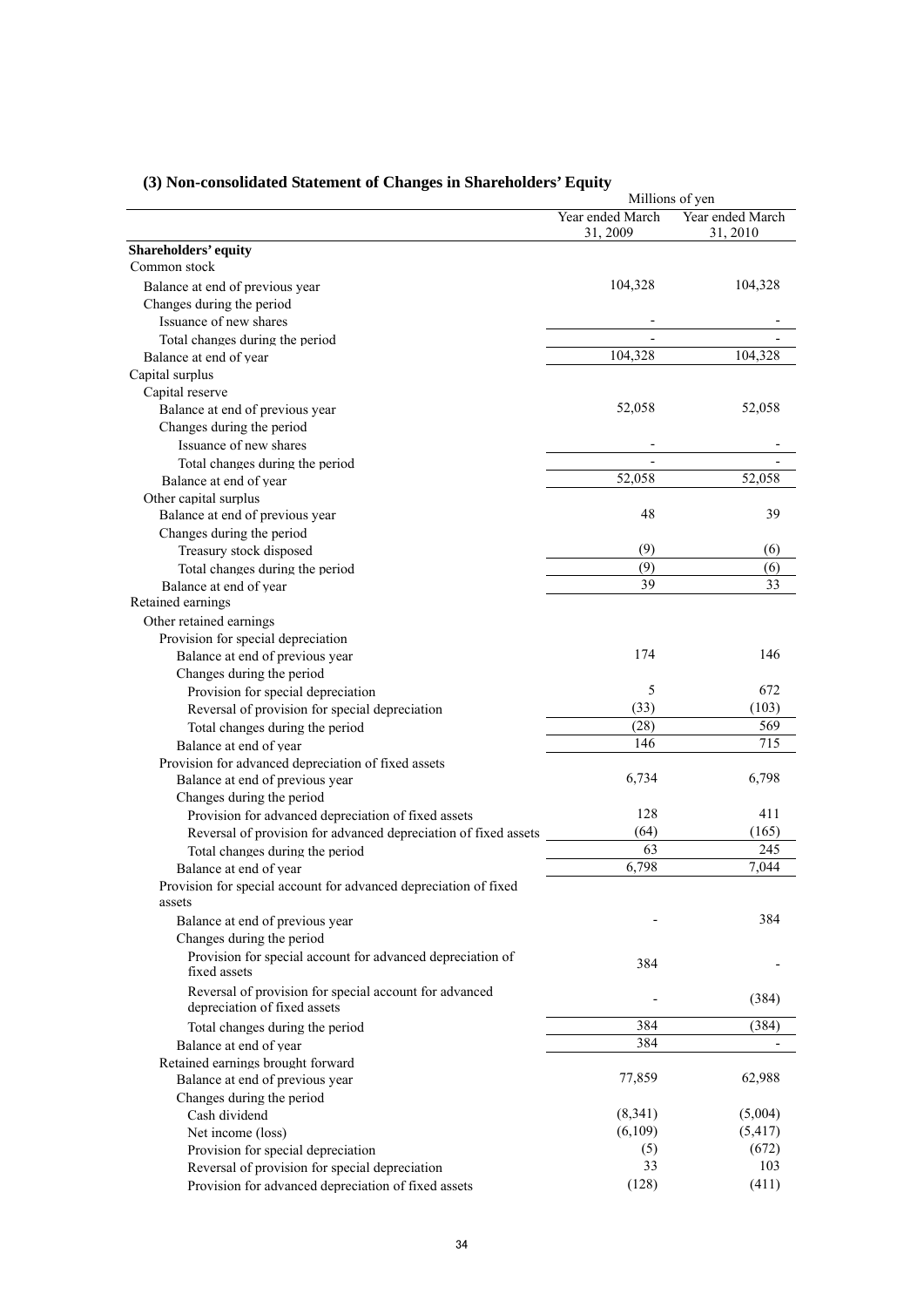| Reversal of provision for advanced depreciation of<br>fixed assets                     | 64        | 165       |
|----------------------------------------------------------------------------------------|-----------|-----------|
| Provision for special account for advanced depreciation of<br>fixed assets             | (384)     |           |
| Reversal of provision for special account for advanced<br>depreciation of fixed assets |           | 384       |
| Total changes during the period                                                        | (14, 871) | (10, 852) |
| Balance at end of year                                                                 | 62,988    | 52,136    |
| Treasury stock                                                                         |           |           |
| Balance at end of previous year                                                        | (459)     | (467)     |
| Changes during the period                                                              |           |           |
| Treasury stock purchased                                                               | (31)      | (107)     |
| Treasury stock disposed                                                                | 23        | 23        |
| Total changes during the period                                                        | (7)       | (84)      |
| Balance at end of year                                                                 | (467)     | (552)     |
| Total shareholders' equity                                                             | 240,745   |           |
| Balance at end of previous year                                                        |           | 226,277   |
| Changes during the period                                                              |           |           |
| Issuance of new shares<br>Cash dividend                                                | (8, 341)  | (5,004)   |
| Net income for the year                                                                | (6,109)   | (5, 417)  |
| Treasury stock purchased                                                               | (31)      | (107)     |
| Treasury stock disposed                                                                | 14        | 17        |
| Total changes during the period                                                        | (14, 468) | (10, 512) |
| Balance at end of year                                                                 | 226,277   | 215,764   |
|                                                                                        |           |           |
| Valuation and translation adjustments                                                  |           |           |
| Net unrealized gain (loss) on securities                                               |           |           |
| Balance at end of previous year                                                        | 9,237     | 2,872     |
| Changes during the period                                                              |           |           |
| Net changes in items other than shareholders' equity                                   | (6, 364)  | 1,902     |
| Total changes during the period                                                        | (6, 364)  | 1,902     |
| Balance at end of year                                                                 | 2,872     | 4,775     |
| Gains (losses) on hedging items                                                        |           |           |
| Balance at end of previous year                                                        | 5,383     | 1,649     |
| Changes during the period                                                              |           |           |
| Net changes in items other than shareholders' equity                                   | (3,733)   | (1, 469)  |
| Total changes during the period                                                        | (3,733)   | (1, 469)  |
| Balance at end of year                                                                 | 1,649     | 180       |
| Total valuation and translation adjustments                                            |           |           |
| Balance at end of previous year                                                        | 14,620    | 4,522     |
| Changes during the period                                                              |           |           |
| Net changes in items other than shareholders' equity                                   | (10,098)  | 433       |
| Total changes during the period                                                        | (10,098)  | 433       |
| Balance at end of year                                                                 | 4,522     | 4.955     |
| <b>Total net assets</b>                                                                |           |           |
| Balance at end of previous year                                                        | 255,366   | 230,799   |
| Changes during the period                                                              |           |           |
| Issuance of new shares                                                                 |           |           |
| Cash dividend                                                                          | (8,341)   | (5,004)   |
| Net income for the year                                                                | (6,109)   | (5, 417)  |
| Treasury stock purchased                                                               | (31)      | (107)     |
| Treasury stock disposed                                                                | 14        | 17        |
| Net changes in items other than shareholders' equity                                   | (10,098)  | 433       |
| Total changes during the period                                                        | (24, 566) | (10,079)  |
| Balance at end of year                                                                 | 230,799   | 220,720   |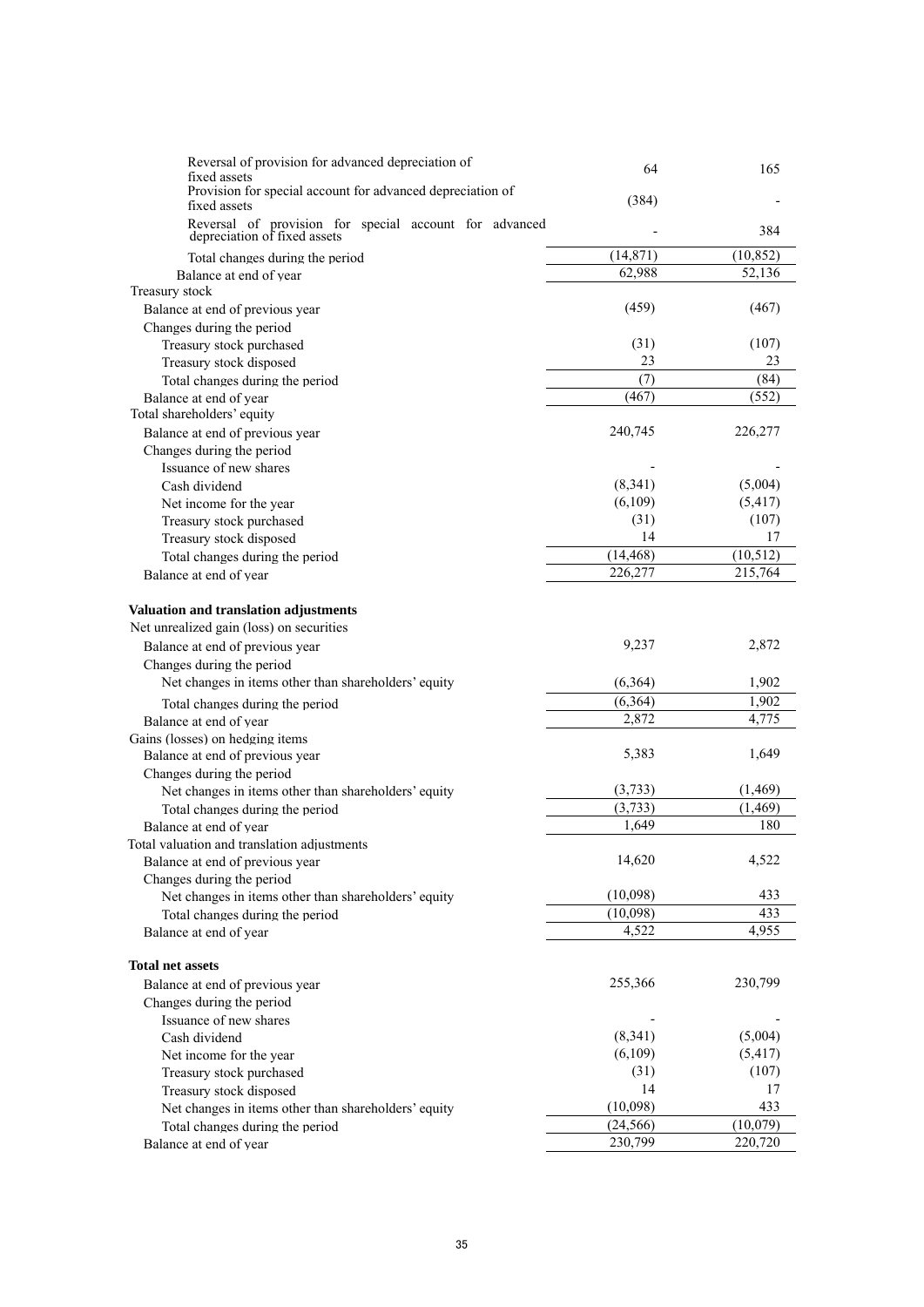**(4) Events or circumstances that raise material doubt regarding the going-concern assumption**  Not applicable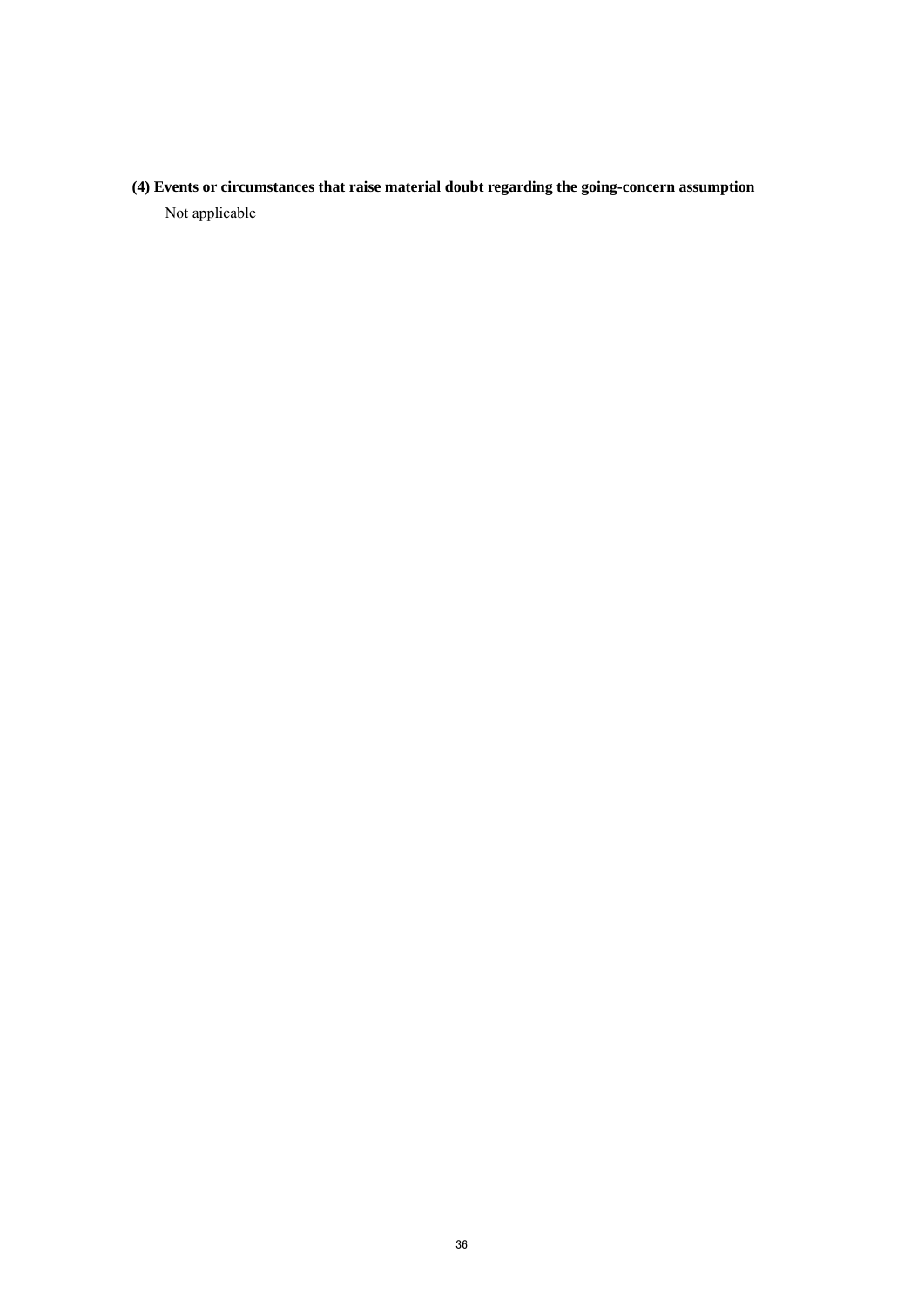# **6. Other**

# **(1) Corporate officer changes**

Refer to the Company's press release on February 22, 2010, titled "Directors and Executive Officers to Change."

# **(2) Orders and sales (consolidated)**

## **1) Orders received**

|                                    | Year ended March 31.<br>2009(A) |              | Year ended March 31.<br>2010(B) |            | Change $(B-A)$ |        |
|------------------------------------|---------------------------------|--------------|---------------------------------|------------|----------------|--------|
|                                    | million yen                     | $%$ of total | million yen                     | % of total | million yen    | $\%$   |
| Shipbuilding                       | 71,512                          | 4.6          | 16,128                          | 1.6        | (55,384)       | (77.4) |
| Rolling Stock                      | 264,603                         | 17.1         | 77,166                          | 7.7        | (187, 437)     | (70.8) |
| Aerospace                          | 239,176                         | 15.5         | 171,380                         | 17.1       | (67,796)       | (28.3) |
| Gas Turbines & Machinery           | 355,517                         | 23.0         | 226,228                         | 22.5       | (129, 288)     | (36.3) |
| Plant & Infrastructure Engineering | 83,648                          | 5.4          | 124,767                         | 12.4       | 41,119         | 49.1   |
| Consumer Products & Machinery      | 336,459                         | 21.8         | 216,990                         | 21.6       | (119, 468)     | (35.5) |
| <b>Hydraulic Machinery</b>         | 84,142                          | 5.4          | 71,042                          | 7.0        | (13,099)       | (15.5) |
| Other                              | 105,528                         | 6.8          | 97,584                          | 9.7        | (7, 943)       | (7.5)  |
| Total                              | 1.540.589                       | 100.0        | 1,001,290                       | 100.0      | (539, 299)     | (35.0) |

Note: The Consumer Products & Machinery segment's orders received are equal to its net sales as its production is based mainly on estimated demand.

### **2) Net sales**

|                                    | Year ended March 31.<br>2009(A) |            | Year ended March 31.<br>2010(B) |            | Change $(B-A)$ |        |
|------------------------------------|---------------------------------|------------|---------------------------------|------------|----------------|--------|
|                                    | million yen                     | % of total | million yen                     | % of total | million yen    | $\%$   |
| Shipbuilding                       | 126,426                         | 9.4        | 151,893                         | 12.9       | 25,467         | 20.1   |
| <b>Rolling Stock</b>               | 186,454                         | 13.9       | 167,156                         | 14.2       | (19,297)       | (10.3) |
| Aerospace                          | 200,424                         | 14.9       | 188,892                         | 16.1       | (11, 531)      | (5.7)  |
| Gas Turbines & Machinery           | 195,156                         | 14.5       | 191,379                         | 16.3       | (3,776)        | (1.9)  |
| Plant & Infrastructure Engineering | 105,178                         | 7.8        | 90,495                          | 7.7        | (14,682)       | (13.9) |
| Consumer Products & Machinery      | 336,459                         | 25.1       | 216,990                         | 18.4       | (119, 468)     | (35.5) |
| <b>Hydraulic Machinery</b>         | 84,919                          | 6.3        | 68,809                          | 5.8        | (16, 109)      | (18.9) |
| Other                              | 103,579                         | 7.7        | 97,855                          | 8.3        | (5, 723)       | (5.5)  |
| Total                              | .338,597                        | 100.0      | 1,173,473                       | 100.0      | (165, 124)     | (12.3) |

# **3) Order backlog**

|                                    | Year ended March 31.<br>2009(A) |                          | Year ended March 31.<br>2010(B) |              | Change $(B-A)$ |        |
|------------------------------------|---------------------------------|--------------------------|---------------------------------|--------------|----------------|--------|
|                                    | million ven                     | % of total               | million yen                     | $%$ of total | million yen    | $\%$   |
| Shipbuilding                       | 356,937                         | 21.0                     | 218,134                         | 14.4         | (138, 802)     | (38.8) |
| <b>Rolling Stock</b>               | 478,565                         | 28.1                     | 385,655                         | 25.5         | (92,909)       | (19.4) |
| Aerospace                          | 286,600                         | 16.8                     | 264,788                         | 17.5         | (21, 812)      | (7.6)  |
| Gas Turbines & Machinery           | 405,196                         | 23.8                     | 426,506                         | 28.3         | 21,309         | 5.2    |
| Plant & Infrastructure Engineering | 112,162                         | 6.6                      | 146,565                         | 9.7          | 34,402         | 30.6   |
| Consumer Products & Machinery      |                                 | $\overline{\phantom{a}}$ |                                 |              |                |        |
| <b>Hydraulic Machinery</b>         | 28,539                          | 1.6                      | 30,772                          | 2.0          | 2,232          | 7.8    |
| Other                              | 31,160                          | 1.8                      | 34,635                          | 2.2          | 3,474          | 11.1   |
| Total                              | 1,699,162                       | 100.0                    | 1,507,057                       | 100.0        | (192, 105)     | (11.3) |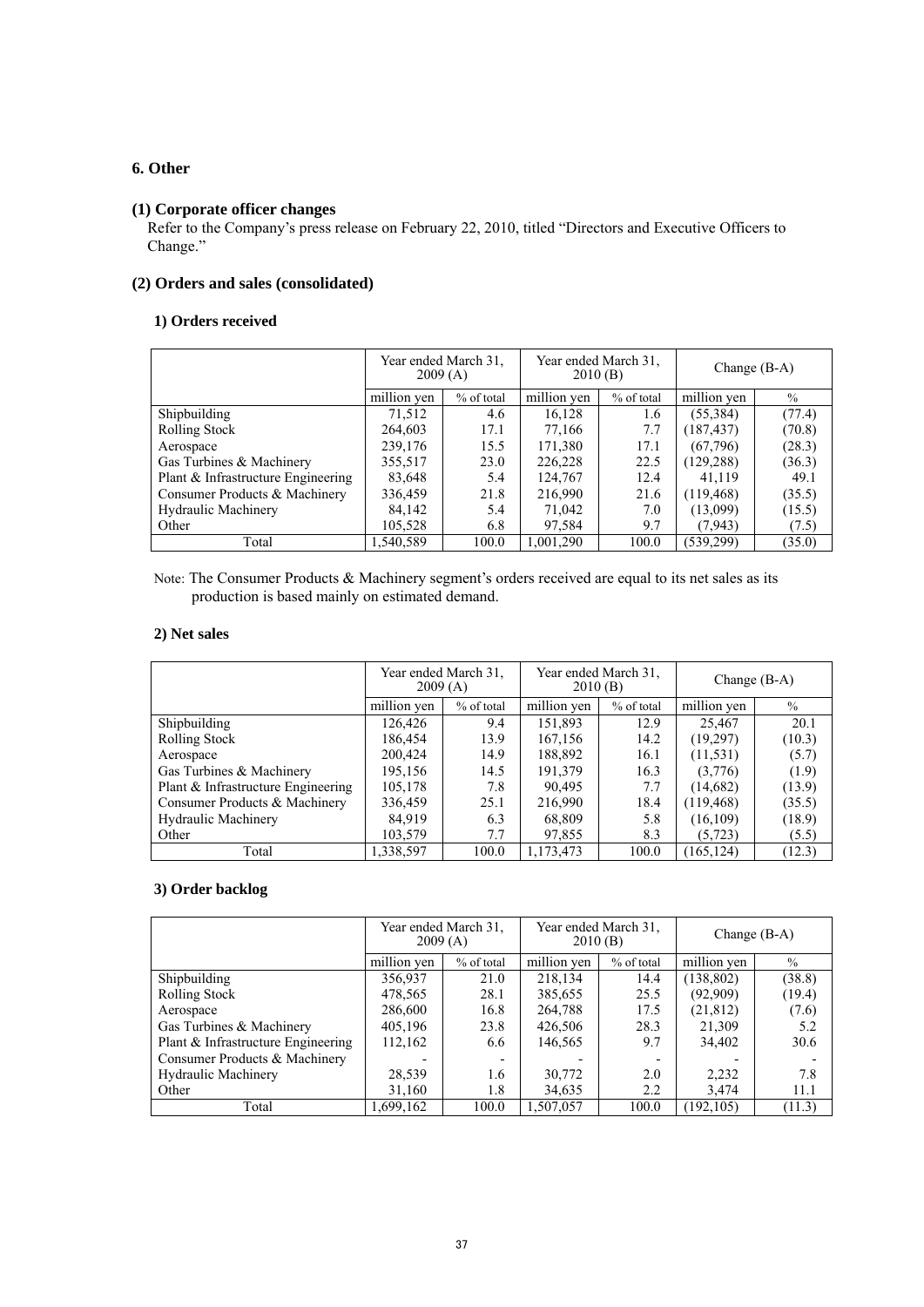### **(3) Orders and sales (non-consolidated)**

Due to re-segmentation of Construction Machinery business, the year-on-year rate of Rolling Stock Segment is not mentioned below.

### **Orders, net sales and order backlog by industry segment**

## **1) Orders received**

|                                    | Year ended March 31.<br>2009(A) |            | Year ended March 31.<br>2010(B) |            | Change $(B-A)$ |        |
|------------------------------------|---------------------------------|------------|---------------------------------|------------|----------------|--------|
|                                    | million yen                     | % of total | million yen                     | % of total | million yen    | $\%$   |
| <b>Rolling Stock</b>               | 209,304                         | 19.8       | 53,617                          | 9.2        | (155,686)      |        |
| Aerospace                          | 222.684                         | 21.1       | 153,077                         | 26.4       | (69,606)       | (31.2) |
| Gas Turbines & Machinery           | 345,796                         | 32.7       | 216,216                         | 37.3       | (129, 580)     | (37.4) |
| Plant & Infrastructure Engineering | 28,977                          | 2.7        | 12,778                          | 2.2        | (16, 198)      | (55.9) |
| Consumer Products & Machinery      | 247,740                         | 23.4       | 142,986                         | 24.7       | (104, 754)     | (42.2) |
| Total                              | 1,054,503                       | 100.0      | 578,676                         | 100.0      | (475, 826)     | (45.1) |
| Export orders received             | 553,607                         | 52.4       | 318,553                         | 55.0       | (235, 054)     | (42.4) |

Note: The Consumer Products & Machinery segment's orders received are equal to its net sales as its production is based mainly on estimated demand.

### **2) Net sales**

|                                    | Year ended March 31.<br>2009(A) |            | Year ended March 31,<br>2010(B) |            | Change $(B-A)$ |        |
|------------------------------------|---------------------------------|------------|---------------------------------|------------|----------------|--------|
|                                    | million yen                     | % of total | million yen                     | % of total | million yen    | $\%$   |
| <b>Rolling Stock</b>               | 129,779                         | 16.8       | 118,679                         | 18.4       | (11,099)       |        |
| Aerospace                          | 182,995                         | 23.7       | 169.211                         | 26.2       | (13, 784)      | (7.5)  |
| Gas Turbines & Machinery           | 184,540                         | 23.9       | 184,886                         | 28.7       | 346            | 0.1    |
| Plant & Infrastructure Engineering | 26,373                          | 3.4        | 28,368                          | 4.4        | 1.995          | 7.5    |
| Consumer Products & Machinery      | 247,740                         | 32.1       | 142,986                         | 22.2       | (104, 754)     | (42.2) |
| Total                              | 771,428                         | 100.0      | 644,133                         | 100.0      | (127, 295)     | (16.5) |
| Net export sales                   | 455,912                         | 59.0       | 337,390                         | 52.3       | (118, 521)     | (25.9) |

### **3) Order backlog**

|                                    | Year ended March 31.<br>2009(A) |                          | Year ended March 31.<br>2010(B) |            | Change $(B-A)$ |        |
|------------------------------------|---------------------------------|--------------------------|---------------------------------|------------|----------------|--------|
|                                    | million ven                     | % of total               | million yen                     | % of total | million yen    | $\%$   |
| <b>Rolling Stock</b>               | 355,432                         | 31.7                     | 285,197                         | 27.6       | (70, 235)      |        |
| Aerospace                          | 271,872                         | 24.2                     | 251,438                         | 24.3       | (20, 434)      | (7.5)  |
| Gas Turbines & Machinery           | 434,666                         | 38.7                     | 452,429                         | 43.8       | 17,762         | 4.0    |
| Plant & Infrastructure Engineering | 58,485                          | 5.2                      | 42,889                          | 4.1        | (15,595)       | (26.6) |
| Consumer Products & Machinery      |                                 | $\overline{\phantom{0}}$ |                                 |            |                |        |
| Total                              | 1.120.456                       | 100.0                    | 1.031.954                       | 100.0      | (88, 502)      | (7.8)  |
| Export order backlog               | 549,261                         | 49.0                     | 507,820                         | 49.2       | (41, 440)      | (7.5)  |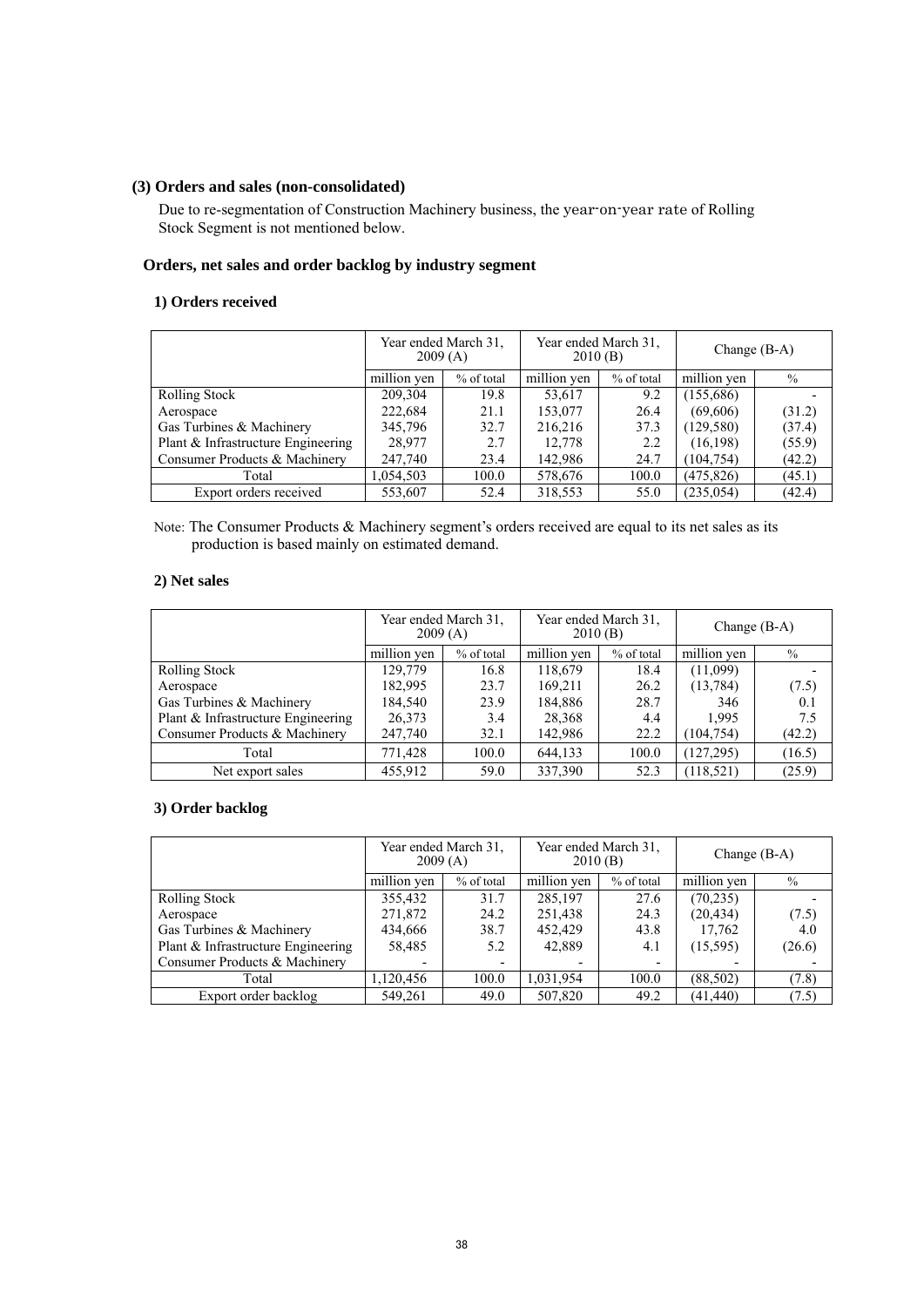# **(4) Supplementary information on earnings forecasts for the fiscal year ending March 31, 2011**

### **1) Consolidated earnings outlook**

|                                                           |                                                      |                                             | Billions of yen  |
|-----------------------------------------------------------|------------------------------------------------------|---------------------------------------------|------------------|
|                                                           | Outlook for the year<br>ending March 31, 2011<br>(A) | Year ended March 31,<br>2010(B)<br>(actual) | Change $(A - B)$ |
| Net sales                                                 | 1,280.0                                              | 1,173.4                                     | 106.5            |
| Operating income                                          | 32.0                                                 | (1.3)                                       | 33.3             |
| Recurring profit                                          | 32.0                                                 | 14.2                                        | 17.7             |
| Net income                                                | 20.0                                                 | (10.8)                                      | 30.8             |
|                                                           |                                                      |                                             |                  |
| Orders received                                           | 1,240.0                                              | 1,001.2                                     | 238.8            |
| Before-tax ROIC (%)                                       | $5.6\%$                                              | $0.2\%$                                     | $5.4\%$          |
| R&D expenses                                              | 40.5                                                 | 38.0                                        | 2.4              |
| Capital expenditures                                      | 66.0                                                 | 59.2                                        | 6.8              |
| Depreciation/                                             |                                                      |                                             |                  |
| amortization                                              | 54.0                                                 | 51.4                                        | 2.6              |
| Number of employees<br>at end of period                   | 32,400                                               | 32,297                                      | 103              |
| *Number of employees outside<br>of Japan included therein | *7,800                                               | $*7,901$                                    | $*(101)$         |

Notes: 1. The expected foreign exchange rate used for the outlook: ¥90=US\$1, ¥125=1 Euro

2. Before-tax ROIC = (income before income taxes + interest expense) / invested capital 3. Capital expenditures represent the total of newly recorded property, plant and equipment and newly recorded intangible assets. Depreciation/amortization represents

depreciation/amortization expenses for property, plant and equipment and intangible assets.

### **2) Outlook by industry segment**

 **Net sales and operating income (loss)** 

| $\cdots$                              |                                                     |                               |                                             |                                      |                  | Billions of yen               |
|---------------------------------------|-----------------------------------------------------|-------------------------------|---------------------------------------------|--------------------------------------|------------------|-------------------------------|
|                                       | Outlook for the year<br>ending March 31,<br>2011(A) |                               | Year ended March 31,<br>2010(B)<br>(actual) |                                      | Change $(A - B)$ |                               |
|                                       | Net sales                                           | Operating<br>income<br>(loss) | Net sales                                   | <b>Operating</b><br>income<br>(loss) | Net sales        | Operating<br>income<br>(loss) |
| Shipbuilding                          | 120.0                                               | 2.0                           | 151.8                                       | 1.5                                  | (31.8)           | 0.4                           |
| <b>Rolling Stock</b>                  | 145.0                                               | 8.0                           | 150.0                                       | 8.7                                  | (5.0)            | (0.7)                         |
| Aerospace                             | 215.0                                               | 4.0                           | 188.8                                       | 3.7                                  | 26.1             | 0.2                           |
| Gas Turbines $\&$<br>Machinery        | 210.0                                               | 10.0                          | 191.3                                       | 8.9                                  | 18.6             | 1.0                           |
| Plant & Infrastructure<br>Engineering | 110.0                                               | 6.0                           | 107.5                                       | 7.9                                  | 2.4              | (1.9)                         |
| Motorcycle & Engine                   | 260.0                                               | 0.0                           | 203.0                                       | (27.0)                               | 56.9             | 27.0                          |
| Precision Machinery                   | 110.0                                               | 8.0                           | 82.7                                        | 3.4                                  | 27.2             | 4.5                           |
| Other                                 | 110.0                                               | (6.0)                         | 97.8                                        | (8.6)                                | 12.1             | 2.6                           |
| Total                                 | 1,280.0                                             | 32.0                          | 1,173.4                                     | (1.3)                                | 106.5            | 33.3                          |